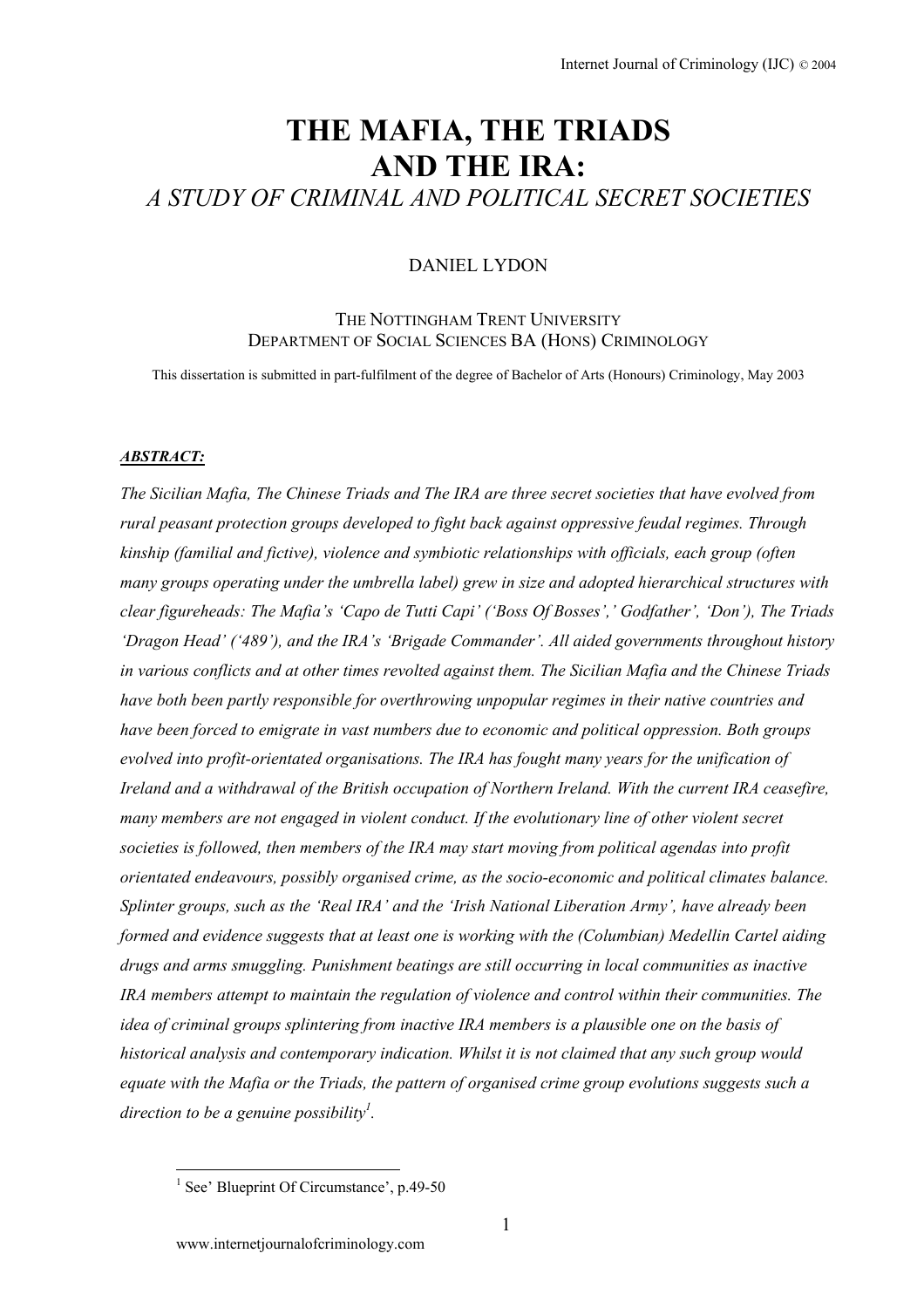#### **Organised Crime and Secret Societies: A New Phenomenon?**

In an attempt to understand and explain all forms of human behaviour there is a need to consider the motivations, opportunities and surrounding circumstances of the given action. This is no different for the understanding of crime and criminality.

Organised crimes and organised criminality has over the past century increasingly become the focus of media, academic and governmental concern. However, organised crime is by no means a new social phenomenon. Organised criminal groups have been traced back as far as 206 BC in China (Huston 1995). Moreover, organised banditry has existed throughout history, two of the most infamous examples being the Huns and Mongols. Initially both groups shared nomadic lifestyles praying upon weaker peoples from whom they extracted tributes in return for peace (Bequai 1979). Equally, the legend of Robin Hood and his 'Merry Men' is perhaps one of the most popular and prominent examples of an organised criminal group that still enjoys heroic and mythical status (Hobsbawm 1969). Although such criminality can be traced throughout the ages, it has not always been the focus of study and political policy making by Western scholars and politicians, to the extent that it is today. In America, one of the earliest legal cases that brought the issue of organised criminal activity to the judiciary was an 1890 lawsuit against the Chicago Laundrymen for malicious interference with a business by way of a protection racket (Tyler 1962). The introduction of 'The Mafia' to the American public has been attributed by many commentators, to the McClellan Committee hearings of the early 1960's (Ryan and Rush 1997). The Committee hearings were televised across the nation and with it the testimony of Joseph Valachi, a former Mafiosi and government informer. Valachi impregnated the American psyche with terms such as "Cosa Nostra, Capo, Made Men, the

2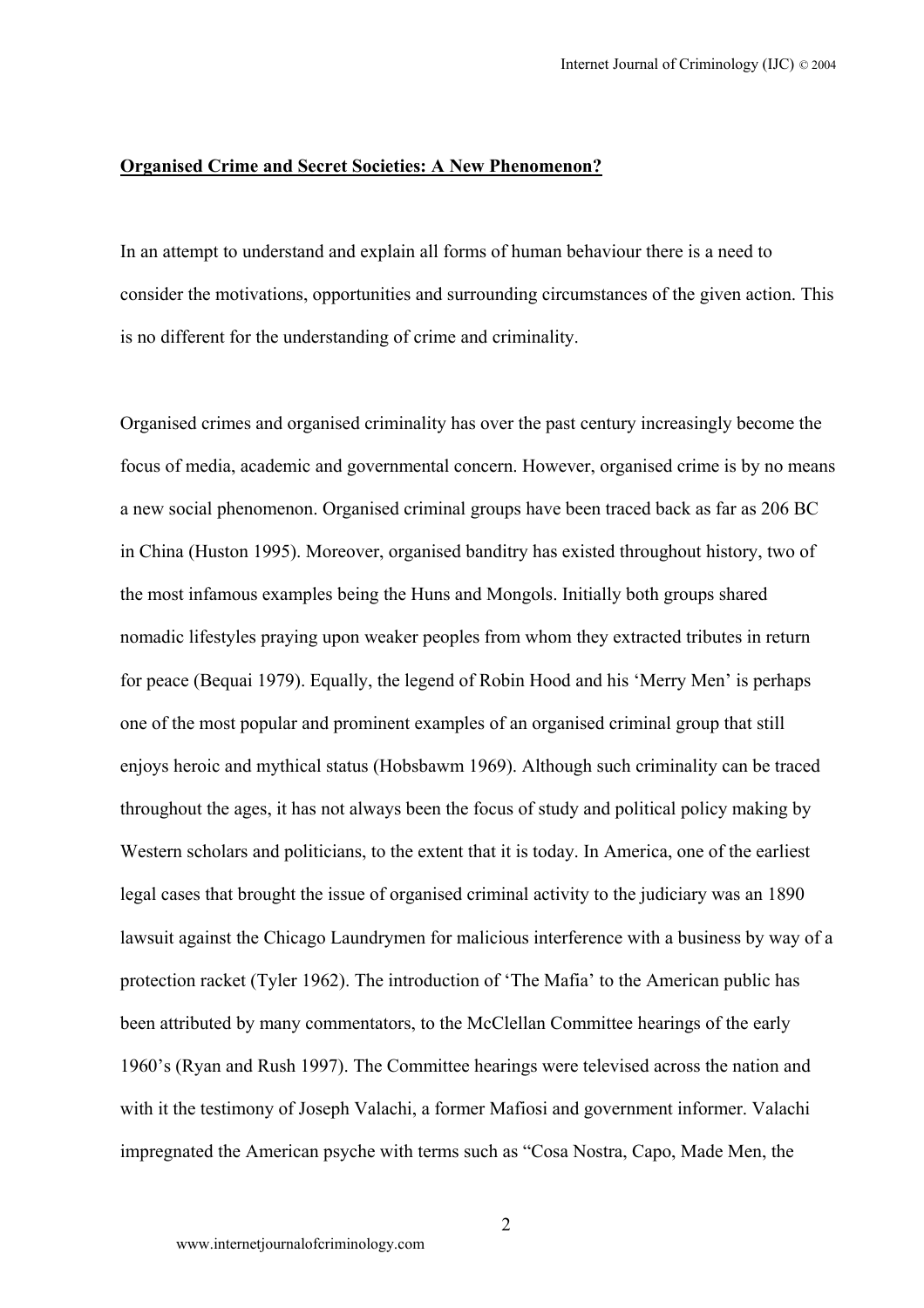Commission and Omerta" (Ryan and Rush 1997, p.1). In Britain the activities of organised criminal 'firms', such as the Kray's and the Richardson's (Levi 1981) in London during the 50's and 60's, were arguably responsible for bringing organised crime to the fore of media attention and law enforcement focus for the first time. In almost every country in the world there exists some form of organised crime or criminality, and in many it has existed since the recording of history began, it is arguably a universal phenomenon. Human societies, by their nature are organised by rules and taboos and within societies groups of people are organised in their endeavours to prosper. Eventually, elements in society will become organised in the ways that break the laws of their people.

Like organised criminal groups, secret societies have existed for thousands of years. From the 12-century Knights Templar, to the Mau Mau of Kenya, secret societies exist across time and continents (MacKenzie 1967). Secret societies can be formed for a multitude of reasons. These include: "patriotic groups (Orange Order in Ulster), ritualistic brotherhoods (Freemasons), political groups (IRA, Bolsheviks), military groups (Knights of the Templar), racialist (Ku Klux Klan), criminal business orientated groups (Chinese Triads, Mafia) and moralist (Alcoholics Anonymous!)" (Mackenzie 1967, p.15).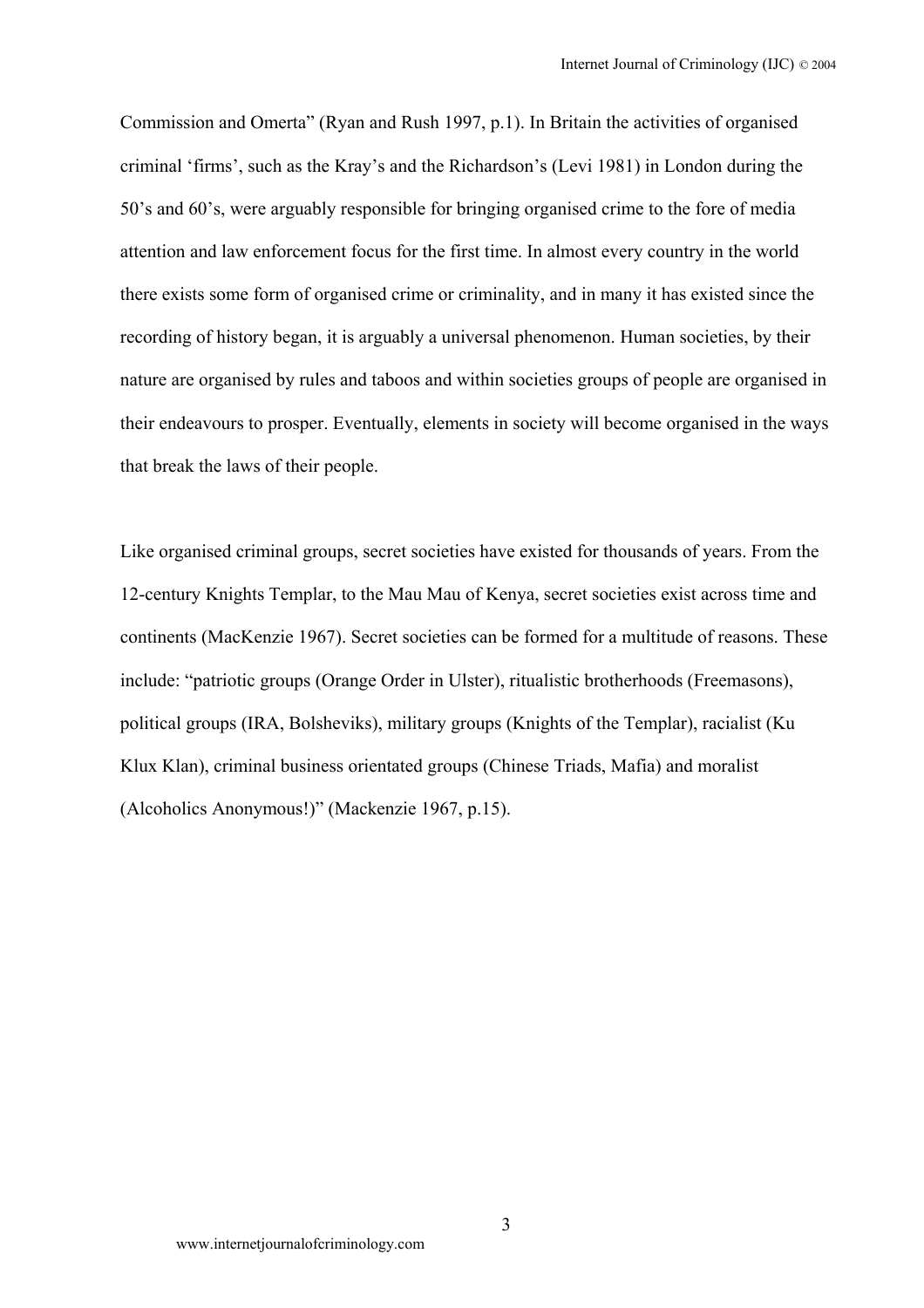#### **The Study**

It is clear that much study and theoretical debate exists with regards to organised crime and organised criminality. However, there appears to be a distinct lack of research that considers the direction of criminal groups by exploration of their historical underpinnings, creation and evolution. Furthermore, there is a need to consider the possibility of utilising any findings to predict the future direction of such groups.

The starting point for this study is the analysis of the secret peasant protection group. Historical accounts suggest that the Sicilian Mafia, the Chinese Triads and the IRA all began as peasant protection groups in feudal based societies with very similar intended purposes. Therefore, if the purpose for creation is the same, why did the Sicilian Mafia and the Chinese Triads evolve as they have, into profit-orientated criminal groups that prey upon the wider society? Is the current purpose of each group, indicative of the end of their respective evolutions? If not, how and why might they evolve further? This study will attempt to consider these questions and provide possible explanations with the intention of utilising any patterns and findings to create a 'Blueprint of Circumstance' as a risk assessment tool to predict future evolution. Analysis will be undertaken of groups, which do not appear to correspond to any emergent patterns, and consequently the reasons for this will also be explored. The Triads, the Sicilian Mafia and the IRA have been chosen, as they are three secret society groups that are of much focus of research, media, and governmental concern. Furthermore, the similar circumstances from which all three have evolved, provides a comparative basis from which to explore the issues mentioned above.

4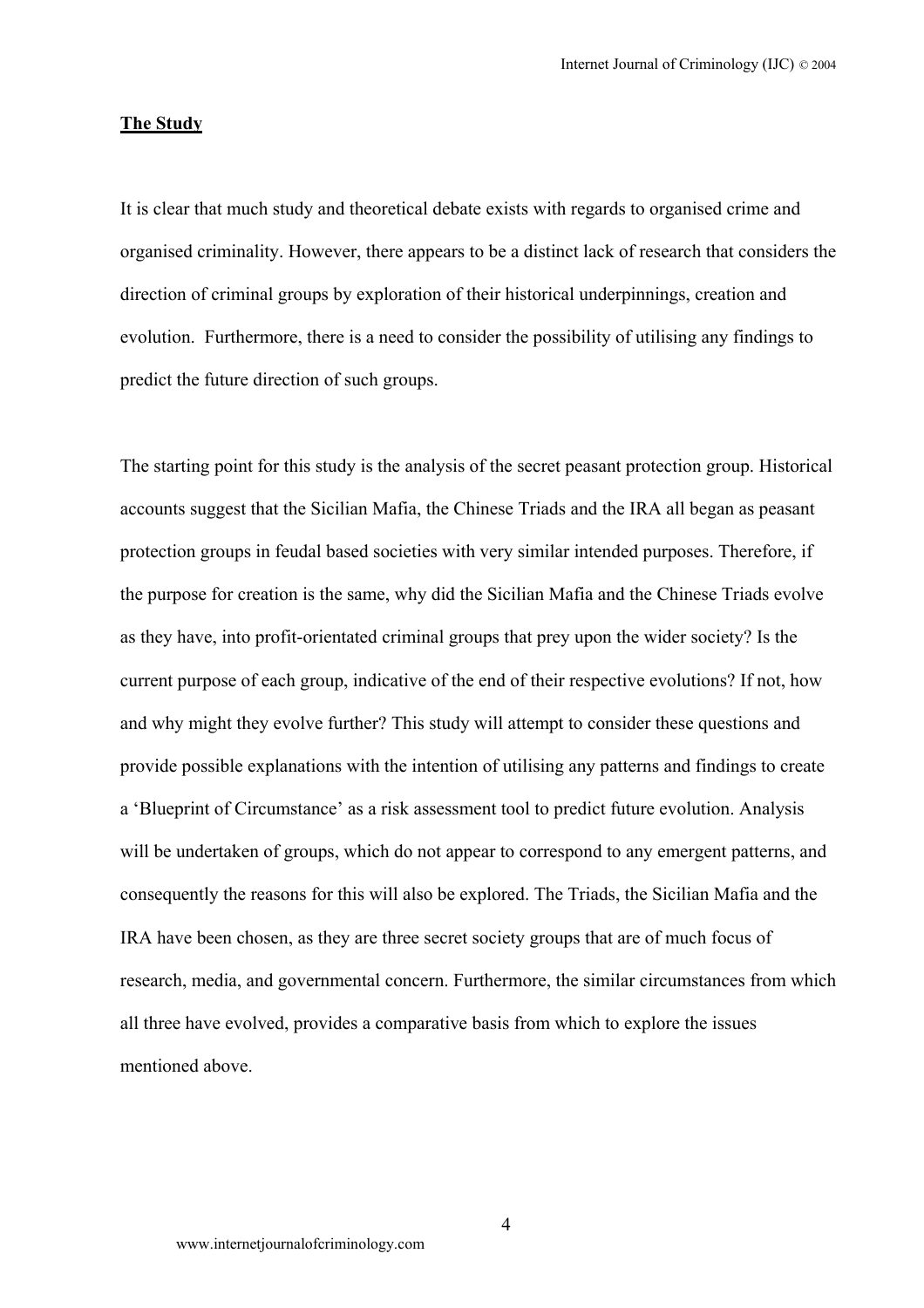The goal and purpose of this study is not to reduce very complex political, religious and historical issues into a purely descriptive list to be adopted in an 'A' plus 'B' equals 'C' type equation relying purely upon history to predict future direction. Nor is it the intention to create some sort of grandiose theory that presumes to explain and predict highly complex forms of social action. The aim is to attempt to take an approach that is not totally restrained by issues of definition and compartmentalization<sup>2</sup> and to offer an alternative interpretation of an already well-explored area. Whilst Sicilian and American Mafiosi and Chinese Triads are traditionally viewed as organised criminals and the IRA as a terrorist organisation; this study will attempt to highlight the increasingly tenuous nature of such a uniformed dichotomy. By exploring the evolutions of these groups to consider their respective directions, motivations, activities and reactions to the wider societal circumstances in which they exist, it may be possible to strip away and cut through misconception, rhetoric and myth. This is often perpetuated through the lack of cohesive definitions, and research that is hindered by theoretical hurdles. Therefore, there is a need to consider all aspects of the groups involved in a historical and evolutionary sense in order to understand why they are involved in these particular activities and in what evolutionary direction they may be moving. This needs to be done without simply restraining oneself to rigid compartmentalized, and pre-existing, definitions of organisation and purpose.

<span id="page-4-0"></span><sup>2</sup> See 'Definitions', p.6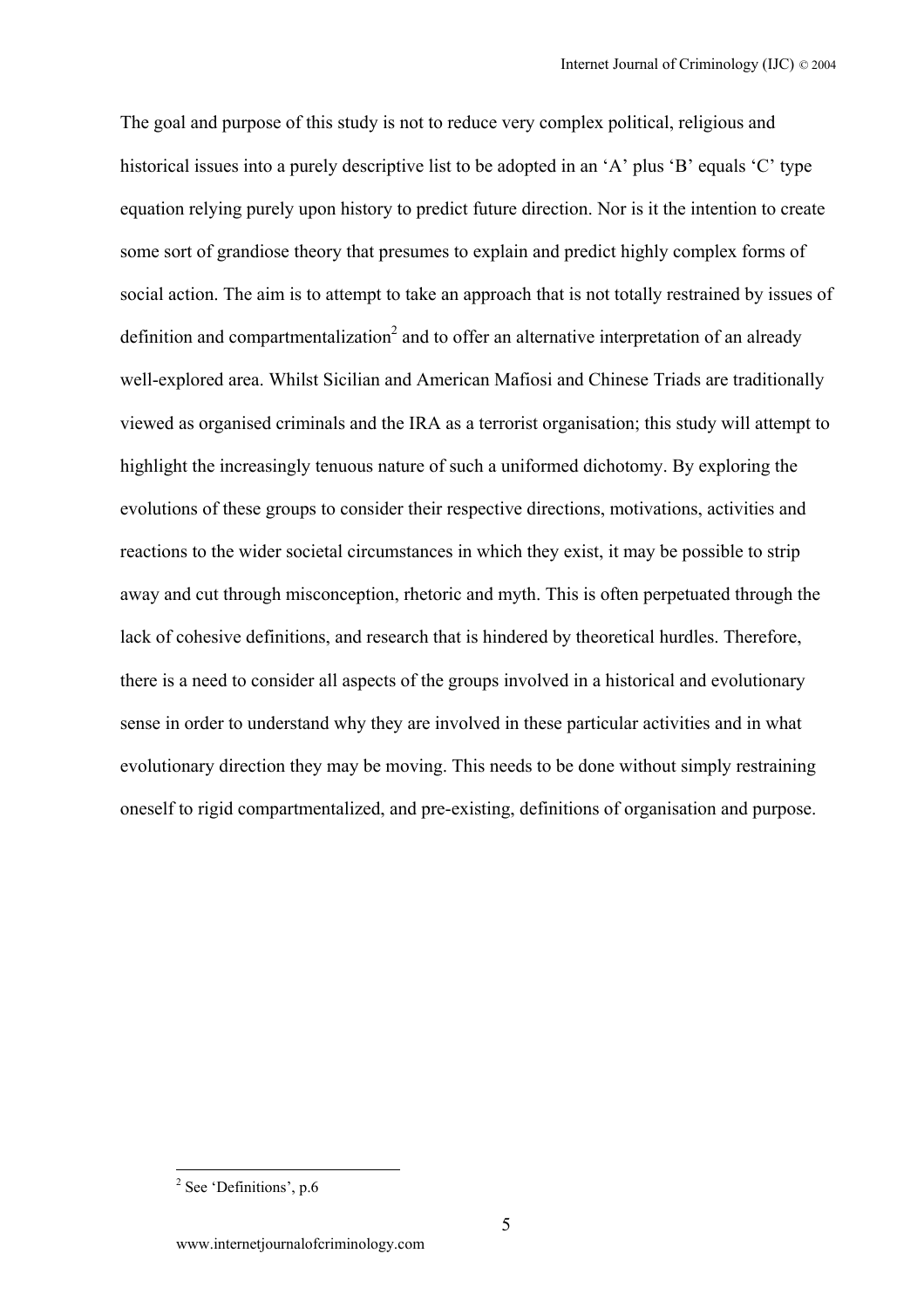#### **Definitions. A Wall To Climb: Do Labels Carry Baggage?**

#### Organised Crime and Terrorism

Conducting research in a way that attempts to consider the essence of criminal groups and their evolutionary link with crime, risks neglecting well founded definitions and equally becoming restrained by them. According to Cressey (1995) "perceptual screens" pose serious problems for criminologists in the study of organised crime (Mahan and O'Neil 1998, p5). Initially, there is a need to put to one side labels such as 'organised criminal group' and 'terrorist group' in order to logically and systematically explore any inherent similarities and differences. Whilst one cannot ignore the political climates in which these groups evolve, one must also recognise how labels carry 'baggage' and are perpetuated by political rhetoric for purposes other than a continued understanding (such as vote winning punitive populism!). This is exemplified by the current 'War on Terrorism'. Literature proliferated by the US and the UK makes constant reference to 'international terrorist networks' and 'weapons of mass destruction' (US Dept Of Justice 2002). Whilst these issues are of great societal concern, the political weight that such definitions carry are of clear advantage to governmental agendas. Beare & Naylor (1999), for example, point to the politicisation of organised crime and terrorism and the pragmatic need for law enforcement agencies to attribute labels for resource purposes. Whilst definition serves a purpose and is somewhat inevitable, it does not occur in a political vacuum and thus can be counter-productive to criminological research. (Reuter 1999).

 Abadinsky (1994) cites eight characteristics that define an organised criminal group, the fundamental distinction being "non-ideological", with the pursuit of profit being the paramount goal (Mahan and O'Neil 1998, p6). Whilst this distinction appears to be practically sound, it assumes that organised crime groups have no ideology. It negates the possibility of the pursuit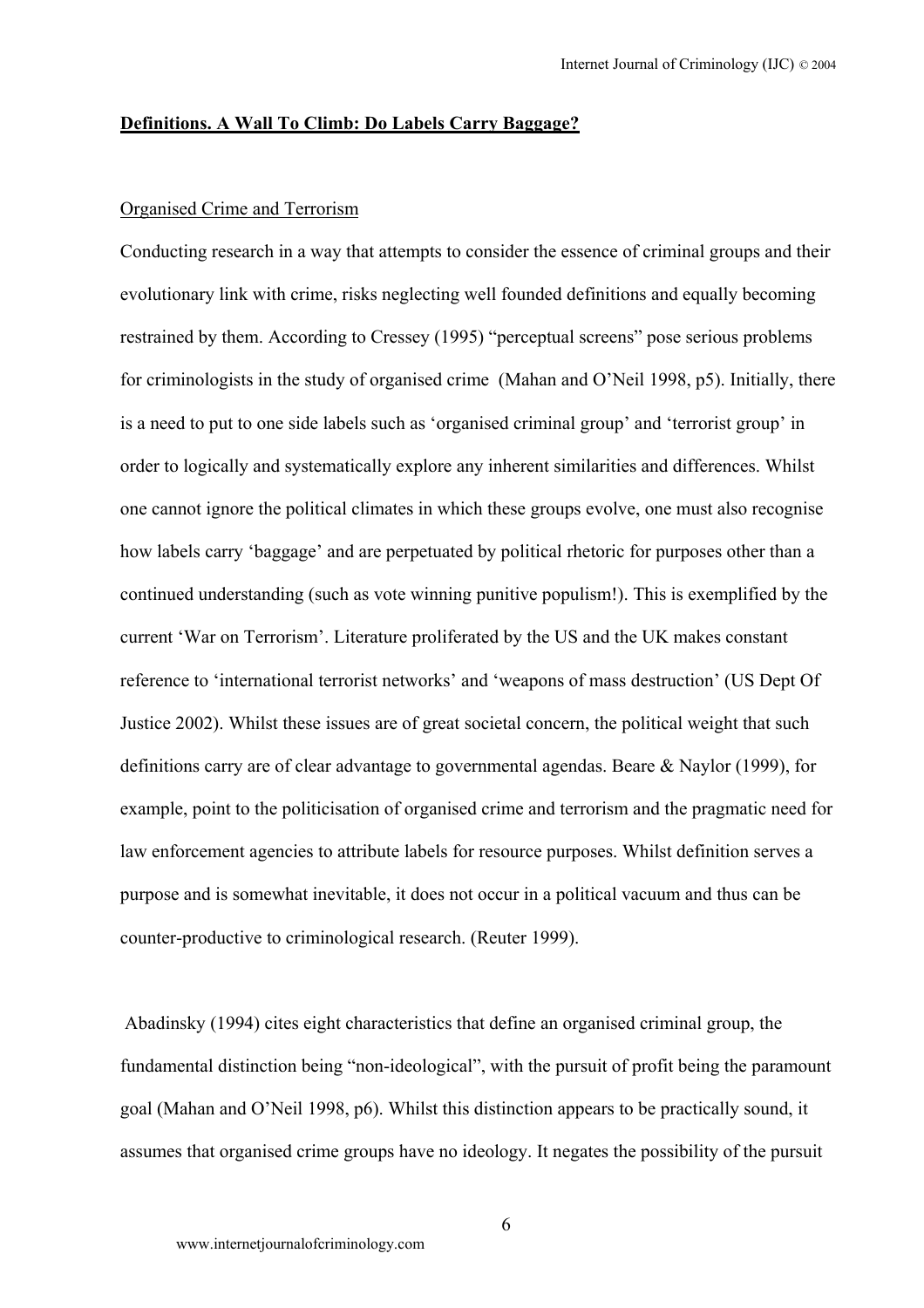of profit for the continuation of the group being an ideology in itself. As this study will highlight, the traditional ethics and rules of the Sicilian Mafia, the American Mafia and the Triads are indeed ideological as are the IRA's. Again this distinction can be seen as a 'perceptual screen' counter-productive in any attempt to avoid rigid definition (Cressey 1995). Moreover, terrorism is generally defined as acts designed to create terror and fear for the purpose of specific ideological goals (NCIS 2002). However, this definition also appears too rigid. Terrorist groups have often focused upon accumulating profit for a sustained period in order to finance their activity, such as illegal arms deals and drug farming by 'Narco-Terrorists' in Columbia (Council Of Foreign Relations 2002). Groups traditionally seen as 'organised' have utilised terrorist tactics, such as the bombing of judges and jurors by the American and Sicilian Mafia (Bequai 1979). Abadinsky's (1994) characteristics describe generalisations that can be seen in organised crime groups and terrorist groups alike. For example, an aspect such as "specialized division of labour" can be found in many groups labelled 'terrorist', with bomb making units and strategists occupying specific roles (Mahan and O'Neil 1998, p.6). "Hierarchy", "exclusive membership" and "explicit rules and regulations" are often found in 'terrorist' groups and 'organised crime groups' alike (Mahan and O'Neil 1998, p6). Whilst it is accepted that such a list is not necessarily meant to be definitive and exclusive, it does highlight the theoretical complexities and ambiguities of relying upon rigid definitions. It is acknowledged that an approach that attempts to deconstruct traditional labels and typologies is likely to run contrary to the current political rhetoric and public perception. However, such an approach is essential in exploring a perspective that views such groups as existing and functioning in a manner that mirrors the fluidity of the wider society. Whilst the IRA would not see themselves as an organised criminal group and Mafia 'families' and Triad groups would not consider themselves as political paramilitary activists, closer inspection of their respective histories reveals that such groups have and do engage in both types of activities.

7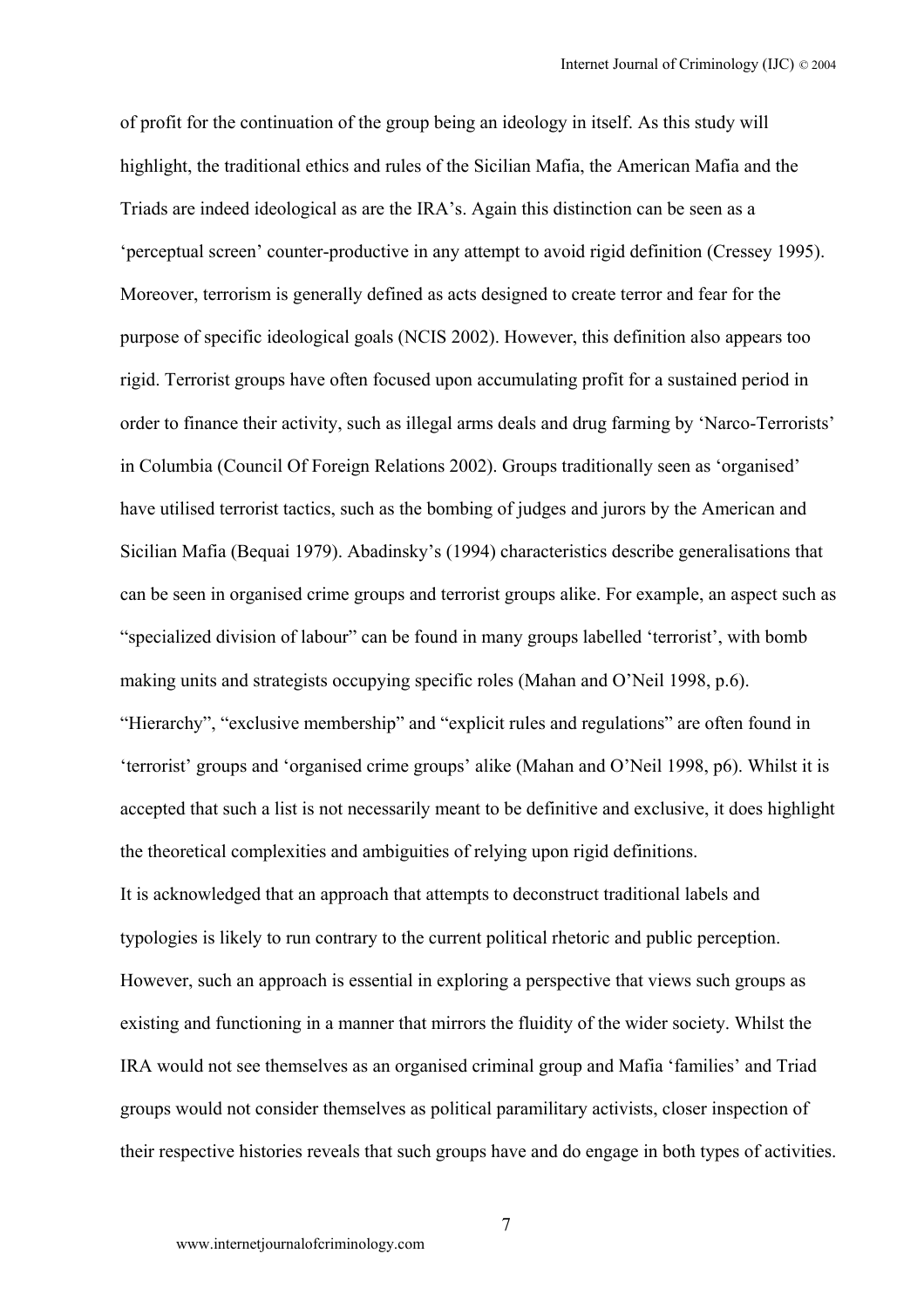Although they have evolved into their current states from rural peasant protection groups, as secret societies, their primary goals do currently differ. This raises the question of whether the status quo of each group is a temporary point of their individual evolution? If this is so, where are they heading? For the purposes of this study, the current position of the three groups will be referred to as secret societies in an attempt to avoid a problematic dichotomy.

#### Secret Societies

Mackenzie (1967) defines a secret society as an organisation that places a premium upon secrecy for survival, has specific rules designed to maintain secrecy, has selective membership, generally hierarchical in structure and adopts initiation rituals. Furthermore, Mackenzie (1967) acknowledges the differing agendas of secret societies loosely categorising them as political, patriotic, spiritual, moralistic and criminal. Mackenzie (1967) also recognises the fluid nature of these categories and how such societies can evolve and encompass numerous agendas. This acknowledgement of the process of evolution avoids rigid compartmentalisation and is therefore a useful label to adopt for the purposes of this study, which aims to avoid strict uniformed classification. This definition of a secret society also acknowledges the similarities between non-criminal secret societies such as the freemasons, and those of a criminal nature. The secret societies under discussion, do share organisational features that enable them to fit Mackenzie's (1967) typology and as such only criminal business groups (Triads, Mafia) and sometimes criminal/ political societies (IRA) will be focused upon. Whilst none of these groups initially started as secret societies, they have all evolved into collectives fitting Mackenzie's (1967) criteria.

Clearly, the Triads and the Sicilian and American Mafia are traditionally labelled as organised crime groups and the IRA a paramilitary terrorist group and this may be functionally accurate

8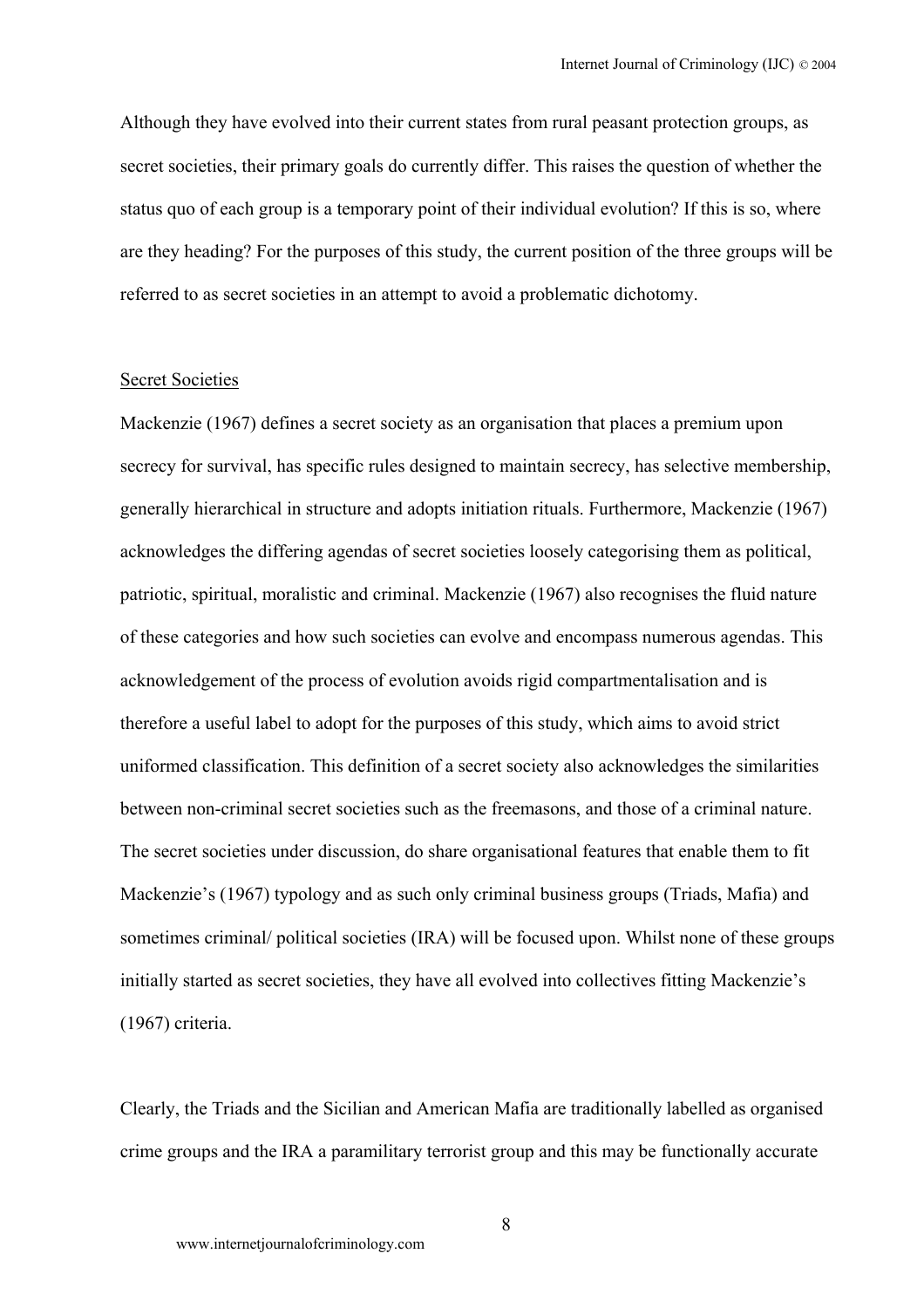as the current purposes and goals provide a foundation for the distinction. However, this is not and was not always so. Therefore, if one imagines a continuum of evolution with peasant protection being the beginning, and the current situation of each group being the most recent position, what happens in-between these two points may reveal patterns that could be used to predict future evolutions of emerging groups. In this sense, labels, whilst useful, are seen as fluid and indicative of a particular point in history. Typologies should be utilised to explain and conceptualise equally fluid activity rather than binding it.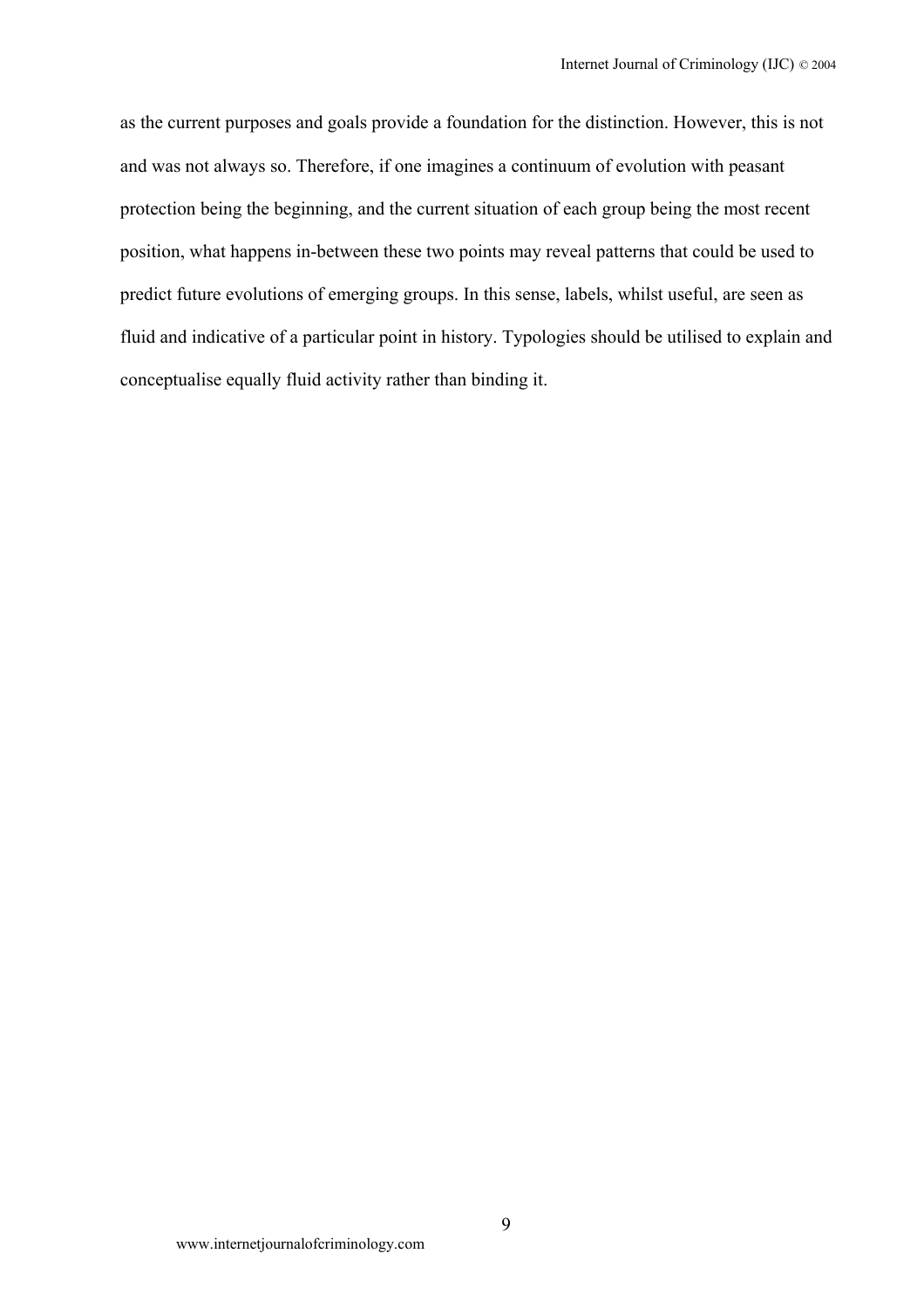#### Methodology

Due to obvious restrictions in the study of secret societies and their historical foundations and evolution in terms of criminal activity, a secondary analysis/literature review methodology was deemed the most appropriate. However, there have been significant and invaluable contributions by researchers and journalists in conducting primary research using ethnographical research methods. Such studies provide insight and detail that is often unattainable through historical accounts. Ethnographic research by Blok (1972) into the Sicilian Mafia, Posner (1998) into the Triads, and Toolis (1995) into the IRA allowed for invaluable starting points for the historical study of these groups. Employing a critical secondary analysis/literature review method was necessary for the exploration of the histories of the respective groups and allowed for this type of longitudinal research by mapping and understanding the connections between events and activities over time. It also enabled quality data to be utilised from respected academic sources and allowed for the cross-cultural analysis necessary to study groups from different parts of the world (Bryman 2001). As no known similar type of study has been attempted, these advantages are vital. Although it is acknowledged that research has been conducted into the evolution of individual secret societies, comparisons between these groups' evolutions is seldom considered. The reason for the three primary groups being chosen was to enable focus and also to allow for the researching of three groups, created in different cultures, in different parts of the world at different points in history. Consequently any emergent patterns could not solely be attributed to a 'western phenomenon' and any issues about coincidence would be, at least, somewhat reduced. Overall, looking at the three distinct groups presents an opportunity to examine clear differences as well as similarities, while allowing for the possibility of recognising what might reveal to be universal rules. If such universal rules of group evolution exist, they may prove invaluable for predicting the risk of emerging crime problems.

10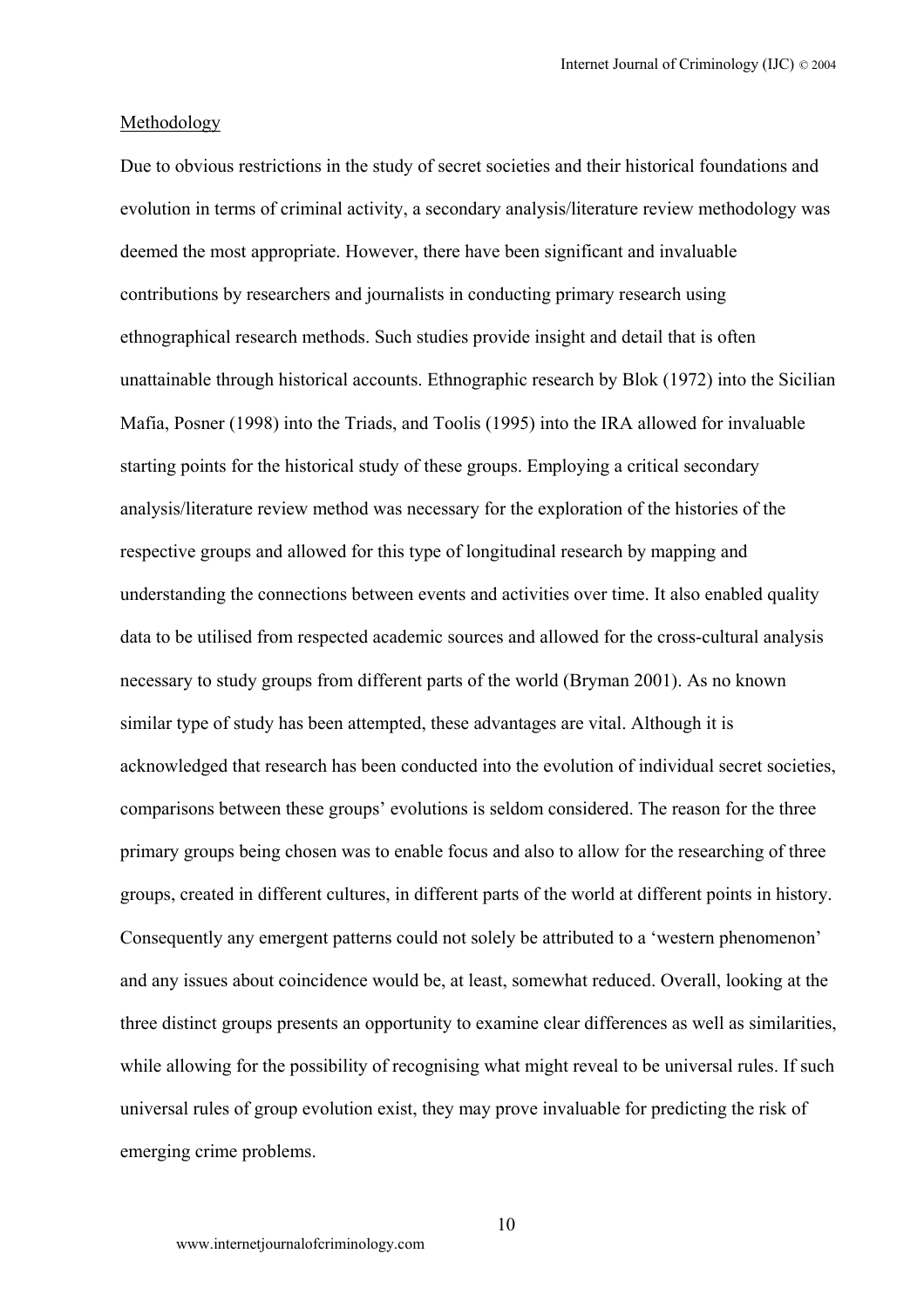# **Socio-Economic Conditions, and the Stage of State Formation: The Rise Of Peasant Protection Groups.**

*"Social banditry is universally found, wherever societies are based on agriculture and consist largely of peasants and landless labourers ruled, oppressed and exploited by someone elselords, towns, governments, lawyers, or even banks."* (Hobsbawm 1969, p15).

Hobsbawm's (1969) observation, whilst historically valid, can be seen to be stating the obvious. In any oppressed society there will be at least a minority that is willing to dedicate themselves to an attempt to break the status quo. Some individuals will seek legitimate ways of effecting change, others will choose illegitimate ways. Hobsbawm (1969) refers to social banditry in peasant societies as those who "attack and rob with violence" for some specific reason or cause (Hobsbawm 1969, p13). In this sense the literature omits to equate social banditry with peasant protection groups or secret societies, although it is recognised that this link does not always exist. One of the most unifying characteristics of Sicily, China and Ireland during the times that peasant protection groups were formed is the degree of feudalism and the oppressed condition of the peasant. Blok (1972), Barend (1998) and Kelley (1988) provide explicit descriptions of the often-futile socio-economic conditions experienced by rural peasant farmers working for sustenance in oppressive conditions. However, they all fail to make a comparative cross-cultural example. The evidence is clear with regards to a cross- cultural link between exploitative socio-economic positions for peasant communities and the rise of peasant protection groups.

11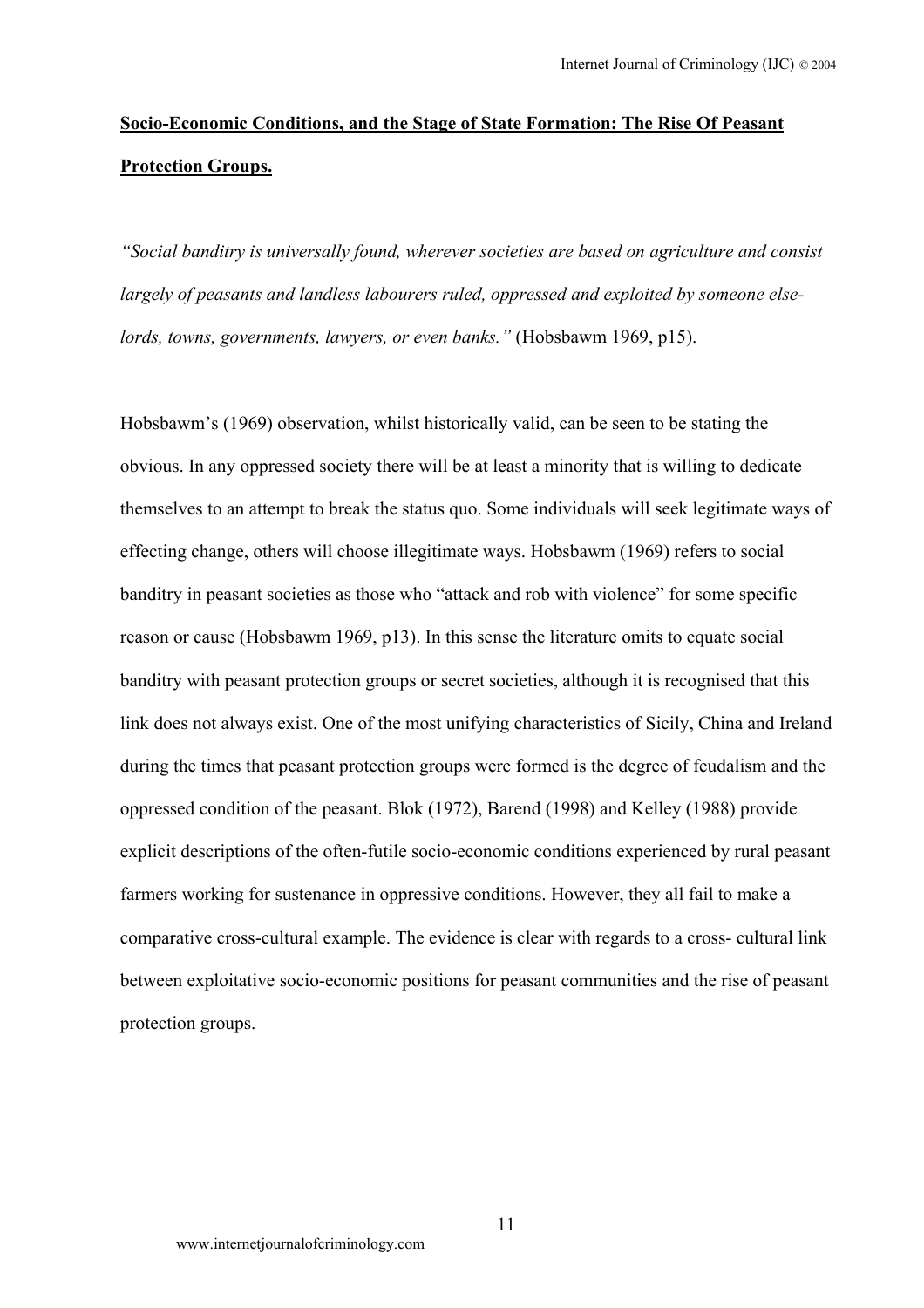### *Sicily*

During the 1800's the oppression of landless peasant labourers (*Contadino*), was partly due to abolishment of the feudal system in 1812. With it ended the rights to hold estates (*Feudi*) and the common rights of the peasantry to pasture (Blok 1972). The throwing open of the purchase of land to market forces, led to the creation of mass estates (*Latifondo*) as the gentry accumulated land. The return of the Bourbon state in 1816 resulted in efforts to restrict the power of the landowning aristocracy by offering the peasantry returned land rights<sup>3</sup>[.](#page-11-0) However, the lack of adequate centralised control allowed landowners to maintain authority over the estates and over peasants land rights. Consequently, the peasantry were often refused land rights and thus traditional sources of income. However, an increasing trend occurred of landowners moving to the city entrusting the running of the estates to individual leaseholders (*gabbelloto)*. These leaseholders would rent small areas of the estates to peasants, for a specified share of the crop. Estate security was entrusted to local peasant strongmen (*Campieri*), who acted as armed guards, rent collectors and general supervisors. Through the use of these peasant strongmen, the entrepreneurial leaseholders began to increase their power base (Sterling 1993). They began to protect peasant farmers against banditry, increasing peasant reliance upon such protection in the face of weak central state control. Through the use of violence, these peasant protectors often insisted upon gifts as a form of payment for such protection. The protector's propensity for solving disputes through fear, control and economic status, gained them the title of "Men Of Respect" (*Uomini Rispetto*) (Farrell 1997, p.13). Throughout the  $19<sup>th</sup>$  century these men of respect lent support to peasant interests<sup>4</sup> in return for loyalty, favour and secrecy (*Omerta*). According to Hess, "The Mafia in its first form, as a rural force, made its appearance" (Hess 1973, p61).

<span id="page-11-0"></span> $3^{3}$  See Appendix 1, p.54<br> $4^{4}$  See Appendix 1, p.54

<span id="page-11-1"></span>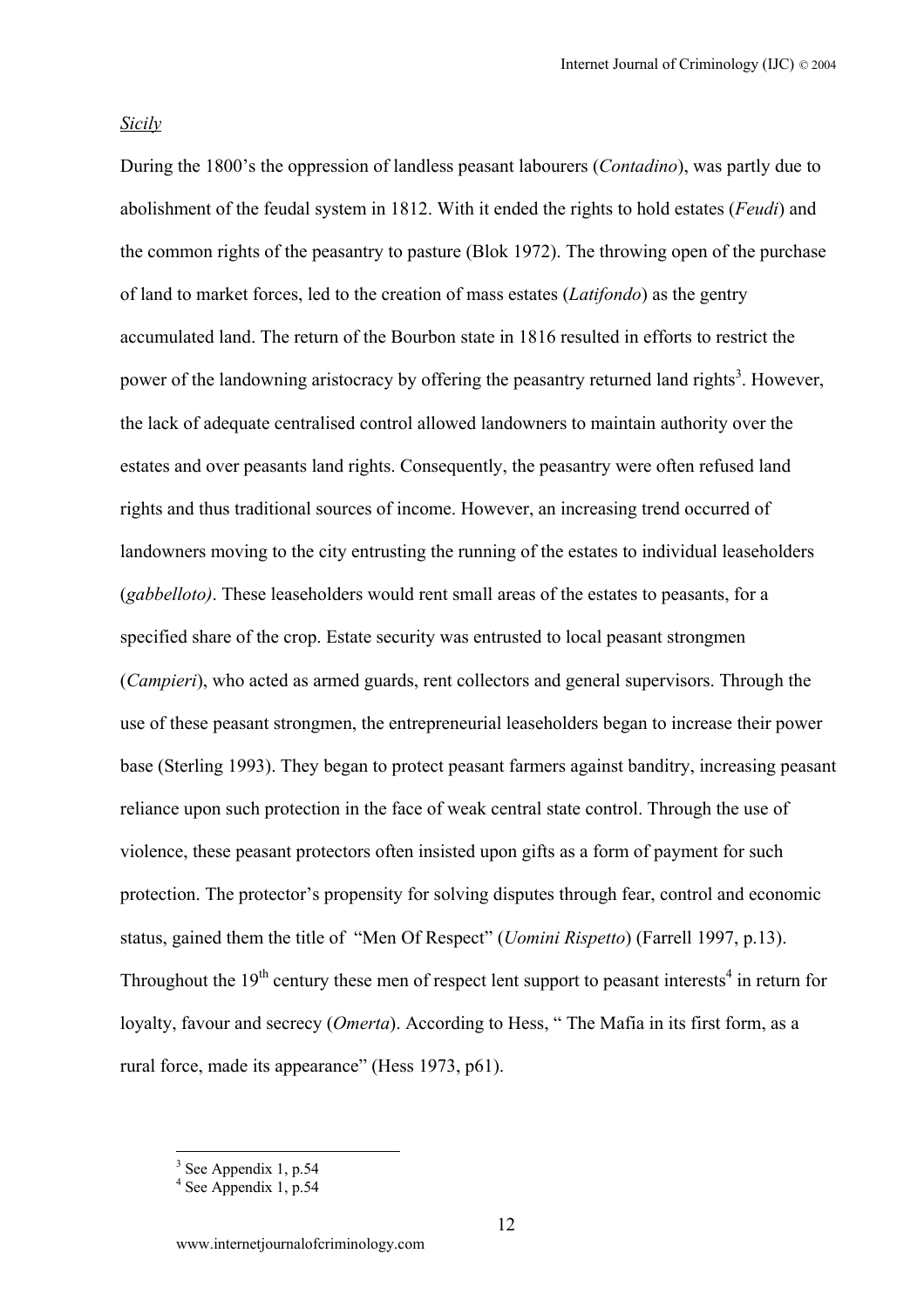#### *Ireland*

Irish peasant protection groups can be traced to the Gaelic defenders of the  $12<sup>th</sup>$  century (Kelley 1988). The successful invasion by Henry II resulted in the installation of a feudal system<sup>5</sup>. This led to massive oppression of Catholic Gaels, forcing them to defend themselves and the peasant populous. The reduction and removal of land and civil rights from the Catholic Gael community continued throughout the next four hundred years $6$ . Despite these oppressive regimes, Catholic protection groups continued to form. The isolation of rural Ireland facilitated these groups to operate providing a geographical barrier from the invading forces throughout the  $17<sup>th</sup>$  century. The 1700 penal laws, introduced following the victory of King William of Orange at the Boyne, removed rights of property for Irish Catholics. This caused massive unrest from Catholic populations and a surge of groups created to fight for Catholic rights. A significant turning point was the 1800 Act of Union, passed by Westminster, creating the United Kingdom, binding Ireland to its control (Kelley 1988). The consequence was an increasing move from peasant protection to political action (Toolis 1995).

#### *China*

Chinese history is riddled with invasion, war and peasant oppression<sup>[7](#page-12-2)</sup>. Feudalism has been a distinctive feature of China's socio-economic system throughout history, and many of the original peasant protection groups were formed to fight for increased peasant rights and improvement of rural conditions. Huston (1995) maintains that during periods when dynasties were weakened, peasant populations were left without civil protection usually afforded by central authorities. Consequently, peasant groups were essential in providing protection during these power vacuums<sup>[8](#page-12-3)</sup>. However, the poor socio-economic conditions and violent oppression of

<span id="page-12-2"></span><span id="page-12-1"></span>

<span id="page-12-0"></span><sup>&</sup>lt;sup>5</sup> See Appendix 2, p.56<br>
<sup>6</sup> See Appendix 2, p.56<br>
<sup>7</sup> See Appendix 3, p.58<br>
<sup>8</sup> See Appendix 3, p.58

<span id="page-12-3"></span>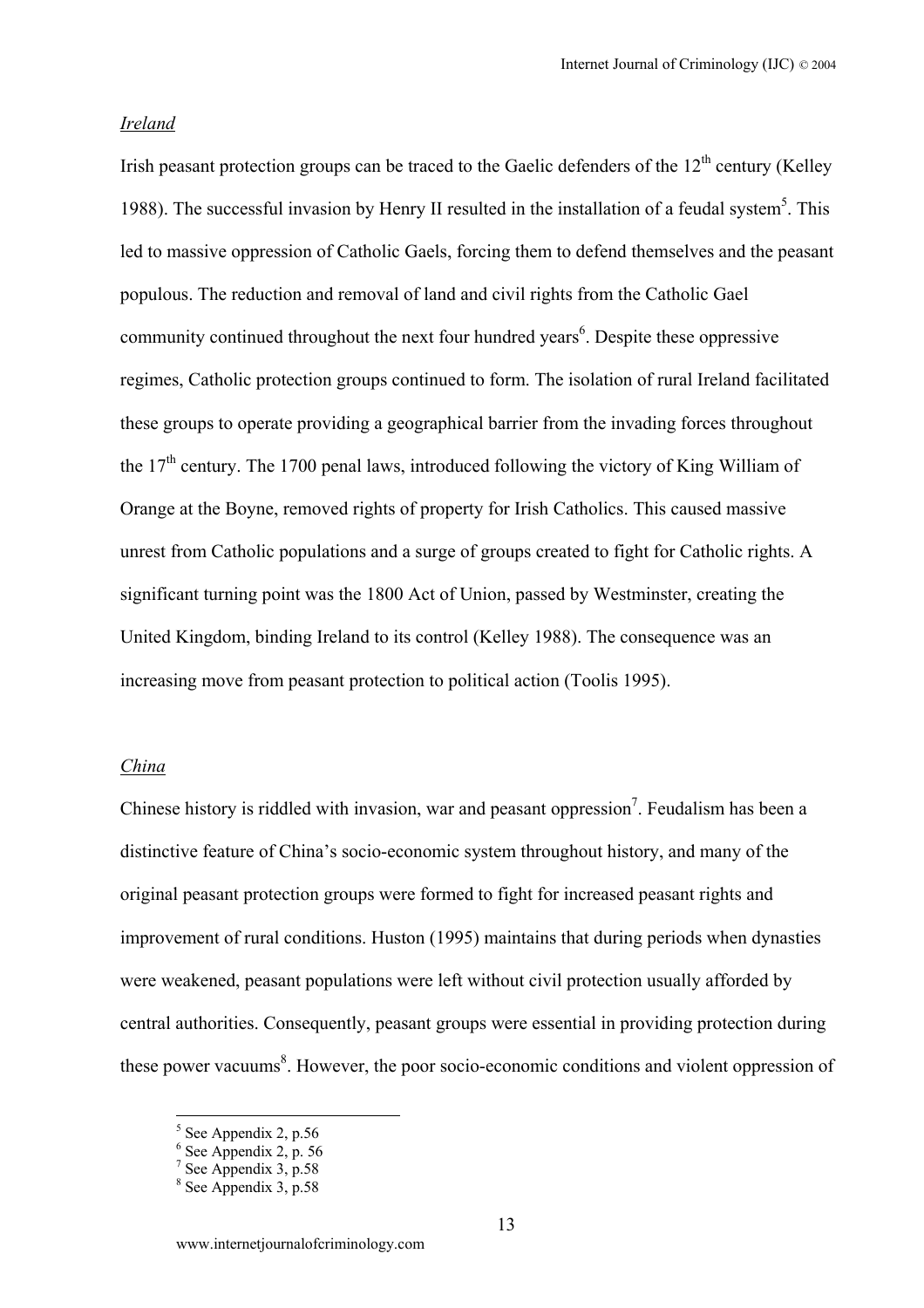the mass peasant populations led many peasant protection groups to evolve (Barend 1998). As increasing numbers of peasants became willing to make proactive gestures to better their collective socio-economic position, the need for increased cohesion became apparent (Posner 1988). This was achieved through initiation rituals, identification with Triad mythology (perpetuated through the 'foundation account')<sup>9</sup>, consolidated social networks and mutual support. Many of these groups would later evolve into Triad secret societies.

## **From Peasant Protection to Secret Societies: The Historical Foundations**

#### The Secret Society As A Sub-Culture

The secret peasant protection group can be viewed as an early form of a secret society. Members are united by a particular agenda, be it profit or political (or both) and seek to achieve such goals through collective action. Secret peasant protection groups such as the 'Red Eyebrows' (China), the 'Fasci' (Sicily) and 'The Whiteboys' (Ireland), were all pre-cursors to the formation of increasingly organised, cohesive, self-regulating, self-recruiting, hierarchical groups<sup>10</sup>. In this way the peasant protection group could be analogously equated with a child or youth attempting to define themselves, experiencing "status frustration" (Hobbs 1998, p.806) with their lack of resources or 'cultural capital' (Cloward and Ohlin 1960). Whereas the secret society can be paralleled with the adult: established, distinct and increasingly sophisticated.

The move from the secret peasant protection group to the secret society is an evolution that reflects the cohesive position of such collectives facilitating increasingly sophisticated organisation and operation. Such an evolution is characterised by a pre-occupation with secrecy as the group grows in number and influence. This results in selective membership and

<span id="page-13-1"></span><span id="page-13-0"></span><sup>&</sup>lt;sup>9</sup> See Appendix 3, p.58<br><sup>10</sup> See Appendices 1,2 and 3, p.54-59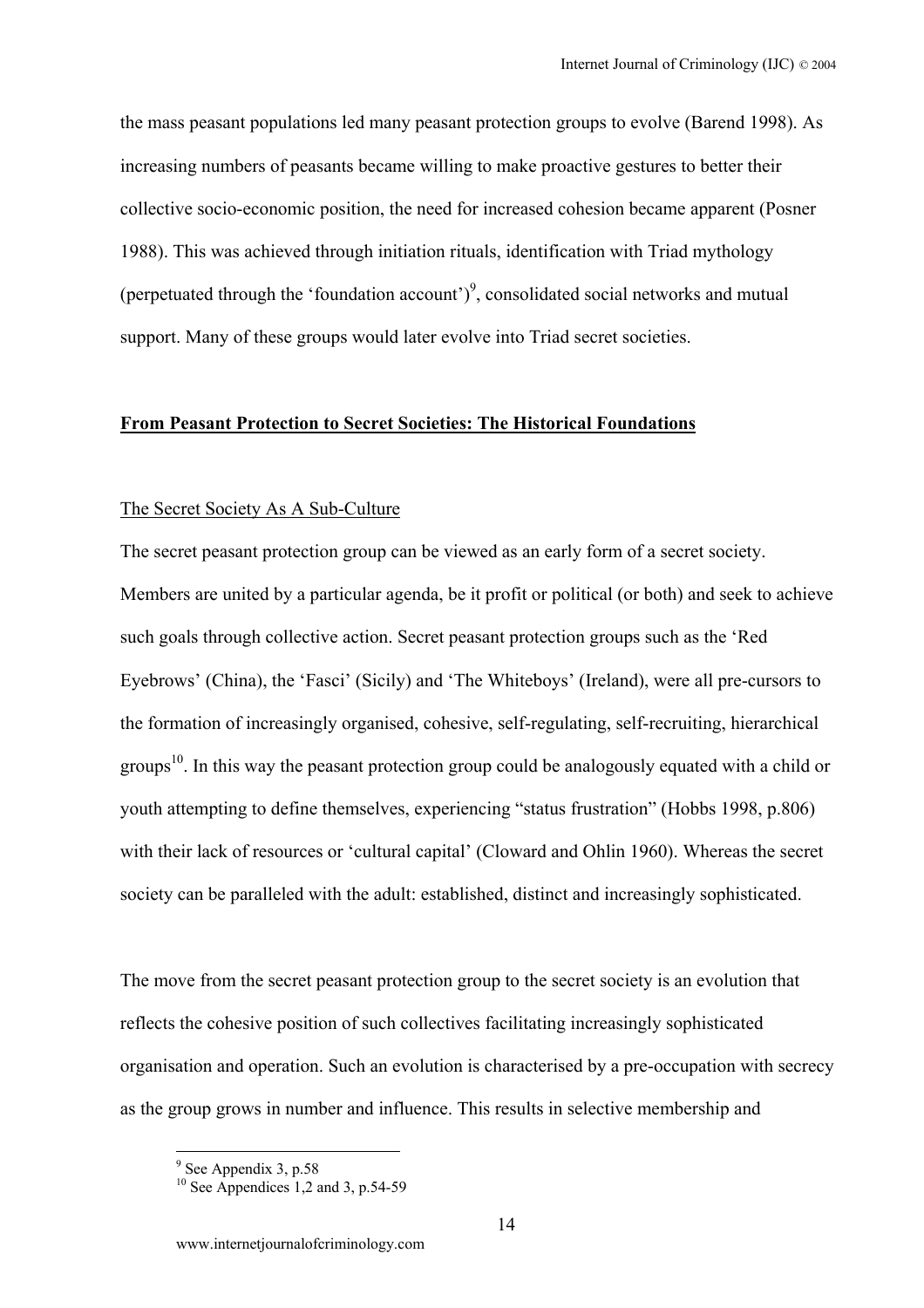increasing divisions of labour that necessitate the formation of hierarchical chains of command. Secrecy and discretion is enforced by these chains of command and emphasised through ritual (Barend 1998, Monti 1994). The bond shared by members is maintained by oaths or pledges that place importance upon the solidarity and fraternity of the group. The association with the collective sub-culture replaces the 'master status' of the individual. Therefore, becoming the individual's primary source of identity, support and community (Cohen 1955). In this respect one could regard such secret societies as sub-cultures within sub-cultures. This is maintained by Simmel (1950), for whom the secret society represents a specific typology of a sub-culture.

Simmel (1950) defines the secret society sub-culture as being characterised by:

- Membership exclusion and inclusion policies
- Limitations upon organic growth
- De-personalisation of members
- Correlations between centralisation of power and use of violence
- Blanking-out of competing allegiances
- Release of secrecy according to seniority
- Group loyalty over individuality
- Replacement of government as the principle source of protection and support (Lim 2000, p34).

Simmel acknowledges the internal and external factors, which facilitate the evolution from peasant protection to secret society. External circumstances dictate and facilitate the internal group factors that form the secret society. The socio-economic climate and wider political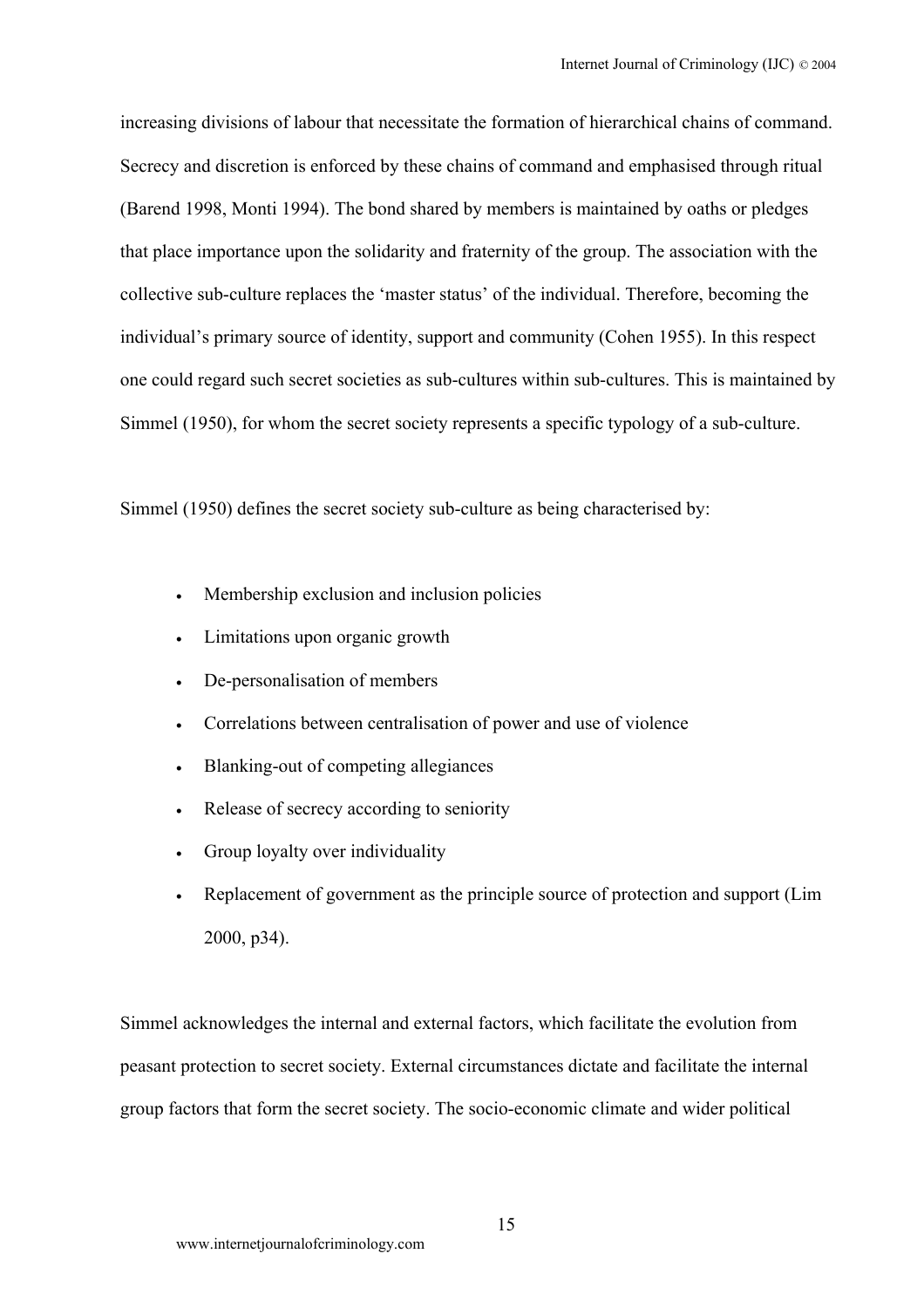dimensions are both external factors that work in symbiosis with internal group factors such as sub-culture and kinship.

#### The Political Dimension

The Sicilian Mafia, The Chinese Triads and The IRA find their historical roots in countries riddled by political uncertainty. These foundations are found in times of rapid political change, wars, invasions and socio-economic oppression. The various English incursions into Ireland and the resulting oppression of the Catholic populations, eventually gave rise to secret societies. Gaelic peasant protection groups evolved into secret societies such as 'The Whiteboys' 'The Oakboys' and 'Phoenix'<sup>11</sup>. As the need for increasingly sophisticated tactics became apparent, so did the need for increasingly coherent collective political action (Kelley 1988). This situation is mirrored with regards to Chinese Triad secret societies. The peasant protectors that provided security from bandits and Mongolian invaders in rural China quickly evolved into secret societies. The traditions that fuelled the formation of secret societies were born from identification with the 'foundation account' of Triad mythology<sup>12</sup> (Barend 1998). Peasant protection groups adopted the rituals and lore provided by this 'foundation account' as increasing disillusionment with successive governments occurred. This oppression of the rural masses by feudal regimes motivated the transition from peasant protectors to secret societies<sup>13</sup>. Similarly, the peasant protectors of rural Sicily gained a foothold in their villages as various changes of government allowed them to monopolise local control. With this came respect and acquiesce of the controlled populations. As this power increased, so did the need for secrecy and solidarity (Blok 1972).

 $\overline{a}$ 

<span id="page-15-1"></span><span id="page-15-0"></span><sup>&</sup>lt;sup>11</sup> See Appendix 2, p.56<br><sup>12</sup> See Appendix 3, p.58<br><sup>13</sup> See Appendix 3, p.58

<span id="page-15-2"></span>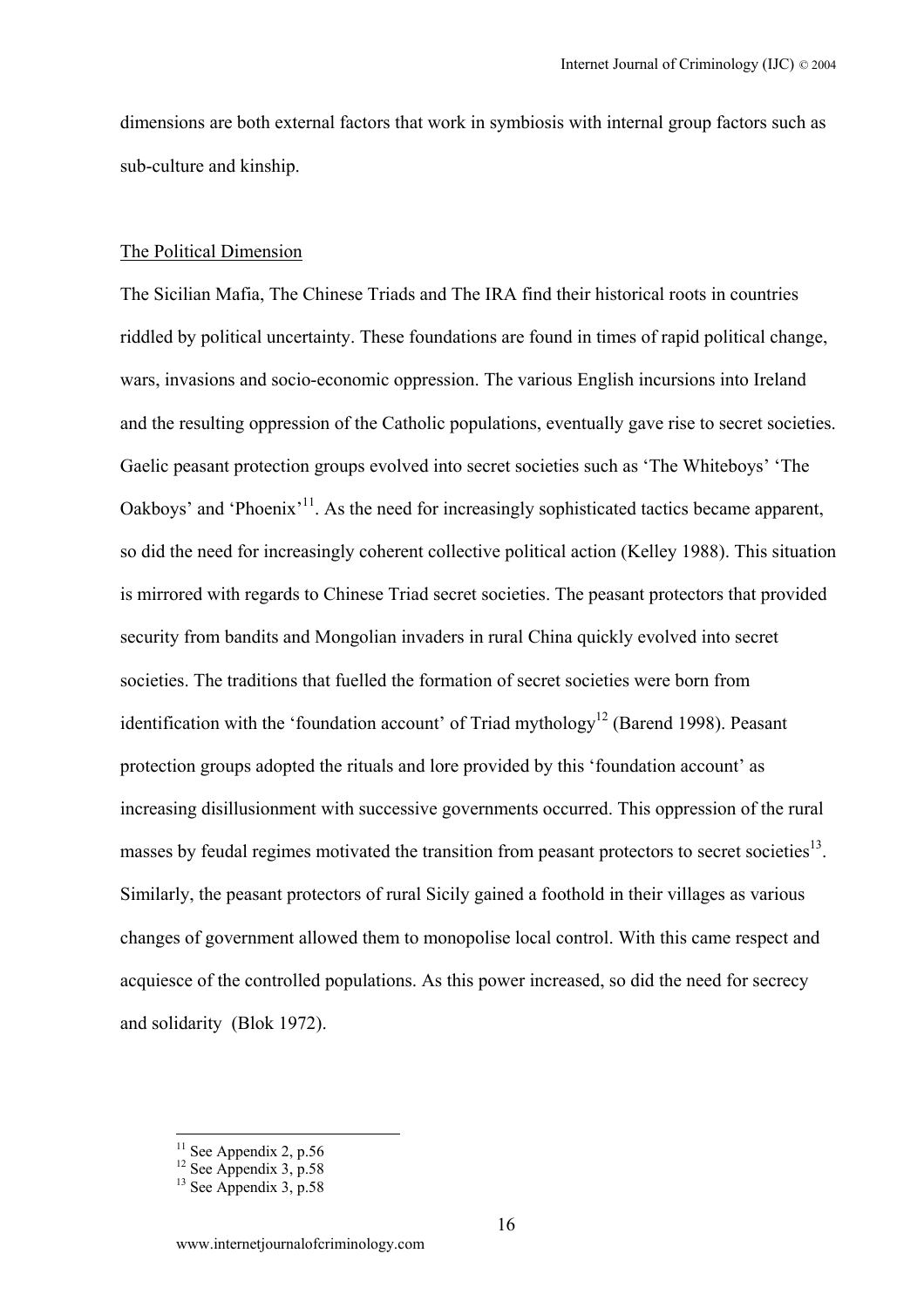The unifying feature of these evolutions is the absence of strong central control and a disillusionment and distrust of legitimate authority or government exemplified, by an ancient Chinese proverb:

'Armies protect the Emperor; Secret Societies protect the people' (Posner 1988, p31)

The geographical nature of rural Sicily, Ireland and China proved difficult to control from cities often hundreds and thousands of miles away. Coupled with unstable governments, invasions, wars, economic oppression and isolation, the inevitability of power vacuums is apparent. These power vacuums resulted in banditry, corruption and distrust of formal authority. This distrust of authority stems from the oppression of the mass populations, occurring due to the inadequacies of legitimate authority. Furthermore, the alternative authority offered by these secret societies, was viewed by oppressed populations as highly effective. This is apparent when one considers that the 'Catholic Association' fought for and gained back Catholic civil rights, the 'White Lotus Society' were instrumental in overthrowing the Qing Dynasty and the 'Fasci' were a sufficient enough force to ensure some land-rights were maintained for Sicilian peasants $14$ . Providing support, protection, respect and purpose affords legitimisation as an alternative to legitimate authority. The ability of these groups to monopolise violence in their respective communities allowed the maintenance of secrecy and compliance (exemplified by the Mafia code of secrecy known as 'Omerta' meaning 'manliness'). This entrenches the position of the secret society within the social milieu and culture in which it exists and operates.

<span id="page-16-0"></span> $14$  See Appendices 1,2 and 3, p.54-59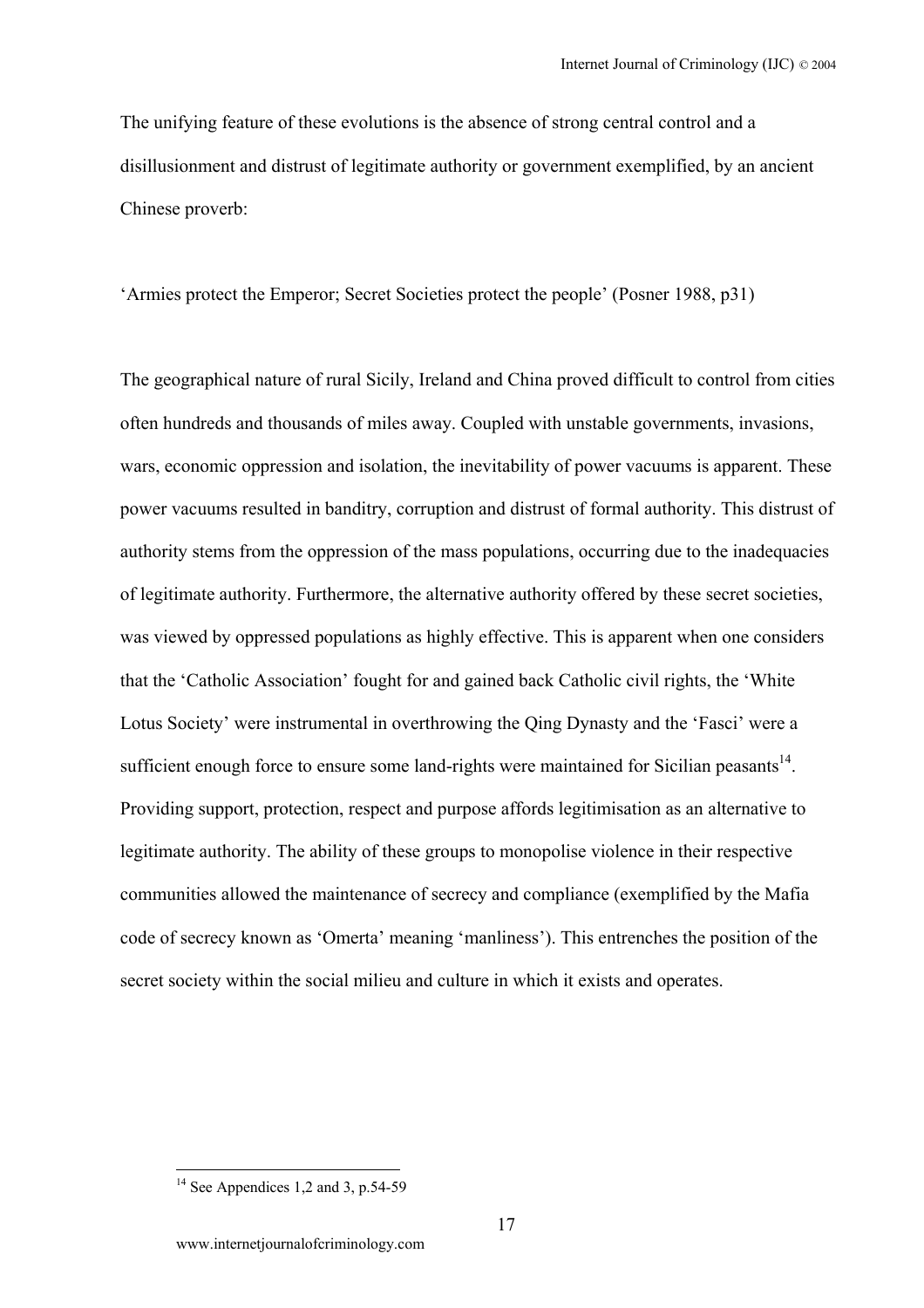#### Culture & Kinship

The historical foundations of the Sicilian Mafia, The Chinese Triads and The IRA are rooted in both the political and the cultural dimension. Traditionally, Sicily, China and Ireland are characterised by cultures that place emphasis upon the familial unit and the community in which it operates (Barend 1998, Mahan and O'Neil 1998, Toolis 1995). Consequently, the rise of the secret society in any three of these countries is constructed around this nucleus.

*"Those displaced from secure means of livelihood responded to the situation by forming organisations for mutual aid and self protection"* (Lim 2000, p.2).

Irene Lim (2000) believes there are essentially two forms of solidarity patterns within secret societies, "Mechanical" and "Organic" (Lim 2000, p.36). Mechanical solidarity is based around similarities, values, customs and beliefs. Organic solidarity describes groups based around specialist functions and interdependency. Furthermore, Lim (2000) provides typologies of groups that range from 'Mechanical' to 'Organic['15.](#page-17-0) 'Kinship' based groups, according to Lim (2000) are based around blood ties, whilst 'Fictive Kinship' groups are based around ideological bonds. Traditionally, the Sicilian Mafia were based upon 'Kinship' bonds, while Irish Catholic secret societies revolved around 'Tribal and Territorial' kinship. Chinese Triad groups are traditionally based around 'Sworn Sibling'/ 'Fictive Kinship' bonds.

Lim's (2000) assertions are descriptive of traditional principles. Therefore, the validity of these typologies become questionable as these secret societies evolve, requiring increasing divisions of labour and resources from individuals not necessarily tied by traditional ideologies. Despite

<span id="page-17-0"></span> $15$  See Appendix 4, p.61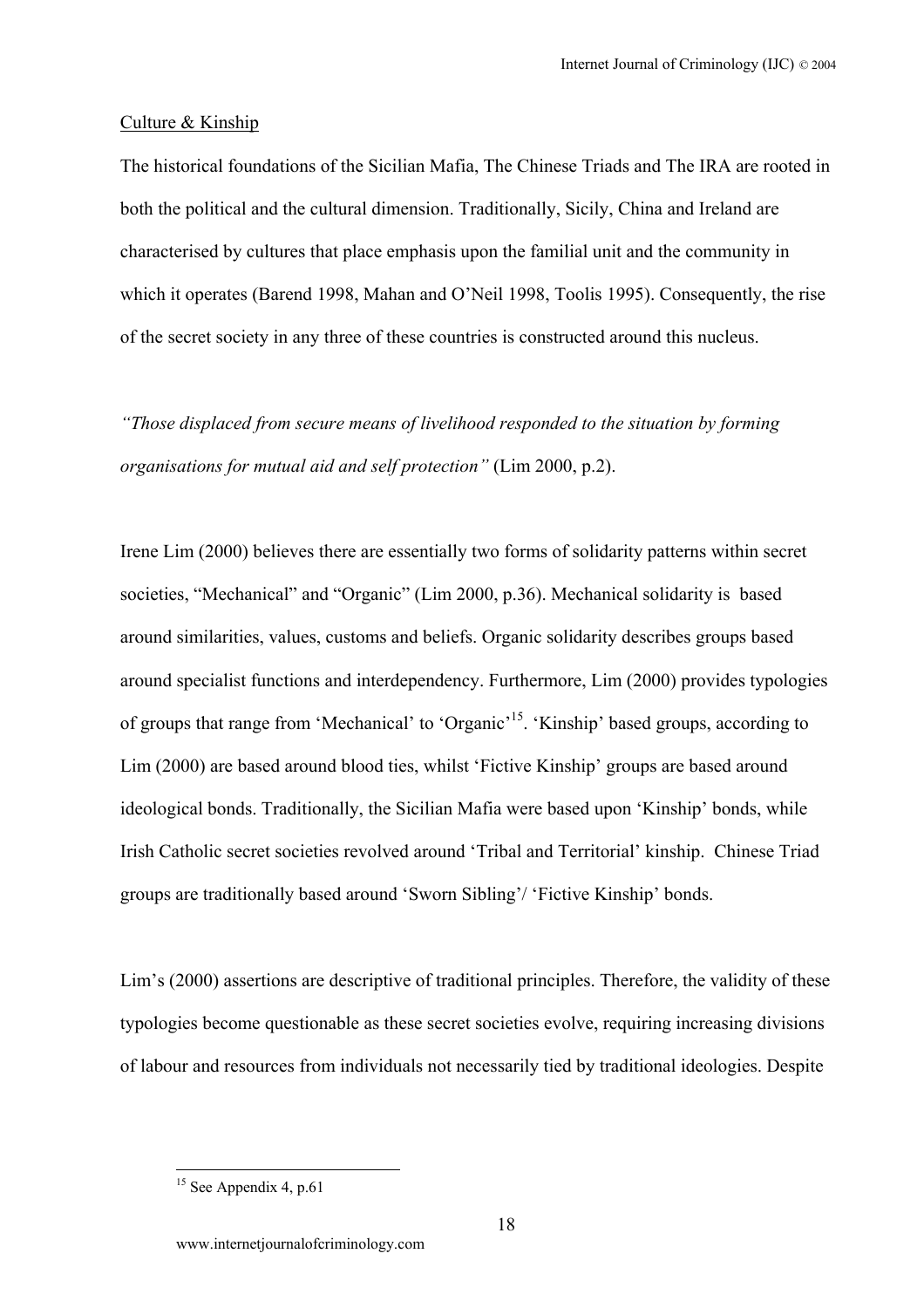this, the importance of solidarity in the emergence of the secret society is apparent when one considers the circumstances from which they evolve.

Blok (1972) provides an insightful description of the environment in which the Mafia conducted their business also reflecting the origins of the Triads and the IRA:

*"A violent struggle for land geared to a flexible social framework in which links of bilateral kinship are supplemented by ties of ritual kinship and friendship. The most comprehensive social units in both areas are patrimonial families. Violent competition for control over land and rights, leads to an orientation towards death and an acceptance towards homicide as a means of attaining particular goals"* (Blok 1972, p161).

If one considers violence, death and homicide as a natural part of their social milieu, then kinship and friendship ties are essential tools for survival. If land is the greatest political asset in feudal and rural societies, then kinship and friendship networks may be the greatest weapon for the acquisition of these cultural goals. Moreover, kinship and friendship bonds afforded by secret societies facilitate the internalisation of beliefs and values along inter-generational lines, exemplified by the Mafia's "strict code of Omerta" (Blok 1972, p212). Without state intervention or adequate discourse with isolated communities, one can only expect the perpetuation and proliferation of trans-generational values and the continued existence of secret societies that uphold and act upon these beliefs.

#### Migrant Patterns

Throughout the respective evolutions of The Sicilian Mafia, The Chinese Triads and The IRA, certain points in history have acted as catalysts to solidify their sub-cultures. Such events have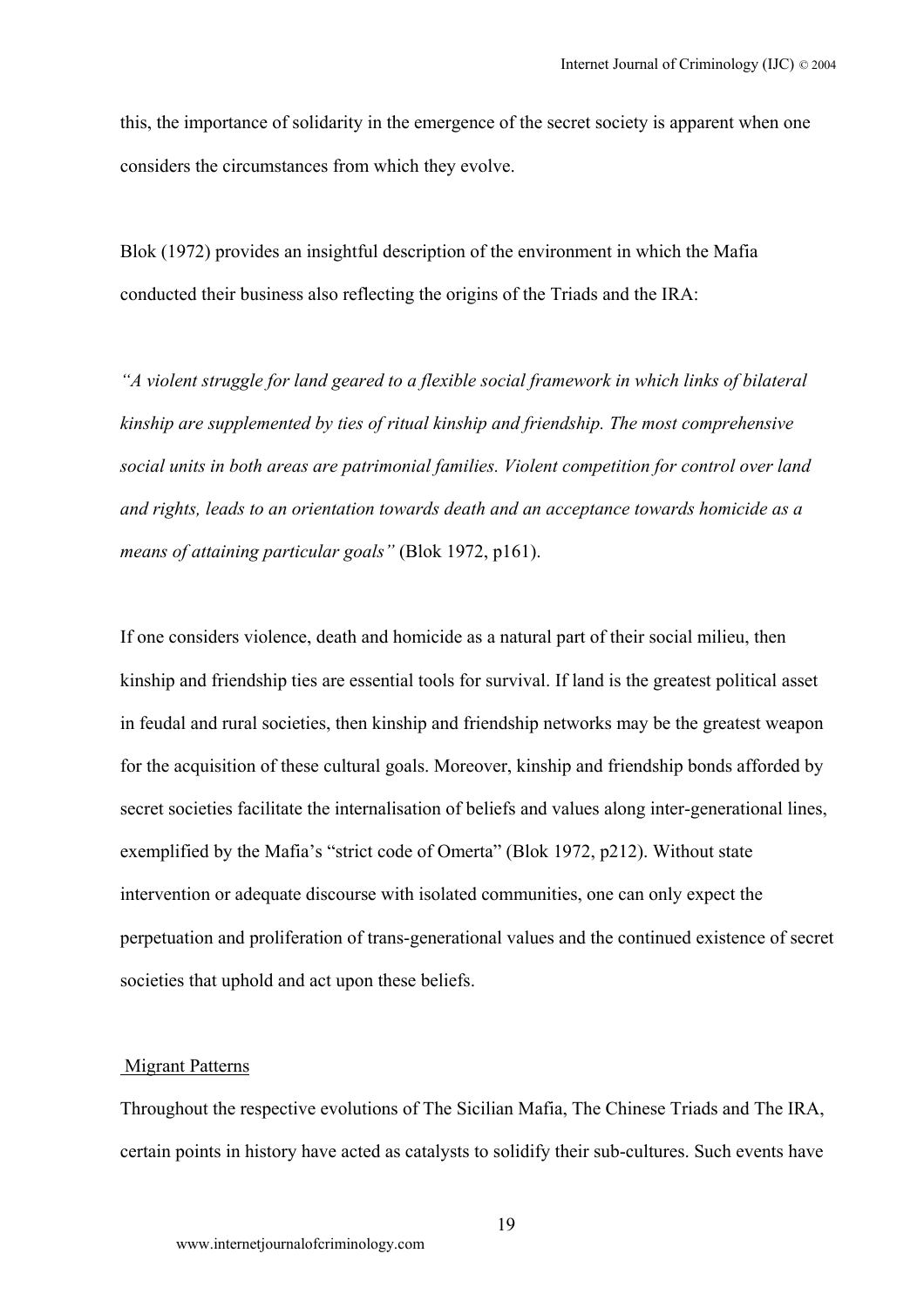often revolved around emigration and dispersal of secret society members and indigenous populations.

## *Sicily*

The migrant patterns of the landowning elite in  $19<sup>th</sup>$  century Sicily were instrumental in the growth of the Mafia. The movement of the landowning aristocracy from the rural to the urban allowed local strongmen to occupy supervisory positions for absentee landlords. Occupation of power-broking positions between the peasantry and the ruling class, allowed the exploitation of both. These entrepreneurial middlemen became known as Mafia (derived from the Arabic word meaning 'place of refuge').

Following the invasion of Sicily by Garibaldi and his 'Redshirts' in 1860, Mafia 'families' transferred their support from the Bourbon regime to the ensuing Republic (Sterling 1993). Mafia power rose significantly as they were able to acquire many of the large estates from the new Republic, for "low prices"<sup>16</sup> (MacKenzie 1967, p.245). By controlling the land, the Mafia controlled the people. In order to avoid confrontation, peasant populations had to concede to Mafia control. Peasants could seek 'refuge' under Mafia protection in return for acknowledgement of Mafia authority over the State (Farrell 1997). However, the 1920's witnessed the arrival of Mussolini's fascist regime and with it an attempt to eradicate the Mafia (Blok 1972). Although some Mafiosi survived this persecution, many were forced to emigrate to North America for survival. A further exodus of Mafiosi into the US occurred due to the natural disintegration of some of the large estates. From here the cycle would begin again. Over time the Sicilian immigrants, now a minority group in the US, formed gangs, acquired

<span id="page-19-0"></span> $16$  See Appendix 1, p.54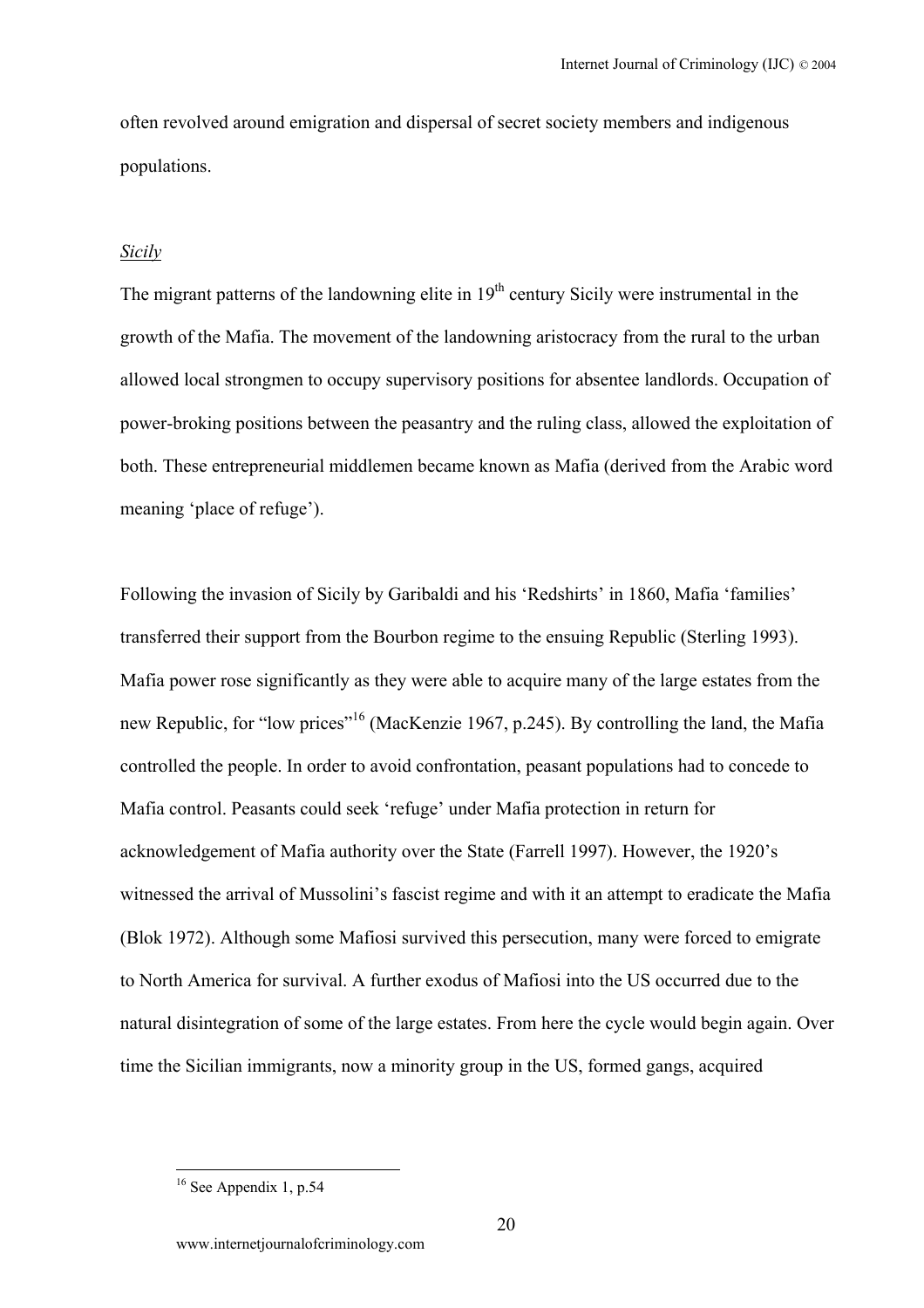businesses and rebuilt reputations through the monopolisation of violence within their communities (Mackenzie 1967). The evolution of the American Mafia had begun.

#### *China*

Any attempt to pinpoint all possible events that may have affected the migrant patterns of Chinese history is bound to fall short due to the complex and varied accounts. However, relative to the evolution of Triad secret societies, two events are identified as catalysts for mass Chinese migration. In 19<sup>th</sup> Century China a Triad secret society evolved known as 'The God Worshippers' (Huston 1995). Initially dedicated to protecting local peasant populations from roaming bandits, 'The God Worshippers' became increasingly frustrated with the condition of the peasant under the oppressive feudal regime. Growing in number 'The God Worshippers' begun to operate under the name of 'The Taipings'. Membership became widespread throughout China and resulted in an open revolt against the government causing millions of deaths<sup>17</sup> (Posner 1988). Once defeated, many surviving Taiping members fled to Britain and North America where new Triad secret societies were established.

Following the defeat of invading Japanese forces in  $1940^{18}$ , a civil war broke out between Chinese Nationalists and Communist guerrillas. With the Communists close to victory, Chinese Nationalists called upon Triad secret societies to unite against the Communist threat. Many Triad groups responded, initiating new members in mass ceremonies. United under the auspices of existing Triad members, the new group named itself '14' as homage to the address of its Headquarters in Canton. However, Communist guerrillas eventually defeated the Nationalists and the Triad '14' society. Approximately 3 million Chinese citizens, including many Triads,

<span id="page-20-0"></span><sup>&</sup>lt;sup>17</sup> See Appendix 3, p.58<br><sup>18</sup> See Appendix 3, p.58

<span id="page-20-1"></span>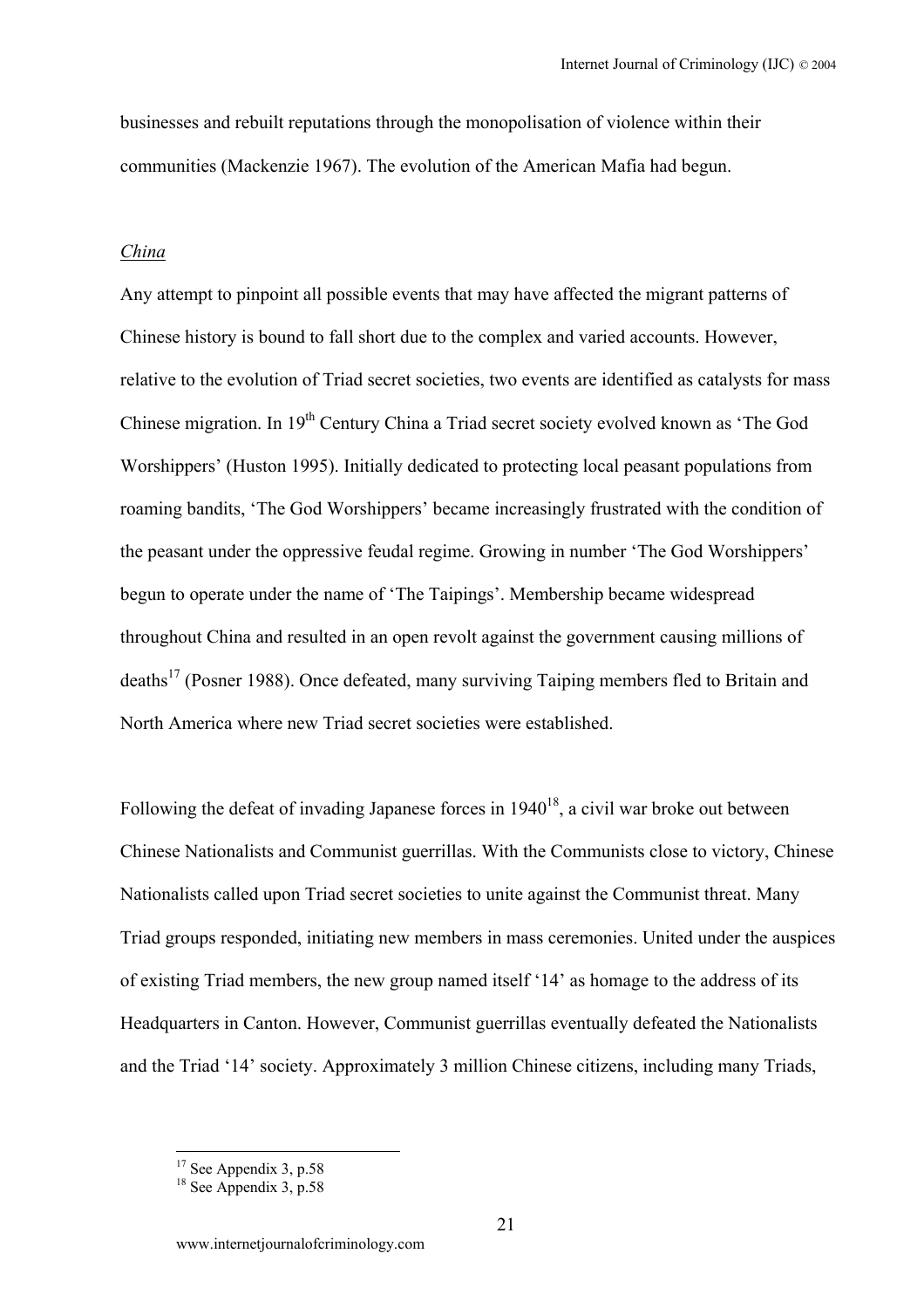emigrated to Taiwan and Hong Kong where 'open door' policies had been adopted for refugees of the conflict. Taiwan and Hong Kong now played host to Triad secret societies

#### *Ireland*

The potato famine of 1845 killed thousands of Irish Catholics due to the skewed distribution of resources and agricultural patterns in favour of English settlers (Kelley 1990). Many survivors emigrated to America in search of a better life. Irish American settlers formed new protection groups and secret societies in support of Irish rights in Ireland. 'The Fenians' and 'The Irish Republican Brotherhood' were two of the largest, and worked in conjunction to provide arms, men and financial support to the oppressed Catholic populations of Ireland. With this support Arthur Griffin eventually formed 'Sinn Fein' to campaign for Irish Catholic rights and to promote Republicanism.

In 1919 Michael Collins formed '*Oglaigh na hEireann'* (The Irish Republican Army) recruiting members from various existing secret societies. With support from Sinn Fein and the various Irish American secret societies, The IRA was able to legitimise itself within both Irish and American Catholic communities. The Trans-Atlantic link was formed and would prove to be a valuable asset in the years to come.

Sub-Cultures, Politics, Kinship and Migrant Patterns: The Catalysts For Social Evolution All of these factors are inter-related and operate to maintain both the status quo and affect change, within the social microcosms of secret societies and on a macro level of the wider society. Sub-cultures of secret societies are formed by the wider culture of kinship and in response to particular political climates. Patterns of migration and dispersal occur both voluntarily and out of necessity in response to major political events such as wars, invasions,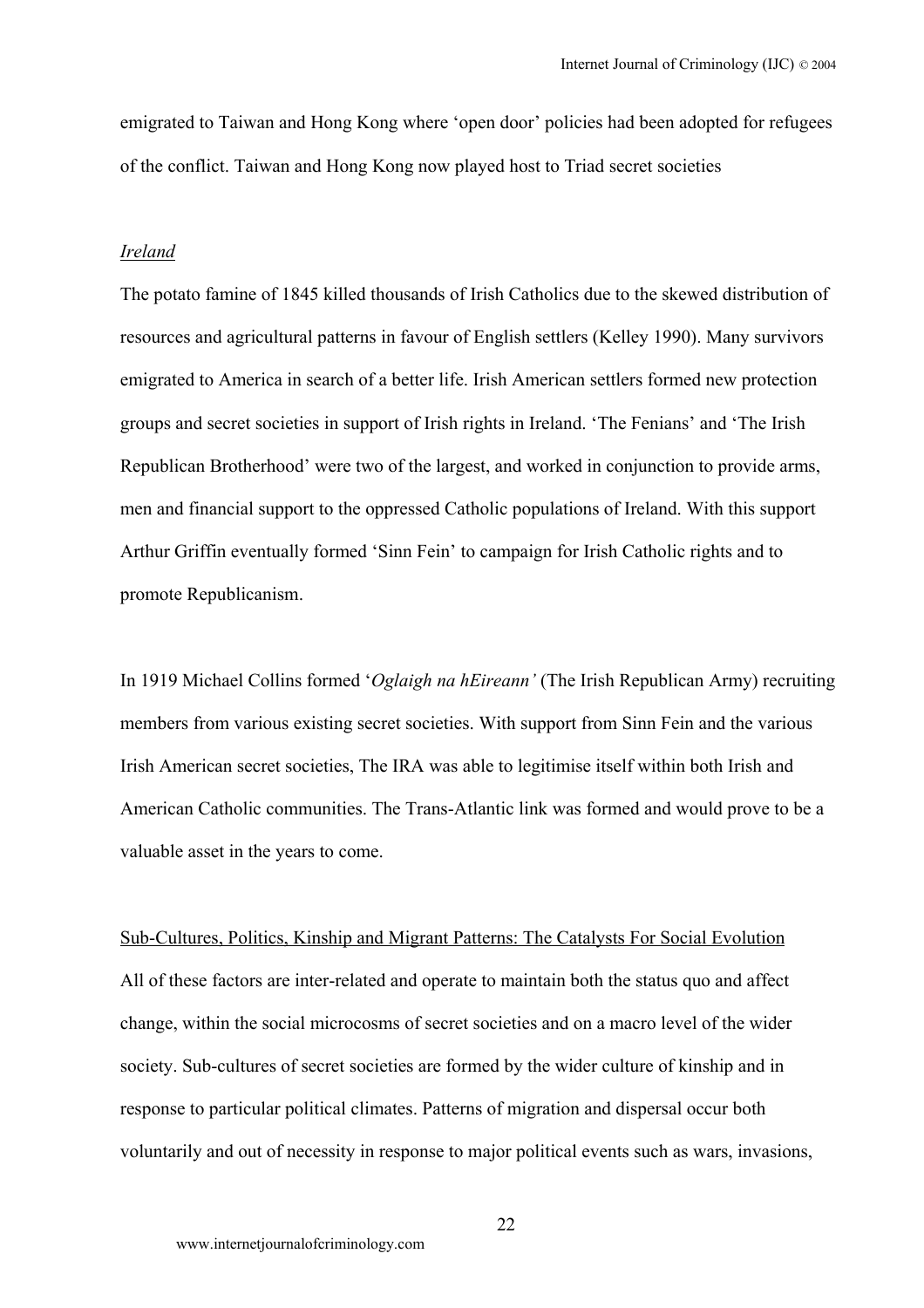oppression and persecution. The Sicilian Mafia, The Chinese Triads and the IRA evolved out of these inter-relations and have become established within their countries of origin and the countries to which they migrate. Ironically, the often-forced exodus of secret society members to other parts of the world, only served to forge trans-national links, which were maintained by sub-culture and kinship. Arguably it is at these points in their respective evolutions that the Mafia, the Triads and the IRA moved from being a localised problem to one spanning countries and continents.

# **The Mafia, The Triads and The IRA: Dimensions of Secret Societies Into The 21st Century**

#### Organisation and Structure: What's in a name?

## *The Mafia*

One of the earliest discoveries in America of a secret society known as the 'Mafia' was made in the early 1900's, somewhat ironically, by Joe Petrosino, a New York Detective of Italian origin (Bequai 1997). However, during a visit to Palmero in 1909 Petrosino was shot and killed by Don Vito Cascio Ferro, the Capo De Tutti Capi of Sicily (Farrell 1997).

Arguably, it was the emergence of Alphonse Capone as the head of the Chicago Mafia in 1925 that led the evolution from the traditionalism of their Sicilian ancestry, towards an expansive profit-making organisation (MacKenzie 1967). In 1929 Capone organised a national convention of Mafia chiefs in Atlantic City where the United States was divided up into "territories" (MacKenzie 1967, p.251). Control of each territory was assigned to the particular 'Don' of that city. The American Mafia had evolved into an organised crime group that reflected the economic opportunity of the wider society. However, the Sicilian Mafia continued as a way of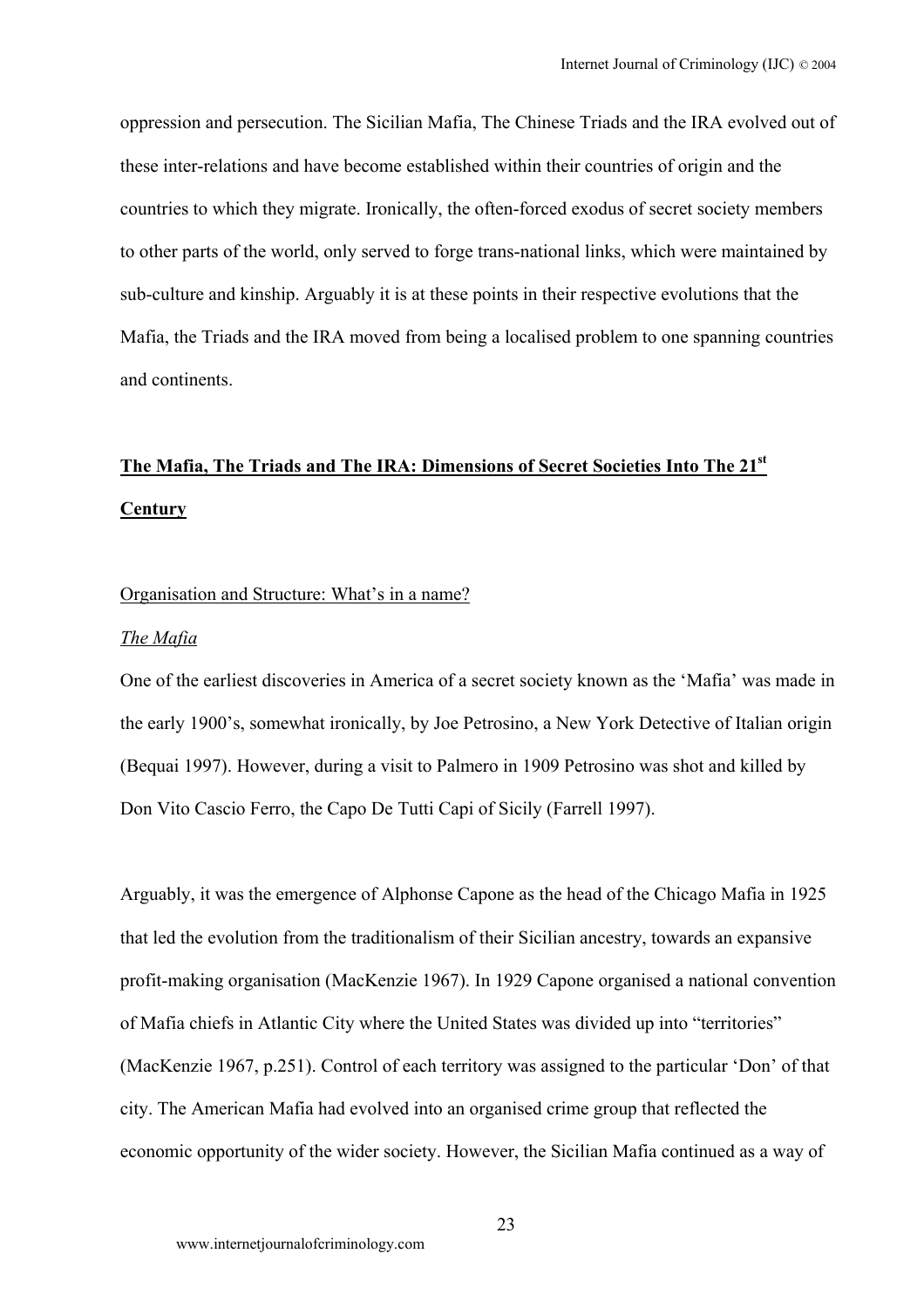life, more coherent and controlled than their American contemporaries, reflecting the socioeconomic climate and traditions of their homeland (Bequai 1997).

The years that followed witnessed an increased focus upon the American and Sicilian Mafia and their organisation and structure. The Kefauver Committee and the Valachi confessions<sup>19</sup> introduced the American public to a supposed monolithic, centrally controlled, hierarchical organised criminal conspiracy known as the Mafia or 'La Cosa Nostra' (Mahan O'Neil and 1998). This led to a wave of academic interest regarding the validity of such assertions. Donald Cressey became the pioneer in the study of organised crime creating the "Governmental Model" (Albini 1988, p.16), which subscribed to the findings of the Kefauver Committee (1951) and the assertions of Joseph Valachi<sup>20</sup>. However, this 'traditional', conspiratorial view of the American Mafia's structure has been deeply criticised.

Whilst acknowledging Cressey's (1969) pioneering work, many commentators assert that his view of a monolithic centrally controlled secret society is misleading (Albini 1988). Cressey (1969) believed that the American Mafia consisted of 24 'families'; located in the large US cities, subject to the overall control of 'The Commission'. The families were hierarchical in rank<sup>21</sup> and controlled by the family 'Boss'. However, Smith (1975) proposes that such a view is romanticised by "The Slippery Label" of the Mafia (Smith 1975 p.142). Smith (1975) believed that the mystique and fear afforded by such a label not only served the criminal fraternity, but was also perpetuated by law enforcers to justify increased resources and legislative powers.

Albini (1988) and Reuter (1983) both conform to a view of the American Mafia based around the patron-client dyad and loose criminal networks of Sicilian decent operating under the name

<span id="page-23-0"></span><sup>&</sup>lt;sup>19</sup> See Appendix 1, p.54<br><sup>20</sup> See Appendix 1, p.54<br><sup>21</sup> See Appendix 5, p.62

<span id="page-23-1"></span>

<span id="page-23-2"></span>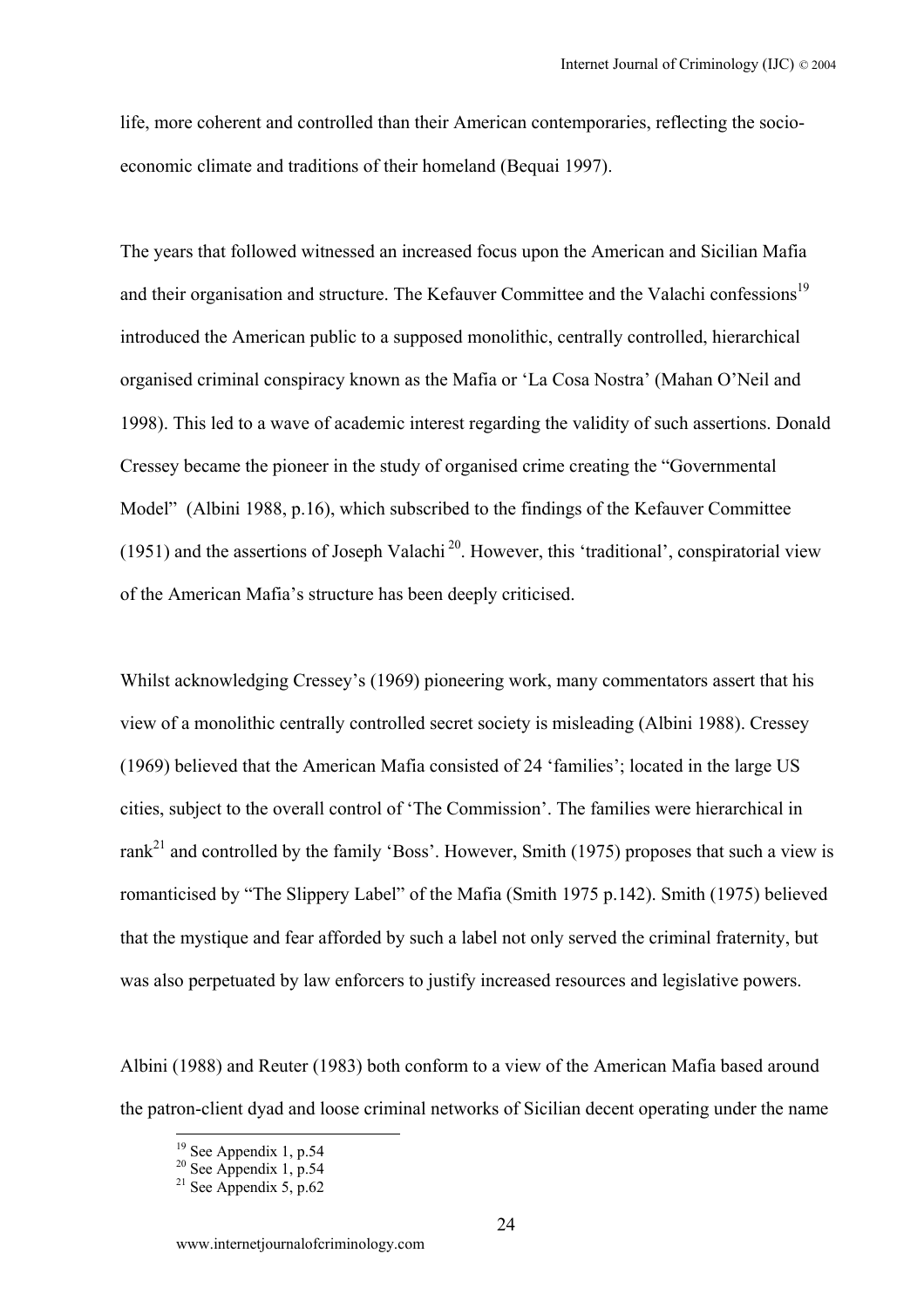of Mafia. However, the difficulty inherent in quantifying the concept of 'organisation' highlights the complexity of accurately defining such social action. Furthermore, the codes of secrecy employed by secret societies and law enforcement authorities act to increase the gap between 'truth' and 'reality'. Secrecy perpetuates the formation of theory, rhetoric and myth.

Bequai (1997) and Sterling (1994) believe that the traditional structure of the Mafia is still functional in the US and Sicily and is characterised by a loose association of 'families' averaging 15 to 20 members who are controlled by a "Capo" (Bequai 1997, p.14). Sterling (1994) argues that co-operation between Mafia 'families' occurs primarily to resolve conflict and for opportunities of mutual gain. In this way Mafia families adopt an interim relationship that is also based around the patron-client dyad.

## *The Chinese Triads*

Many of the secret societies evolving out of China, ally themselves with the traditions and practices of the original Triad organisations born from the 'foundation account'<sup>22</sup>. Therefore, the name Triad has become somewhat synonymous with all Chinese organised crime, known in China as the "*jiang hu*" ('Dark Society') (Mahan and O'Neil 1998, p.78). Unlike the debates regarding the organisation of the Mafia, commentators are largely unified in the agreement that Triad secret societies are fragmented and many in number (Vines 1998). Chin (1996) supports this assertion and maintains that Triad secret societies do not form one coherent organisation but represent a number of Triad groups differing in size and influence.

As the migration patterns of China forced many Triad secret societies to the West, academic interest became intensified (Huston 1995). The various Triad secret societies that emigrated to

<span id="page-24-0"></span> $22$  See Appendix 3, p.58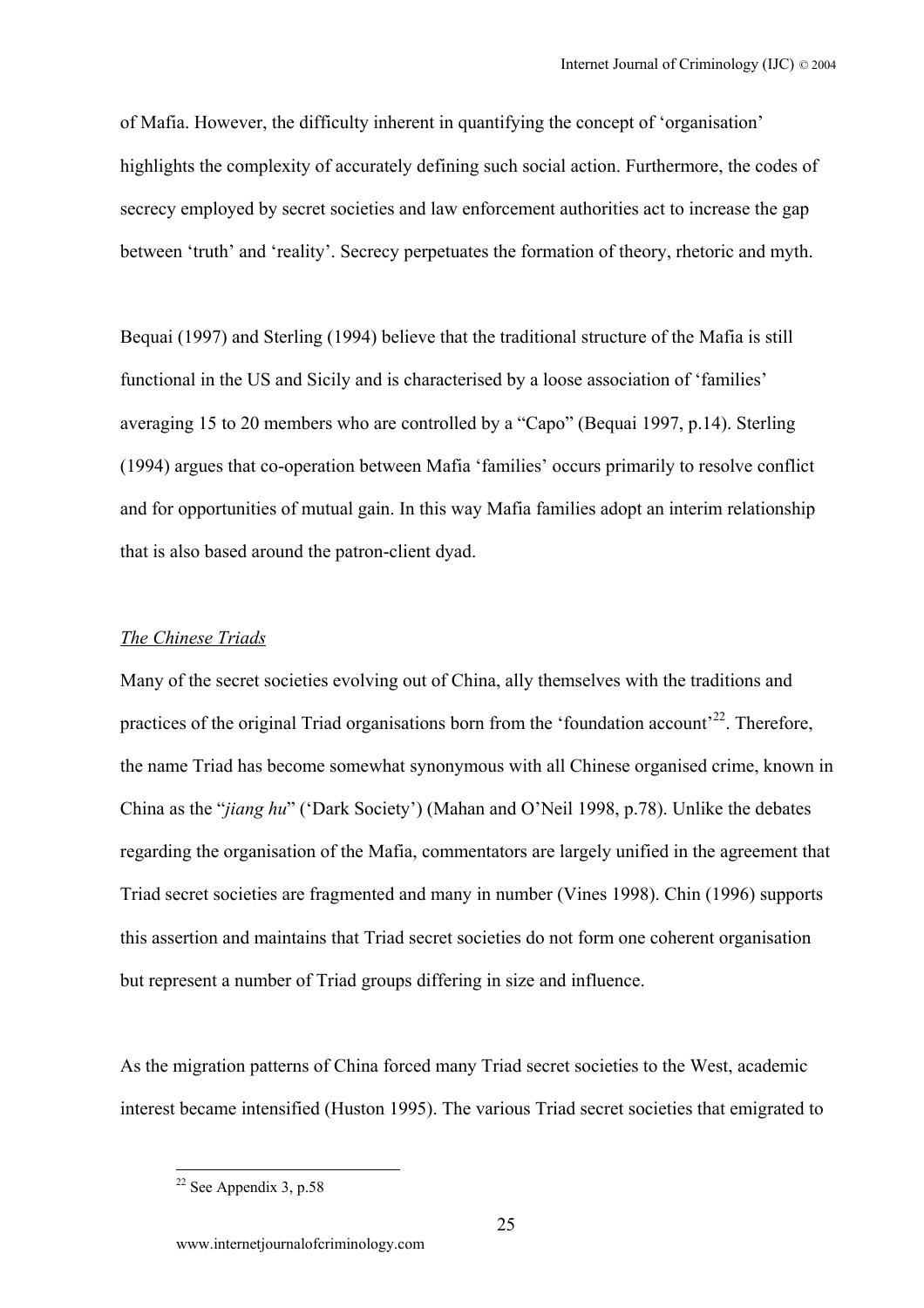the US, Britain, Hong Kong and Taiwan have largely maintained their original hierarchical structure starting with the 'foot soldier' and ending with the 'Dragon Head' or '489'[23 \(](#page-25-0)Posner 1988). The largest Triad secret societies operational internationally are "The Wo Hop To, The 14K, The United Bamboo and the Sun Yee On," (Vines 1998, p.249).

However, in San- Francisco and New York, new Chinese organisations have been established known as 'Tongs'. Tongs are primarily respected and legitimate ' sworn-brotherhood' ('*Hui*') organisations for Chinese immigrant businessmen and are likened to the 'Freemasons' (Huston 1995). Not all are involved in criminal activity but some are. According to Huston (1995) certain Tong groups are infiltrated with members of Triad secret societies. These Tong groups often form alliances with Chinese criminal gangs such as "The Ghost Shadows and The White Eagles" (Huston 1995, p.63). Affiliated gangs form a symbiotic relationship with the Tong group via the Tong contact known as the "*ah kung*" ('Grandfather') (Mahan and O'Neil 1998, p.75). Gangs are used as 'muscle' in return for resources, protection, leadership and legitimisation from the Tong group. Huston (1995) found that gang members who proved themselves over the years would often be initiated into a Tong group or Triad secret society. This is done much in the same way a '*Picotti*' ('Foot soldier') may become a 'Made Man' in American Mafia 'families<sup>'24</sup>. The main criminal Tong groups in the US are believed to be "On Leong, Tung On and The Fukien American Association" (Huston 1995, p.63). The opaque relationship between Tong and gang ensures that the '*ah kung'* remains in a position of low visibility from enforcement agencies but can still initiate criminal enterprise.

<span id="page-25-0"></span><sup>&</sup>lt;sup>23</sup> See Appendix 6, p.63<br><sup>24</sup> See Appendix 5, p.62

<span id="page-25-1"></span>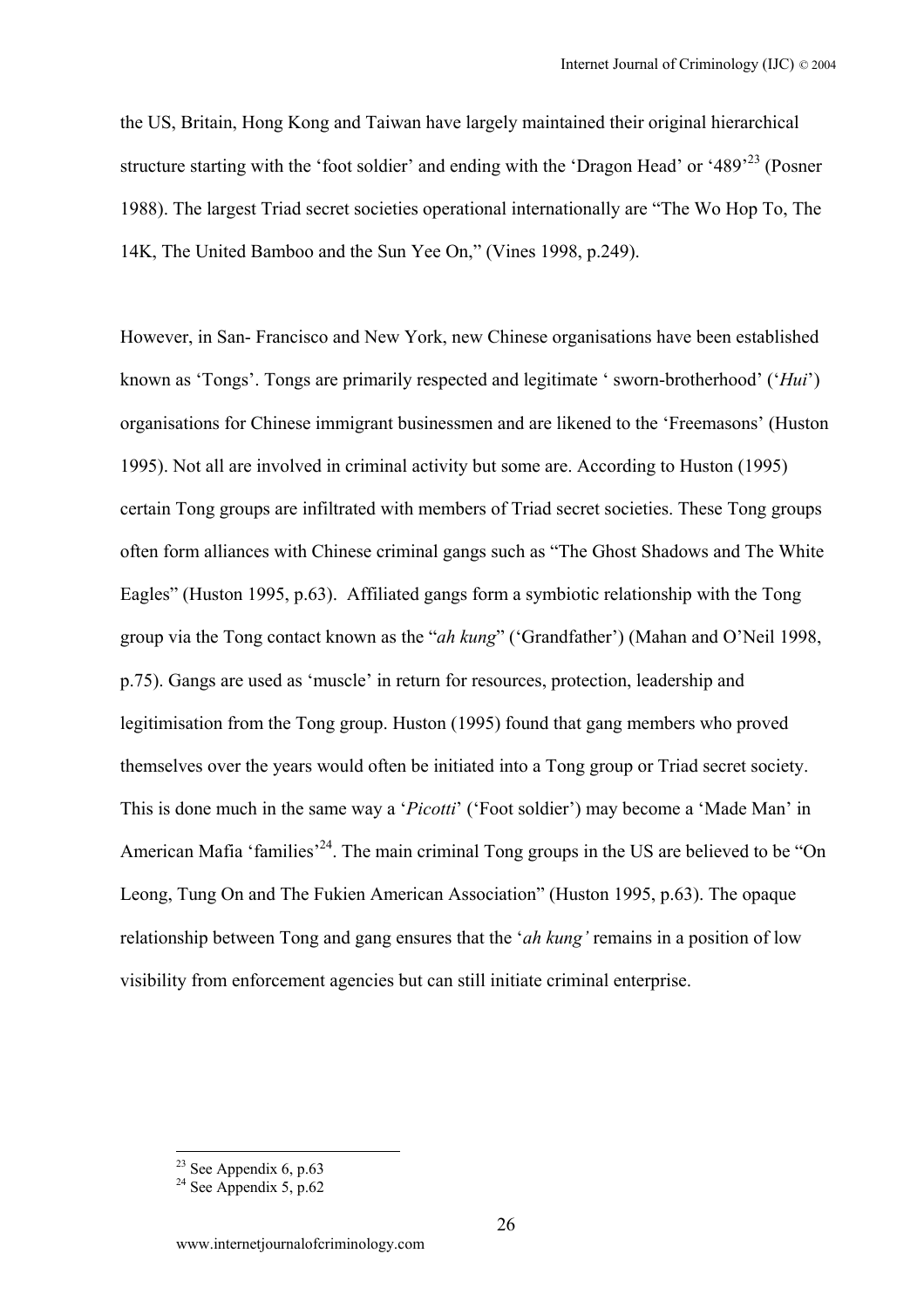## *The IRA*

The early Gaelic defenders of Ireland operated in Clans and Tribes to wage a type of guerrilla warfare upon the invading English forces (Kelley 1988). Although little is known about the organisation and structure of the Catholic secret societies of the  $18<sup>th</sup>$  and  $19<sup>th</sup>$  century, the formation of the IRA in 1919 initiated a wave of political and academic interest into its organisation and structure. Adopting a hierarchical structure the 'Army Council' assumed overall responsibility for IRA operations (O'Brian 1995). IRA 'Volunteers' were divided into 'companies' or 'battalions', which operated within a designated area. These would be placed under the direction of the 'Brigade Commander' of the particular area (Toolis 1995). Within the IRA structure other units were responsible for arms smuggling, money laundering, transportation and bomb making (Council Of Foreign Relations 2002). However, responding to numerous infiltrations by law enforcement bodies and an increasing number of informants, the IRA changed its structure in 1976 (Toolis 1995). The new structure included a weakening of the Army Council's power and transference of control over to " A mini-Army Council to oversee all operations in the North" (Toolis 1995, p.318). This 'mini-council' fragmented the IRA structure into small individual units known as 'cells' comprising of 30 to 60 men<sup>25</sup>. The Army council continued to supply resources, intelligence and links with Sinn Fein and the US fund raising wing known as 'NORAID' (Northern Irish Aid).

#### Organisation and Structure: Similarities and Differences

It may be more appropriate to differentiate between profit-motivated structures and politically motivated structures by reference to the differing consumer\client relationships and power flows (Reuter 1999). A politically motivated structure revolves around the need to affect

<span id="page-26-0"></span> $25$  See Appendix 7, p.64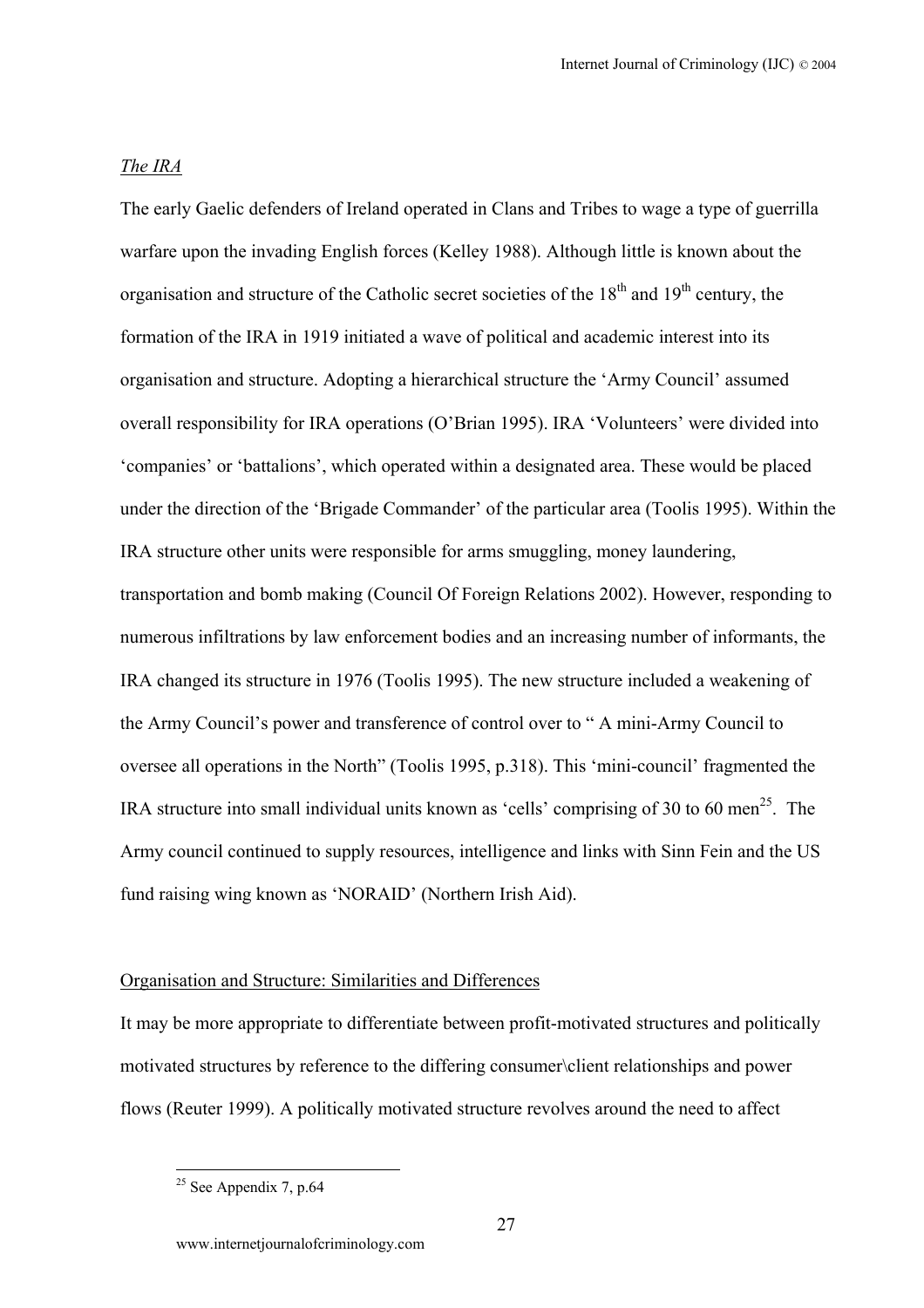change in a way that may be ultimately satisfied; the goal may or may not be achieved. Profitmotivated structures represent the need for a continued relationship and supply flow between patron and client. Although the product and market may change, ideally, the consumer will never be satisfied. The only goal is the continuation of the group and a healthy profit margin by operating within the fringes of formal authority. However, the IRA are motivated by a political ideology that does not fully recognise the formal authority and is therefore not as constrained by it. Therefore, one may logically infer that if IRA splinter groups were to evolve into profitorientated motivations, then the consumer\client relationship would evolve accordingly. Consequently, the structure of the group could change in a way that would reflect this evolution, from the 'cell', to the explicitly hierarchical 'corporate' structure (Savona 1998).

Toolis (1995) maintains that the power flow of the 'cell' structure functions from the 'bottom upwards', contrasting to the 'top-down' flow of the Mafia and Triads. Despite this, IRA cells require training, resources and support. Consequently, this supposed 'bottom- up' flow of power is only assumed and is theoretically more complex than this simple disparity suggests. As with the flow of power within any society, secret society sub-cultures form complex webs of inter-related informal 'contracts' maintained by rules, norms and taboos. Therefore, the flow of power may alter with a fluidity that represents the specific context in which it operates. The flow of power is back and forth, horizontal and vertical, not one way.

#### Activities: The Move From Traditionalism To Modernity

#### *The Mafia*

The traditional power base of the Sicilian Mafia revolved around the occupation of powervacuums and monopolisation of violence affecting the land-owning elite and the peasant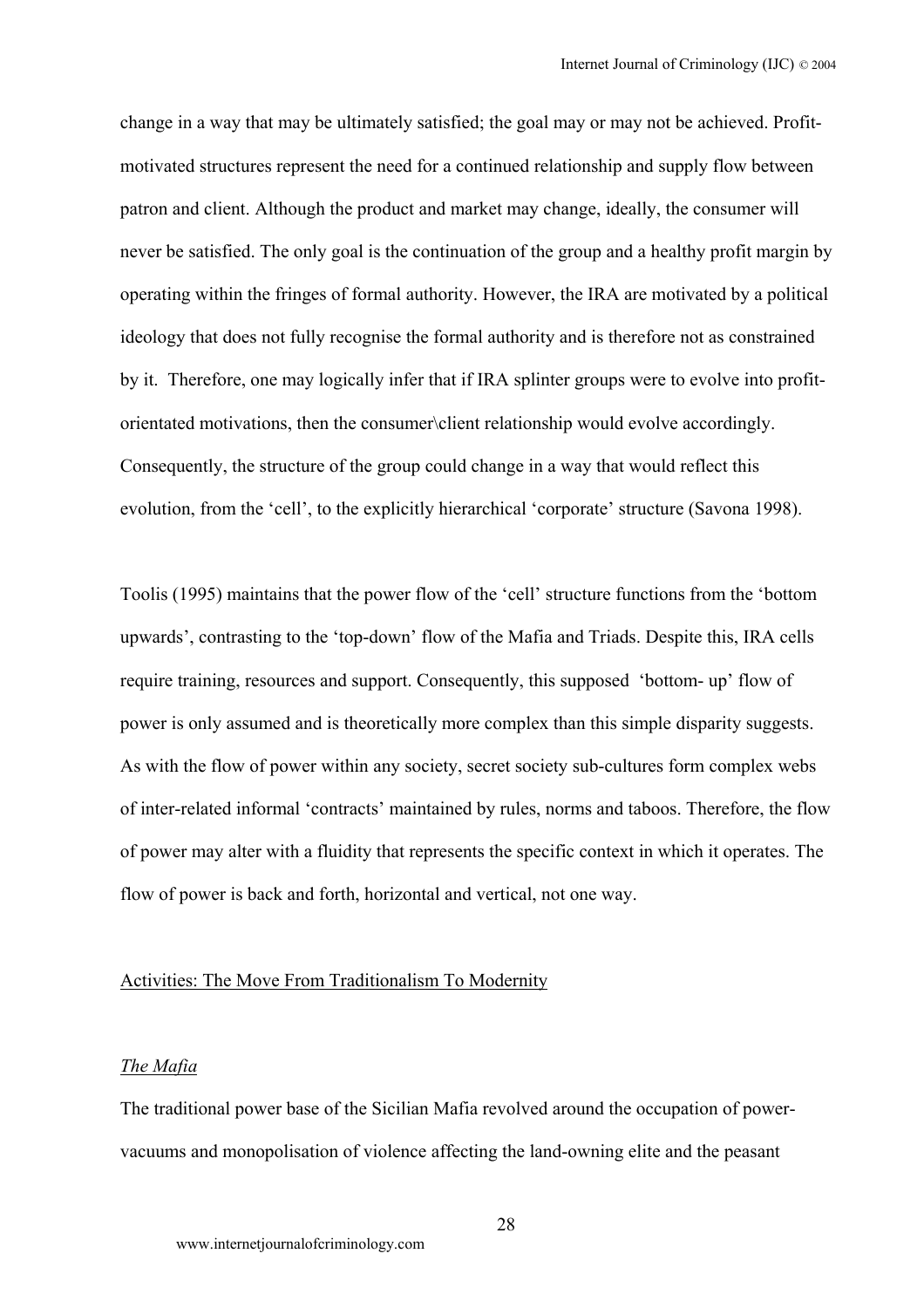populations. Mafia influence became embedded within the social milieu of rural Sicilian life and with it the ability to provide protection and mediation that;

*"Offered a pragmatic dimension of the state in terms of controlling tensions and actual control and authority"* (Blok 1972, p.96).

According to Bequai (1997) it was the move post World War II from the rural to the urban that gave rise to Mafia 'families' evolving into the lucrative commerce and business markets. Furthermore, the dispersal of Mafiosi to North America created a trans-national link that would be exploited for criminal purposes. Ianni (1972) highlights the impact created by the new Sicilian/Italian immigrants. Drawing from the work of Bell (1964) and his claim that America was a "Queer Ladder of Social Mobility" (Bell 1964, p.13), Ianni (1972) summarised the changing face of American organised crime as a form of "Ethnic Succession" in which the Mafia succeeded Irish and Jewish gangsters (Hobbs 1998, p.824)

The traditional activities of the Sicilian Mafia were replaced with racketeering, embezzlement, blackmail and a move towards the domination of vice markets (Bequai 1979). This so-called 'New Mafia' responded to increasing globalisation and quickly learned how to "work the levers of capitalism"(MacKenzie 1967, p.253), enabling many 'families' to move into legitimate business markets as well illicit ones. Police and judges were assassinated, kidnapped and corrupted to ensure Mafia survival.

In the US, descendants of Sicilian Mafiosi had evolved to form new 'families'. Their ability to coerce through the use of violence, reputation and corruption ensured cooperation from communities in which they operated. American Mafiosi had adopted much of the principles of

29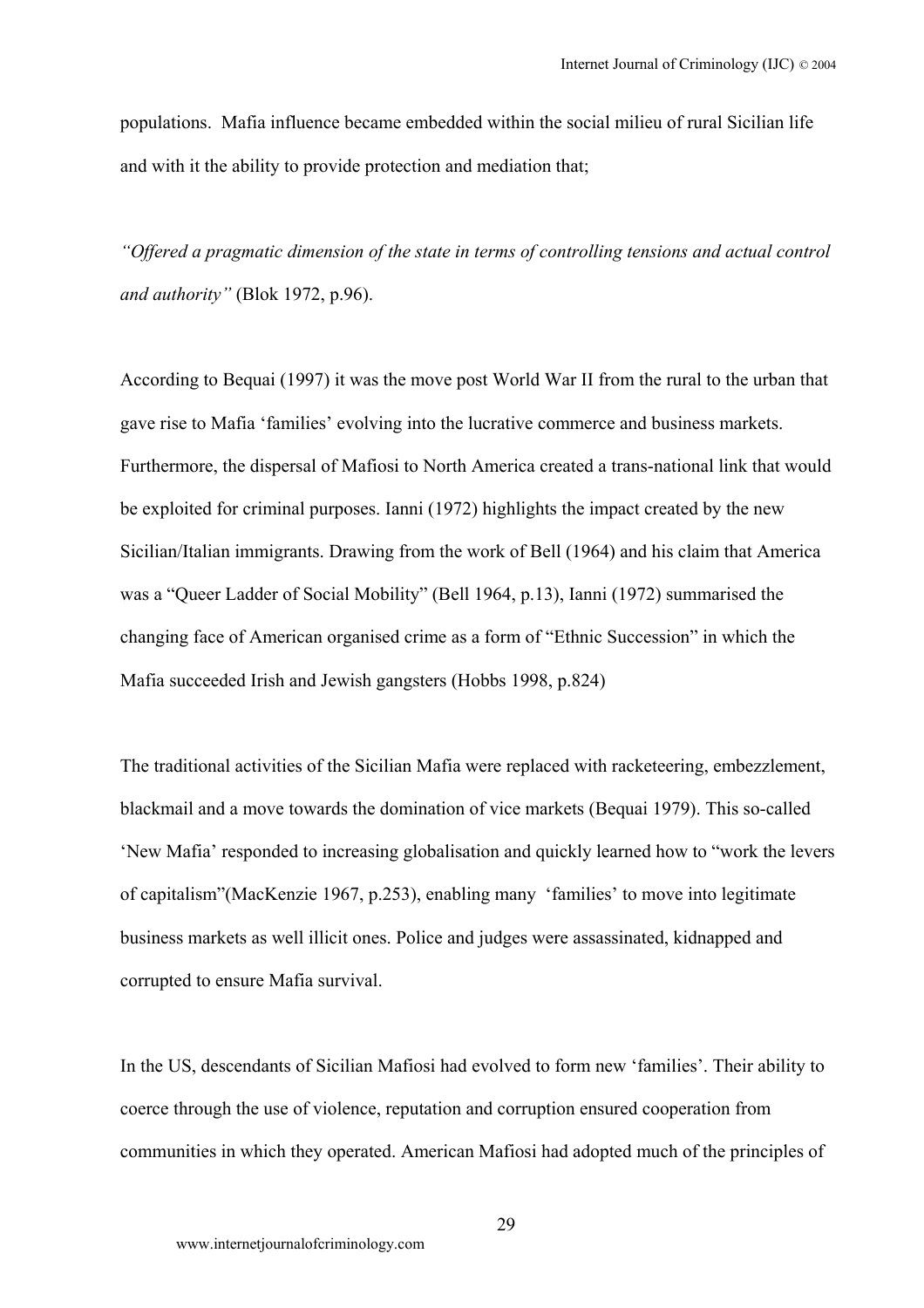their Sicilian counterparts. However, it was merged with a new desire to exploit the illicit and licit markets in America's relatively stable socio-economic climate. Mafia 'families' responded to this socio-economic climate by providing what legitimate authorities could or would not. Mediation of disputes within Mafia 'zones of influence', loan sharking, control of vice markets and the extortion of protection money from businesses, established and maintained reputations (Reuter and Rubinstein 1978). The ability of the American Mafia to acquire business legitimately through illegitimately raised capital provided 'fronts' for illicit activities. Increased profit margins enabled greater loans to be offered to accumulate greater interest rates (Sterling 1993).

The Labour Unions of America were to become prime targets for Mafia exploitation. As the presidency of a Labour Union afforded a politically powerful position corrupt Union officials colluded with Mafia 'families' to intimidate voters ensuring the election of a particular Mafia 'backed' candidate (Network First 1994) Mafiosi became 'labour consultants' for employers, ensuring union cooperation via Mafia contacts. Union funds have been used to provide loans to Mafia owned businesses in return for 'kickbacks' to corrupt labour officials (Bequai 1979). The Labour Unions have provided the Mafia with both monetary gain and political power (Arlacchi 1988).

Exploiting the international connection between America and Sicily allowed the Mafia to enter into the illicit Heroin trade, providing capital, resource and distribution. The Mafia were at one point responsible for "approximately 85% of the Heroin importation into the US market" (Bequai 1997 p.135). Profits increased to such an extent that in 1993 the major Sicilian and American 'families' acquired the island of Aruba buying all of the "major properties and institutions" (Sterling 1994, p.21). Forming alliances with the Columbian Medellin cartel in

30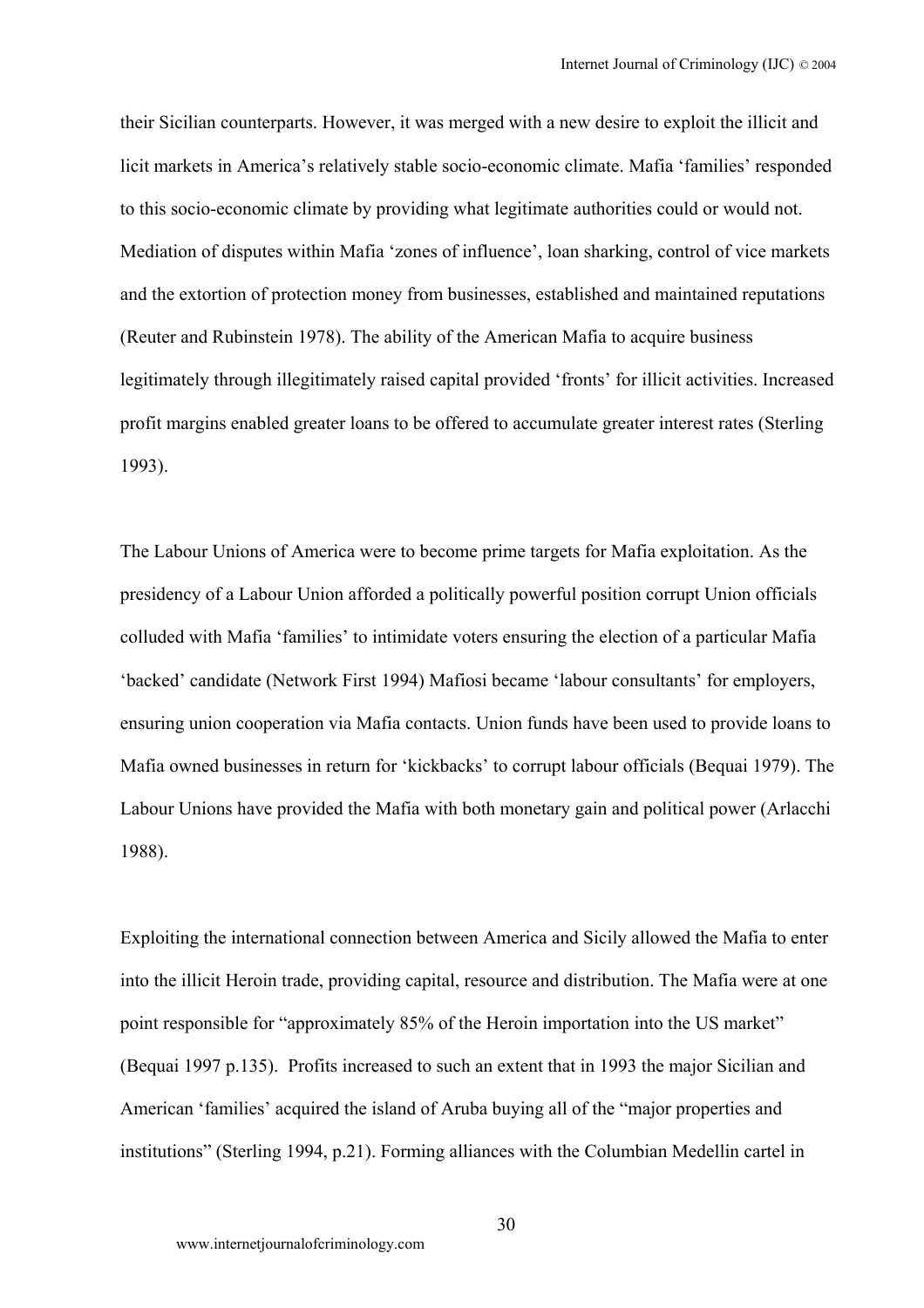1987, the Sicilian Mafia moved into Cocaine trafficking. Under the leadership of Salvatore "Toto" Rinina, argued to be the Sicilian Mafia's 'Capo De Tutti Capi' (Sterling 1994, p28), the European Cocaine market became a joint venture. At the time of this agreement the annual turnovers of both groups' drug trafficking 'interests' were estimated at around \$300 billion (Sterling 1994).

Currently, the American and Sicilian Mafia are believed to have lost a significant proportion of their influence in the drug trafficking markets (Reuter 1995). Most of their assets are believed to lie in legitimate businesses (Mahan and O'Neil 1998). The Mafia's control of the US Heroin market has diminished as Mexican, Asian and Afghan source Heroin has become available to other organised crime groups (Reuter 1995). The control of the Labour Unions has been damaged significantly by aggressive law enforcement and legislation<sup>26</sup>. Mexican importation has changed the trafficking routes to avoid areas under Mafia control (Farrell 1997). Traditional trafficking routes through Sicily, Southern Italy and France have been replaced with direct importation via the West coast of America by other criminal secret societies such as Chinese Triad groups (Reuter 1995). Essentially, the increased involvement in legitimate business has increased risks and consequences upon Mafia 'families' involvement in illicit markets. Following his arrest in 1960 the alleged Capo De Tutti Capi of New York, Charles 'Lucky' Luciano summed up the future of American and Sicilian Mafia;

*"If I had my time over again I'd do the same sort of thing, only I'd do it legal. Too late I learned that you need just as good a brain to make a crooked million as an honest million"* (MacKenzie 1967, p.265).

<span id="page-30-0"></span><sup>&</sup>lt;sup>26</sup> See 'Governmental Responses', p.37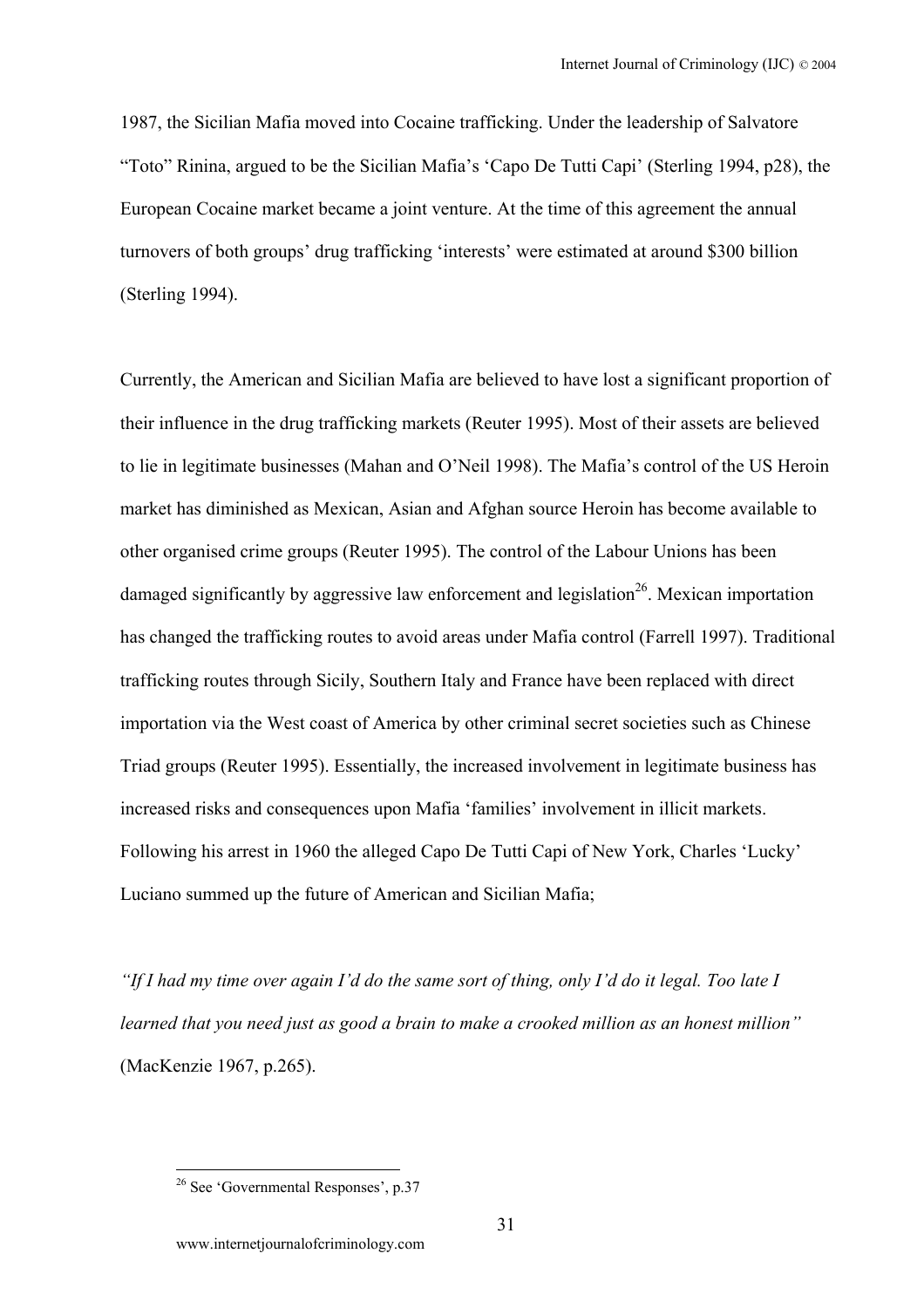## *The Chinese Triads*

Like the Sicilian Mafia, Chinese Triad secret societies formed as part of a social survival strategy to provide a network of support "sharing in an exclusive body of ritual and narrative lore" (Barend 1998, p.1). Triad secret societies provided peasant populations with a means of affecting political change whilst offering opportunities to reduce rural alienation (Posner 1988). The protection of peasant populations and the mediation of disputes were vital activities, although the diversity between Triad groups ensured a range in methods from the 'noble' to the 'exploitative' (Hobsbawm 1969). However, during times of relative political stability, Triad secret societies often exploited their social networks for monetary gain (MacKenzie 1967). Many Triad groups resorted to piracy, smuggling, extortion and vice crimes to ensure the survival of the collective.

Following the collapse of the Chinese Nationalist government and the Communist take over in 1945, the Truman Administration sponsored Chiang Kai Shek's Nationalist party and their military wing known as KMT via CIA front companies. This 'Truman Doctrine' was formed to contain the perceived threat of global Communist expansion (Finckenauer 2000). Triad groups including the 'Green Gang' were instrumental in orchestrating and facilitating this US support (Posner 1988). After several failed attempts to retake China the KMT leader 'General Li' decided to focus upon the 'Golden Triangle'<sup>27</sup> eventually taking control of its Opium production (Posner 1988). Several Triad secret societies remained in collusion with the CIA funded KMT. The CIA were also responsible for introducing the KMT and its Triad followers to the anti-Communist Thai General Phao Sriyanonda, the man responsible for the majority of Heroin trafficking into China (Posner 1988). Following, a military coup Triad groups and the KMT assumed control over all trafficking into China. Consequently, Chinese Triad groups are

<span id="page-31-0"></span> $27$  See Appendix 3, p.58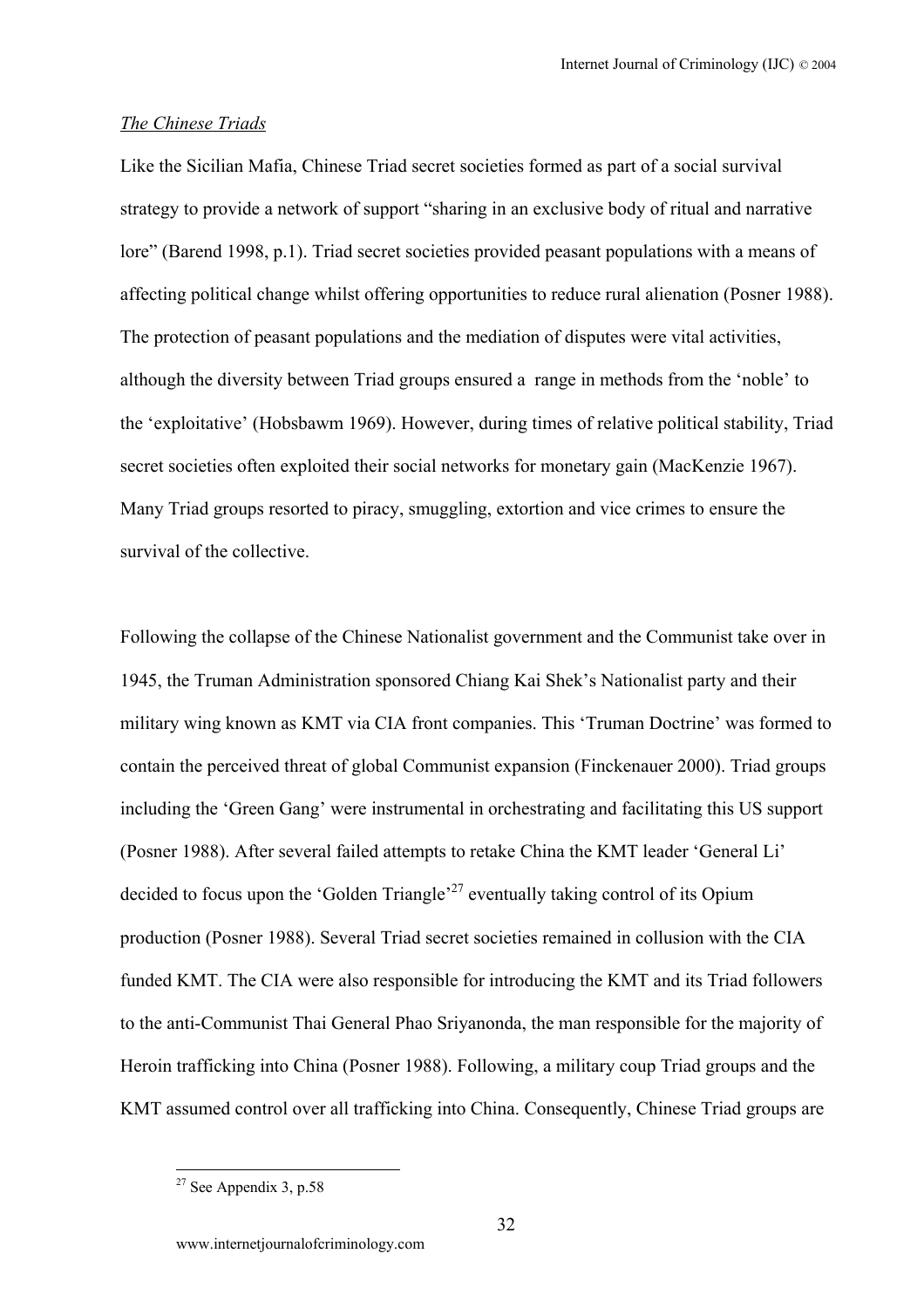believed to have surpassed the Sicilian and American Mafia with regards to the US and European Heroin markets, via their control of the 'Golden Triangle' (Bequai 1979). The greater access to Asian source Heroin has allowed Chinese Triad groups to increasingly dominate the world Heroin trafficking markets (Reuter 1999).

The ability of Chinese Triad secret societies to exert control over Chinese communities the world over has ensured their survival. In Hong Kong Triads control many of the Casino's and illegal gambling dens (Posner 1988). Protection rackets, counterfeiting, loan sharking, corruption and pervasive embezzlement are activities in which many of the Triad and Tong (US) secret societies are involved (Posner 1988). Like the Mafia, Triad groups in the US and Hong Kong have moved into legitimate business ventures as fronts for their illicit interests reflecting their move towards capitalist ideals (Huston 1995). Triad groups have also been linked to the smuggling of illegal aliens into the US and UK. These 'Snakehead' groups are believed to charge up to 25,000 US dollars for smuggling Chinese aliens into the US (Savona 1998).

Triad influence was evident in the years leading up to the 'handover' of Hong Kong from British rule to Chinese rule. According to various reports the Chinese government sent a representative to convene a secret meeting between the 'Dragon Heads' of the major Triad groups operational in Hong Kong prior to the 1984 'handover' agreement was signed (Vines 1998). At this meeting it is believed that a kind of treaty was made:

*"The loosely stated deal was clear. The Triads could get on with their business quietly as long as they did nothing to jeopardise the smooth handover of power to China"* (Vines 1998, p.253).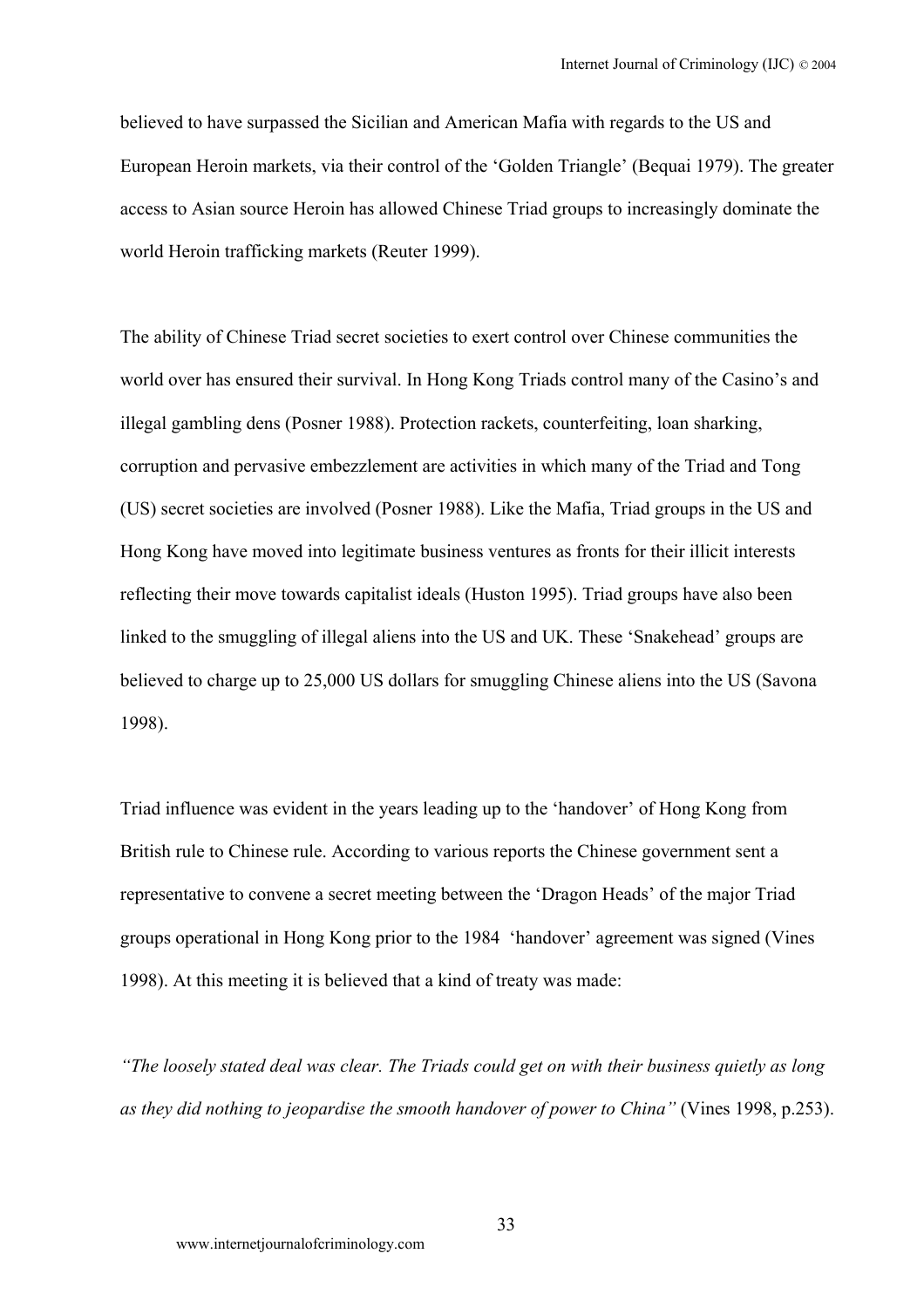### *The IRA*

Like their Gaelic ancestors, the IRA waged a type of 'guerrilla warfare' on the British government and her agents. Mao Tse-tung's analogy of guerrilla warfare views the guerrillas as 'fish' and the local populace as the water:

"The former must live and operate among the latter and their support, or at least their acquiescence, is essential for the guerrillas' survival and success" (Murray 1984 p.35).

IRA operations have not changed significantly since its creation in  $1919^{28}$ . Bombings, assassinations, beatings, intimidation and arms smuggling have all been utilised by the IRA (Toolis 1995). Although operations have been carried out at various periods since 1919, it was the Ulster riots of 1969 that marked the beginning of what is commonly referred to as the 'Troubles' (Kelley 1988). The split between the Official IRA and the Provisional IRA a year later in  $1970^{29}$ , marked the beginning of a long 'campaign' against the British government and its occupation of Northern Ireland.

High profile IRA attacks in Northern Ireland and England have proved devastating. The July 1972 bombings in the centre of Belfast known as 'Bloody Friday' left 9 people dead and 130 injured (Council Of Foreign Relations 2002). In 1979 the IRA assassinated Queen Elizabeth II's Uncle, Lord Mountbatten and in 1984 bombed a meeting of Margaret Thatcher's cabinet in Brighton leaving 9 dead and others injured (Toolis 1995). These, and many other attacks on military and civilian targets, highlight the IRA's commitment to their cause. However, the current IRA 'ceasefire' following the 'Good Friday' agreement has led to a number of splinter groups forming to continue the fight for a United Ireland<sup>30</sup>.

<span id="page-33-1"></span>

<span id="page-33-0"></span><sup>&</sup>lt;sup>28</sup> See Appendix 2, p.56<br><sup>29</sup> See Appendix 2, p.56<br><sup>30</sup> See Appendix 2, p.56

<span id="page-33-2"></span>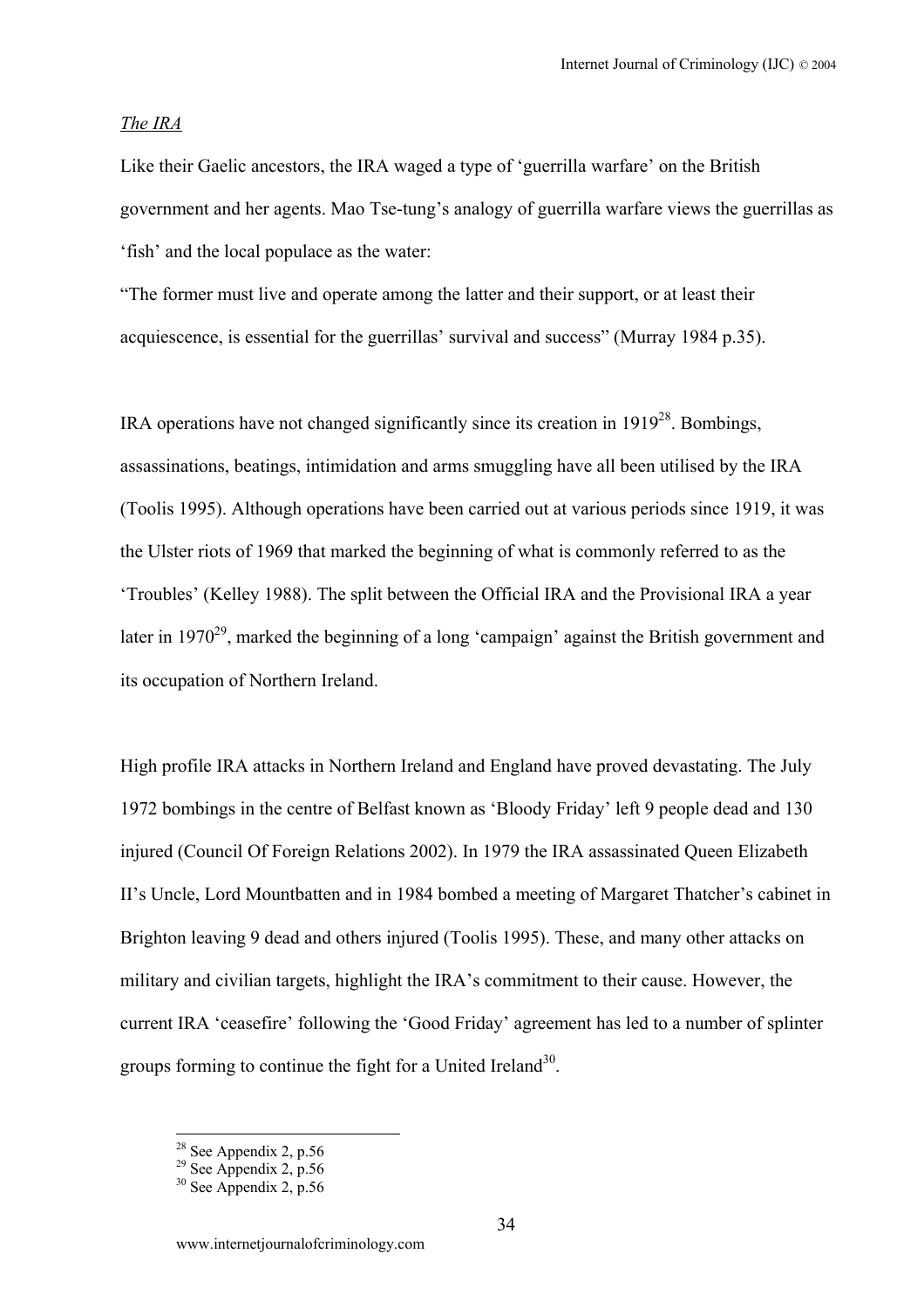There are indications that IRA splinter groups such as the 'Real IRA' and the 'Irish National Liberation Army' have utilised trans-Atlantic connections with arms smugglers and drug traffickers. Several members of the 'Real IRA' are on trial in Columbia for attempting to traffic Cocaine with the Columbian Medellin cartel and the INLA are believed to be involved in more profit motivated activities then they are political (Taylor 2003).

Like Mafia and Triad secret societies, the IRA became influential within their own communities. The IRA evolved into enforces of law and order within Catholic communities where legitimate authorities have informally conceded to this de facto authority (Knox 2002). The communities that support the existence of the IRA have also conceded to their informal control in the administration of 'justice'. This summary 'justice' revolves around a graduated scale of punishments depending upon the crime committed;

*"From threats or warnings, through curfew, public humiliation, exile and punishment beating, to kneecapping, or, in exceptional circumstances 'execution'"* (Knox 2002, p.173).

Silke (1998) argues that this represents a pragmatic need to control criminal behaviour as defined by the community, and to punish those who pose a threat to the de facto authority. However, the support or acquiescence to insidious IRA violence by Catholic communities is finely balanced between a presumed legitimacy and criminality (Moxon-Brown 1986). The contention by the IRA that the formal criminal justice system is ineffective supports Simmel's (1950) assertion that the secret society replaces the formal authority as the primary source of protection and support $3<sup>1</sup>$ . Consequently, the support of the community is paramount, as any alteration between the balance of legitimacy and criminality, may affect the status quo. Knox

<span id="page-34-0"></span> $31$  See 'The Secret Society As A Sub-Culture' p.14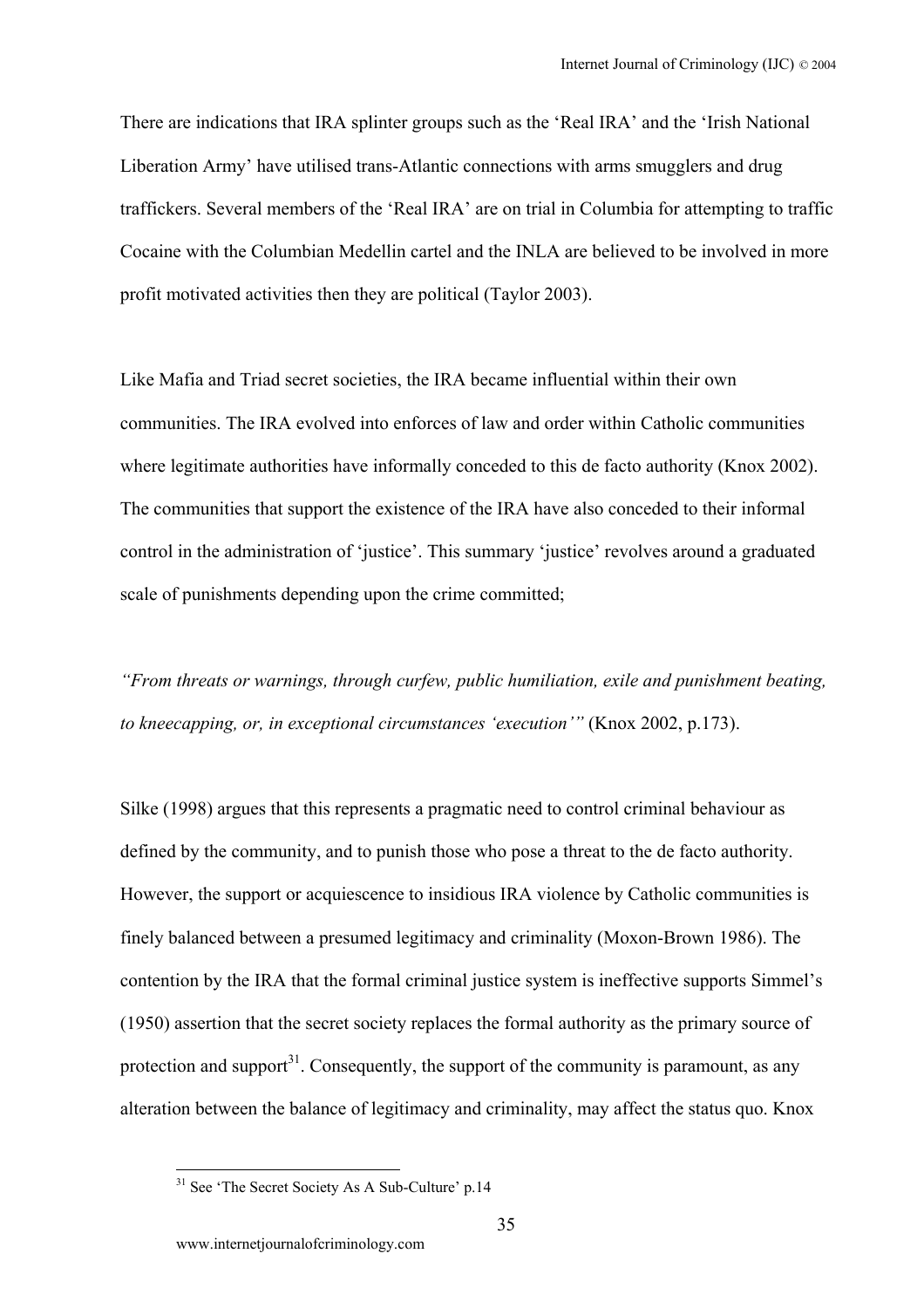(2000) highlights this shifting balance and how several of the Irish paramilitaries are evolving into criminal organisations involved in racketeering and illicit drug markets. Whilst, such evolutions reflect the increasing political stabilisation of Ireland and a move towards democratic resolutions rather than violence, it jeopardises the IRA's informal legitimacy (Kiley 1999). Focus group interviews in Belfast (1999) of both Catholic and Protestants revealed the extent to which this may be true;

*"I want the police to have the power to look after this community. As far as I'm concerned the paramilitaries have no place in Northern Ireland. They were set up to protect one side and fight against the other. Well that's done. We've got peace now. They're big businesses. They are hiding behind this paramilitary protection of communities but really all they are is big businesses and extortionists into fraud and drugs. There is no place for them"* (Focus group participant, November 1999) (Knox 2002, p.177).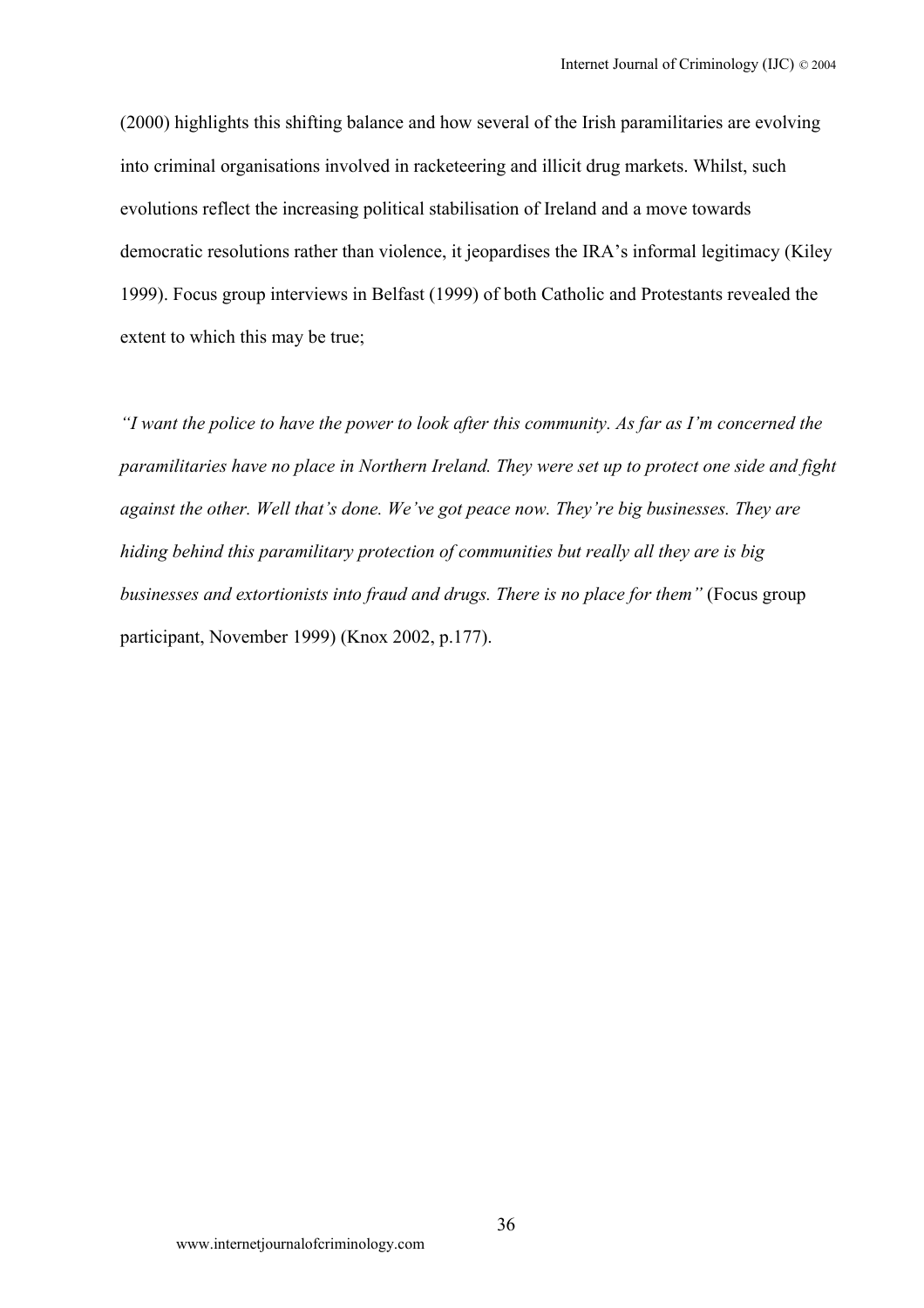## **The Mafia, The Triads and The IRA: Governmental Responses**

'Iatrogenesis' is a medical term used to describe a condition in which a given disease is *"caused or exacerbated by the intervention that attempts to alleviate or remedy the problem"* (Cohen, 1985, p.169). Iatrogenesis usually occurs when symptoms of a particular problem are targeted for intervention without first acquiring a clear understanding of the problem and interrelationships with the symptoms (Hicks 1998). Such a term can be paralleled analogously with governmental responses to the secret societies discussed.

#### Governmental Reponses: Policy, Legislation and Law Enforcement

## *Policy and Legislation*

The evolution of the Mafia, the Triads and the IRA has been shaped and directed by governmental policy and legislation that has been both oppressive and pro-active<sup>32</sup>.

All three secret societies have sought to react to legislation and policy that has persecuted their communities. Mussolini's fascist regime in the 1920's sought to eradicate the growing influence of the Mafia families. Led by Mussolini's chief of police Cesare Mori, the fascist regime deported, tortured and imprisoned many Mafiosi (MacKenzie 1967). However, this governmental policy failed primarily on two accounts: firstly, Mussolini had mistakenly 'written off' the Mafia as a type of rural delinquency and thus failed to recognise the Mafia's entrenched influence that resulted through years of inadequate central government control. Secondly, the persecution of Mafia 'families' only served to increase the distrust of legitimate authority, and dispersed the problem to other countries were this distrust would be superimposed upon another culture.

<span id="page-36-0"></span> $\overline{a}$  $32$  See Appendices 1,2 and 3, p.54-58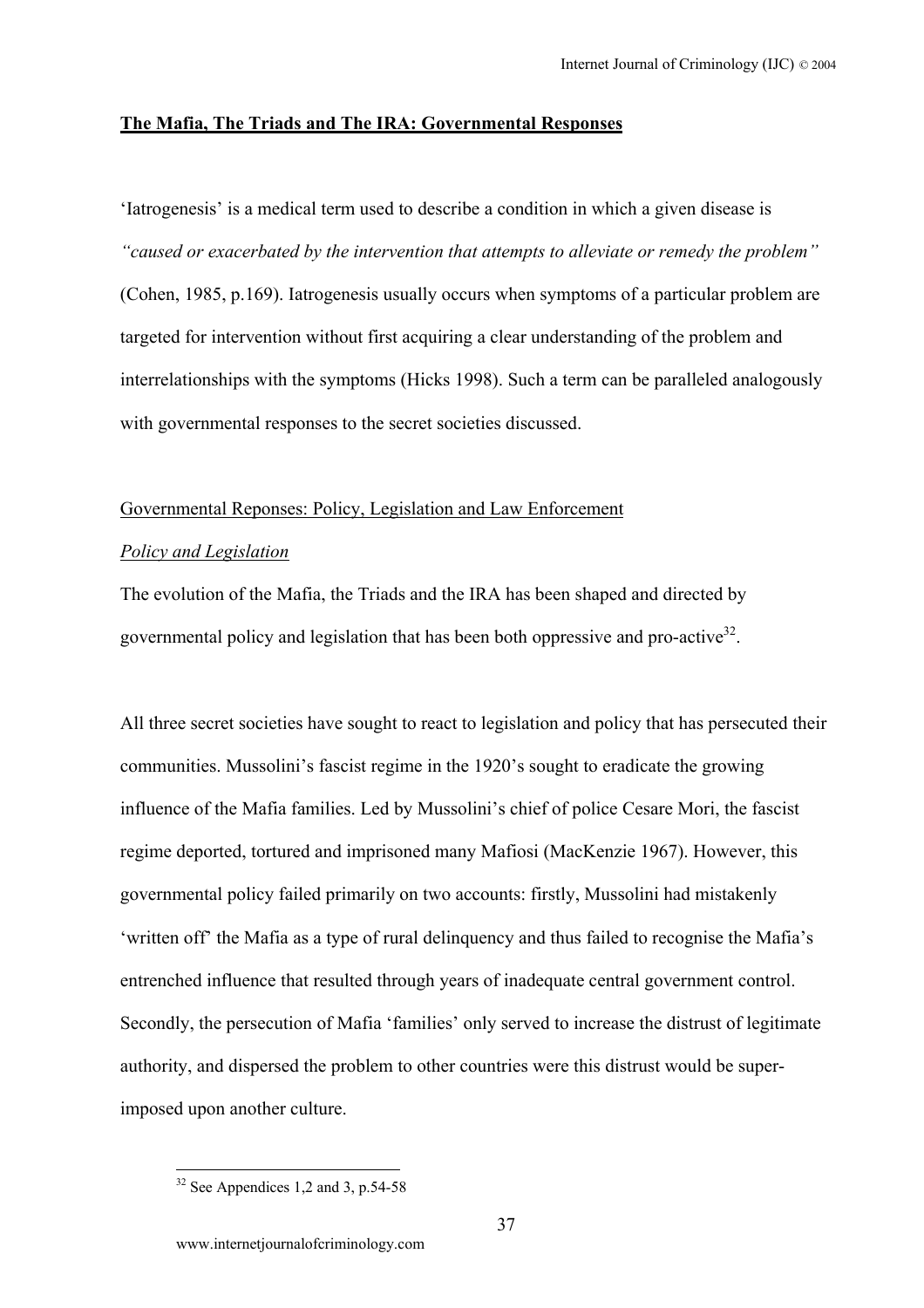The isolation of Sicilian communities from the wider society in the US was characterised by the view that Sicilian Immigrants were second-class citizens (Lindberg 1999). Organised criminal activity was an equal opportunity employer that afforded Sicilian immigrants, status and social mobility. The Volstead Act (1920) created the prohibition era in Chicago providing the American Mafia with an ideal opportunity to increase profit and expand influence.

However, the Racketeer Influenced and Corrupt Organizations Act (1967) (R.I.C.O) led to many of the Mafia's head figures being imprisoned or exiled (Lindberg 1999). Equally, the Italian *Pio La Torre* law (1982) was a legislative response to make 'Mafia Conspiracy' a new crime (Beare and Naylor 1999). These relatively successful legislative responses were aimed at the Mafia's involvement in the illicit business markets. Increased federal involvement in local government financing and the ability of federal agencies to initiate prosecutions in the US has rendered corruption of local officials increasingly difficult (Reuter 1995). The Mafia's Achilles heal has become their profit margins and their business reputations and successful legislative responses have sought to target and exploit this (Hicks 1998).

Voluntary migration patterns and forced dispersal of Triad secret societies created Chinese immigrant communities around the world $^{33}$ . These new Chinese immigrants found themselves in hostile environments in which they were viewed as second-class citizens (Bequai 1979). US legislation compounded this hostility when it legislated to prevent Chinese witnesses from testifying in court against white Americans (in *People v. Hall,* California 1854) (Bequai 1979, p.23). Like Sicilian and Irish communities, this legislative response increased the distrust in formal authority giving Triad secret societies a reason to exist and evolve by providing an alternative authority. As with the Mafia, Chinese communities in the US became insular and

<span id="page-37-0"></span><sup>&</sup>lt;sup>33</sup> See 'Migrant Patterns' p. 19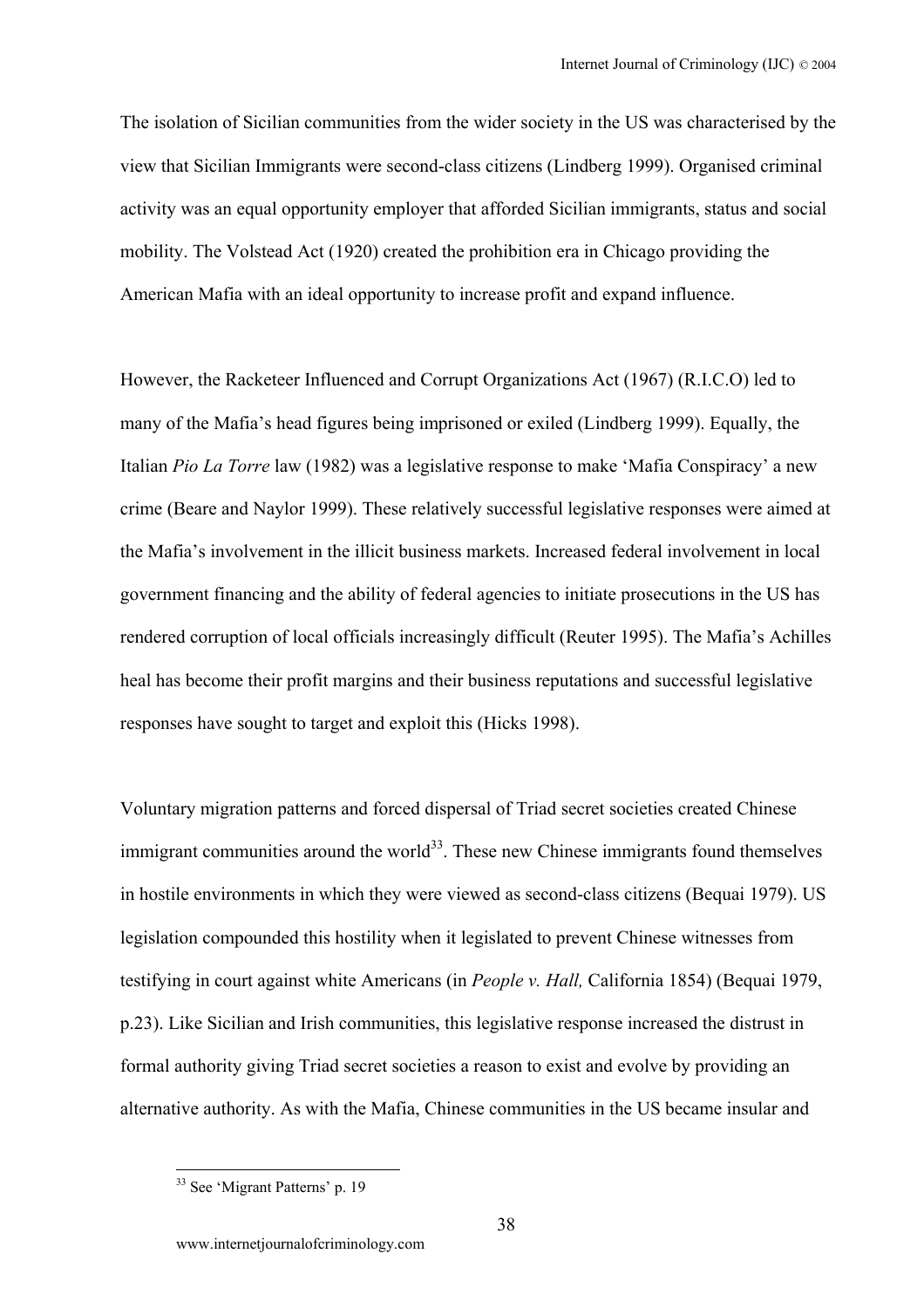self-reliant, dominated by Triad and Tong secret societies in a wider society that did not understand their customs or culture.

The IRA evolved out of hundreds of yeas of oppressive legislation. The statutes of Kilkenny (1366), the Penal laws of 1700 and the Act of Union (1800) removed civil and land rights for Irish Catholic communities<sup>34</sup>. Like the Mafia and the Triads, these legislative responses fuelled the evolution of Irish Catholic secret societies increasing hostility and distrust toward the formal government. The formation of the IRA in 1919 provided an informal alternative to the legitimate authority.

In 1971 Stormont invoked the Special Powers Act (1922) to intern suspected terrorists without trial (Carlton 1981). This led to violent reactions from the IRA increasing the average death toll from 8 to 114 in a four-month period (Carlton 1981). Consequently, Prime minister Heath appointed a Royal Commission, chaired by Lord Justice Diplock, to consider alternative legal procedures. In 1972 the Special Powers Act (1922) was abolished and the recommendations were incorporated into the Northern Ireland (Emergency Provisions) Act (1973). The Act created the 'Diplock' courts to try political cases. In these courts juries were abolished and cases were heard in front of a single high or county court judge. While the Act may have been an alternative to internment, Irish Catholic communities viewed it as another oppressive legislative move (Carlton 1981). This was exacerbated when the United Kingdom decided to treat all paramilitary prisoners convicted after 1976 as criminal inmates. This resulted in the infamous 'dirty protests' by IRA prisoners in Long Kesh who felt that being tried under special provisions should mean treatment as political prisoners (Carlton 1981). The IRA responded with a campaign aimed at the prison officers, murdering 17 by the end of 1979 (Carlton 1981).

<span id="page-38-0"></span> $34$  See Appendix 2, p.56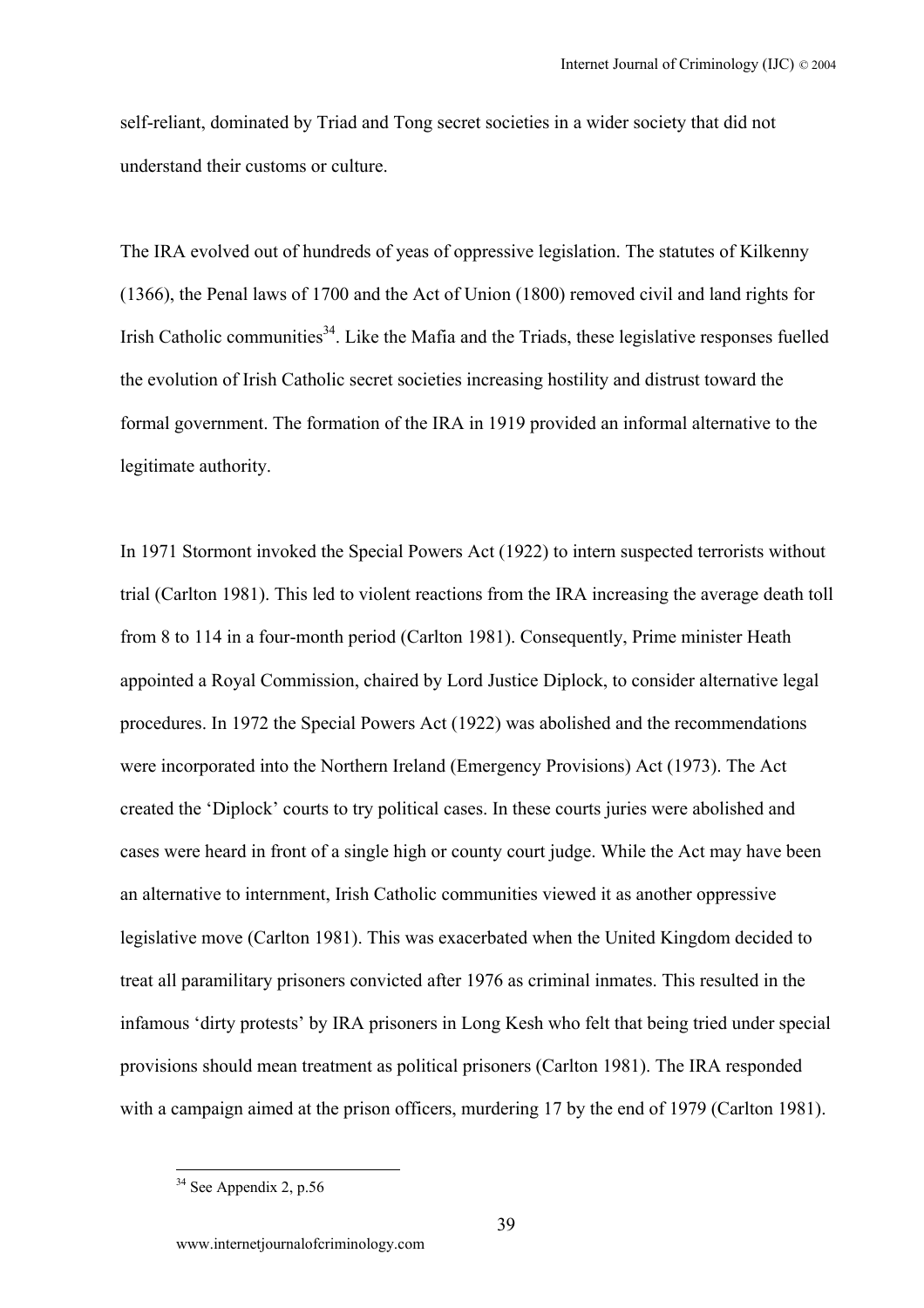Such legislative reactions only increased the determination of the IRA and the perception that their goal could only be resolved by direct action.

#### *Law Enforcement*

By their very nature, criminal and political secret societies present numerous problems to law enforcement agencies. The emphasis on secrecy and distrust of legitimate authority poses dilemmas in the gathering of intelligence and evidence. Furthermore, law enforcement operations are bound by the same problems, pressures and considerations as legislative responses. Consequently, the medical analogy previously<sup>35</sup> employed for legislative responses, applies to law enforcement policies and operations; the 'cure' may be contributing to the 'disease'.

Globalisation affects law enforcement efforts as economies and markets become increasingly inter-dependant (Beare and Naylor 1999). The effect of law enforcement efforts in one country or locale may cause an equal or opposing effect in another. Take for example, 'Operation Green Ice', one of the largest international law enforcement efforts ever directed at one criminal group; Columbia's Cali drug cartel (Hicks 1998). Led by the US Drug Enforcement Agency (DEA) the operation was against what was believed to be one of the most powerful criminal organisations in the world (Smith 1992). Approximately, \$47 million was seized, 140 bank accounts frozen throughout the world and numerous arrests made (Hicks 1998). Whilst this was a political success and an undoubted image 'booster' for the DEA, the actual disruptive and preventative effects were marginal at best. The seizure of \$47 million represented 0.16% of the Cali Cartel's annual profit conservatively estimated at \$30 billion (United Nations International Drug Control Programme 1994). The indirect effect of this operation on the international

<span id="page-39-0"></span><sup>&</sup>lt;sup>35</sup> See 'Government Responses' p.37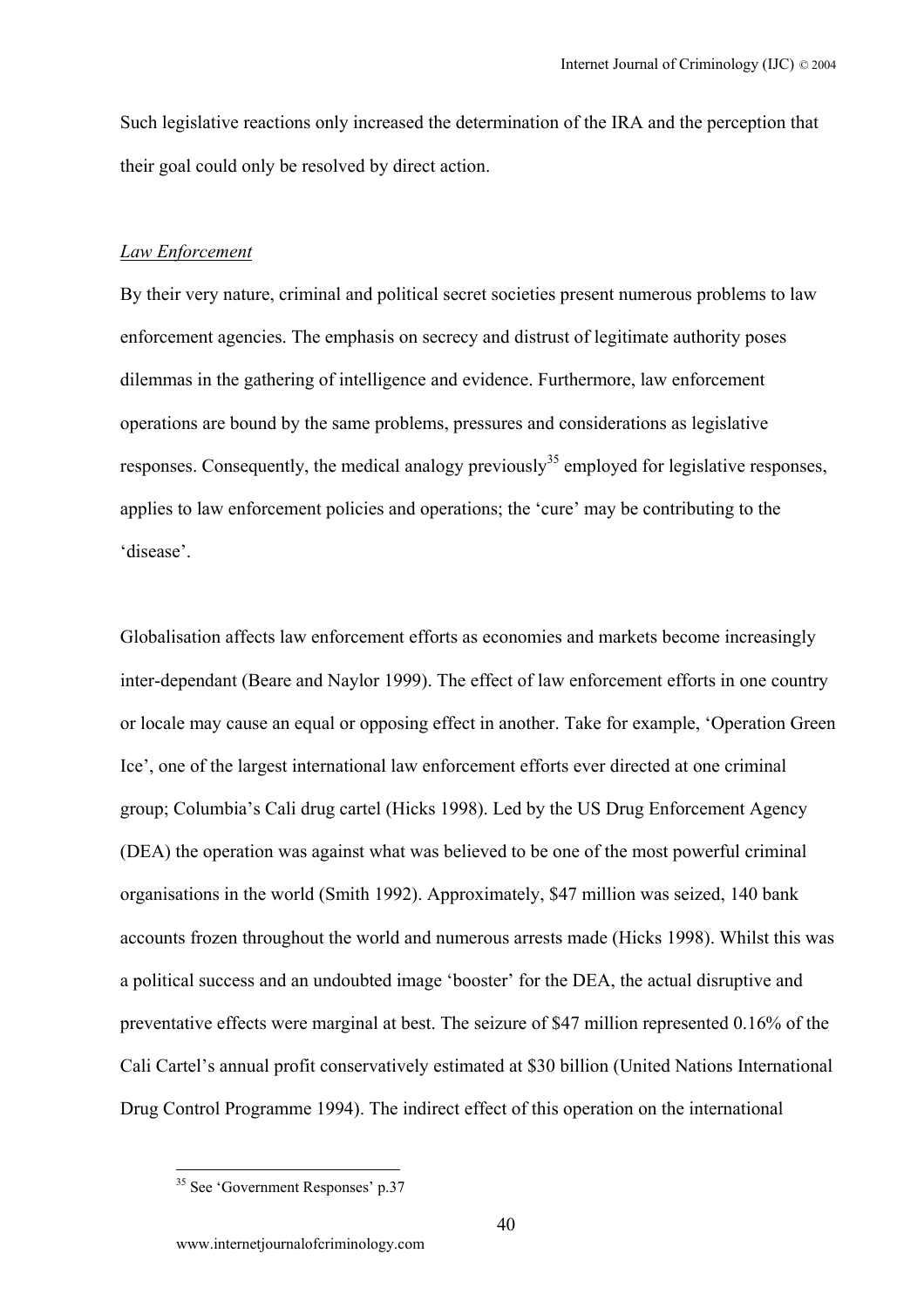financial system was an increase in the 'premium' paid for illicit money laundering services, as criminal groups anticipated further operations (UNIDCP 1994). Consequently, Mafia 'families' and Triad groups increased their profits by laundering Columbian drug money through their legitimate businesses (Hicks 1998). Arguably, the indirect effect of 'Operation Green Ice' was an increase in criminal collaboration. Equally, the recommencement of Afghan poppy cultivation in October 2001 following the removal of the Taleban regime by US and UK forces is expected to increase the saturation of worldwide Heroin production (NCIS 2002). It is speculated that this will increase the profits of organised crime groups such as the Triads, the Mafia and increasingly IRA splinter organisations such as the Irish National Liberation Army (Council Of Foreign Relations 2002).

As criminal and politically motivated activities have become increasingly sophisticated<sup>36</sup> law enforcement agencies have evolved in a manner that reflects this progression. However, multiagency co-operation both domestically and internationally has often proved difficult. Political dimensions again come into play as agencies guard intelligence in a reluctance to share prestige and 'political capital' that may result from effective operations (Beare and Naylor 1999). The need for multi-agency cooperation is ever more apparent as organised crime and terrorism becomes increasingly trans-national as globalisation and technological advances make borders more permeable (Reuter and Petrie 1999). Law enforcement efforts have to overcome differing national laws and regulations that provide opportunities for exploitation, what Passas (1998) calls "Criminogenic Asymmetries" (Passas 1998 p.2). Without effective multi-agency cooperation, criminal and political secret societies are afforded the chance to exploit gaps and vacuums left by bureaucratic power struggles.

<span id="page-40-0"></span><sup>36</sup> See 'Activities' section, p.28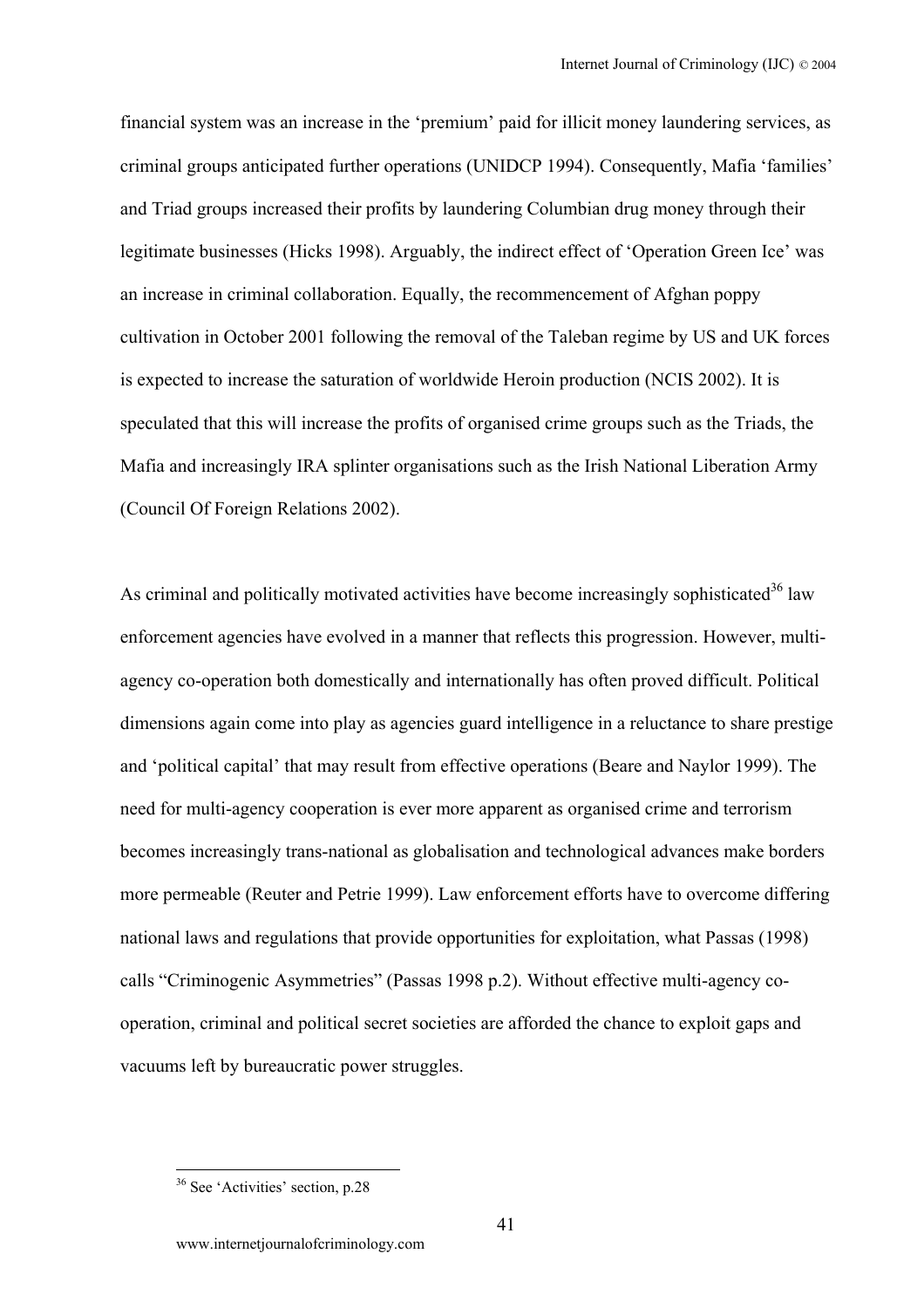The need for co-operation at all levels of the law enforcement 'chain' is apparent. Hobbs (1998) maintains that it is the manifestation of organised criminal activity at the local level that is of equal significance to the macro level. It is important to acknowledge that groups such as the Mafia, the Triads and the IRA cater to the needs of their perceived consumer base<sup>37</sup>. The Mafia and the Triads involvement in illegal markets is a response to the "native" demand for "illicit drugs, sex and gambling" (Hobbs 1998, p.408). Similarly, the IRA responds to the demand for a political and social 'tool' from which to vent anger and mount collective action. As shown in Ireland with the recent referendum and move towards a power-sharing government, if the consumer base is 'satisfied' then the need for a group like the IRA diminishes. Consequently, Hobbs (1998) argues that law enforcers need to recognise the local aspects of global crime as it is at "the local level that organised crime manifests itself as a tangible process of activity" (Hobbs 1998, p.408). The problem is not one of an alien conspiracy corrupting the native society, and without this recognition the evolution of secret societies such as the Mafia, the Triads and the IRA would be greatly facilitated.

### Symbiotic Relations With Formal Authority: A 'Mutual Benefit' Paradigm?

Symbiotic relations with formal and legitimate authority have facilitated the evolutions of the Mafia, the Triads and the IRA. These relationships have been legitimate, corruptive, often necessary, frequently political and usually mutually beneficial.

Relationships of necessity have often been formed between formal authority and secret societies. Often these symbiotic relations, constructed for a perceived mutual benefit, have contributed directly to each group's evolution. In 1943 Allied forces removed the fascist regime from Sicily with the aid of the American and Sicilian Mafia. The Allied forces brokered an

<span id="page-41-0"></span><sup>&</sup>lt;sup>37</sup> See 'Organisation and Structure', p.23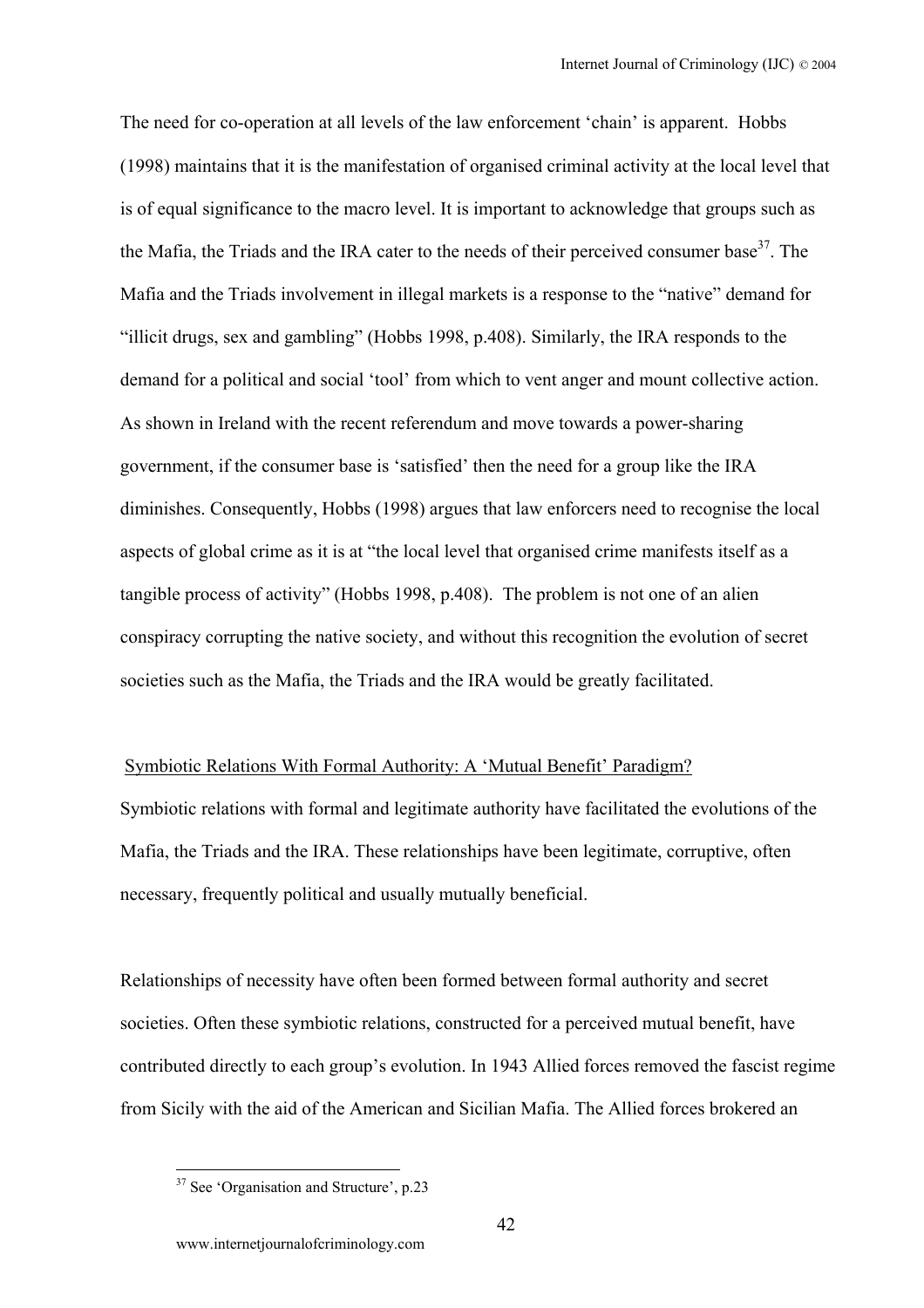informal deal to ensure the Mafia's acquiesce to the Allied invasion of Sicily (MacKenzie 1967). After securing the Island, Allied forces made Don Calo, the 'Capo De Tutti Capi' of Sicily, Mayor of Villalba (MacKenzie 1967). Calo put other Mafiosi into positions of power and thus the Allies delivered Sicily back to the Mafia. In 1937 the Chinese Nationalist government enlisted the aid of numerous Triad groups to fight against Japanese invaders and Communist guerrillas<sup>38</sup> (Huston 1995). When they were defeated and abandoned by the Nationalist government many fled to the US and UK while others worked for the CIA supported  $KMT<sup>39</sup>$ . Similarly, the outbreak of World War I in 1914 led to 80,000 Irish secret society volunteers (pre-cursor to the IRA) to enlist in the British Army under the advice of their leader John Redmond in the belief that such sacrifice would be looked upon favourably by the British government. Upon realising that this would not be the case, various anti-Redmond Irish secret societies, combined to form the IRA (Kelley 1988).

Corruption has allowed the Mafia, the Triads and the IRA to survive in the face of aggressive law enforcement. The ability of these groups to acquire 'connections' with formal authorities allows for impunity and influence, political and pragmatic. Be it corruption of political figures, criminal justice officials or bureaucratic organisations, the power that such symbiotic relations afford is vital (Bequai 1979). The extent of corruption is often difficult to quantify, although high profile cases such as the recent IRA 'spy ring' in Stormont ensure media coverage<sup>40</sup>. The state of police corruption by Triad groups in Hong Kong became so prevalent that an independent anti-corruption agency was created 1974: 'The Independent Commission Against Corruption'. One of its first major cases found 5 officers of the anti-Triad Bureau to be 14K Triad members (Vines 1998).

<span id="page-42-1"></span><span id="page-42-0"></span>

<sup>&</sup>lt;sup>38</sup> See Appendix 3, p.58<br><sup>39</sup> See 'Chinese Triads' p.32<br><sup>40</sup> See Appendix 2, p.56

<span id="page-42-2"></span>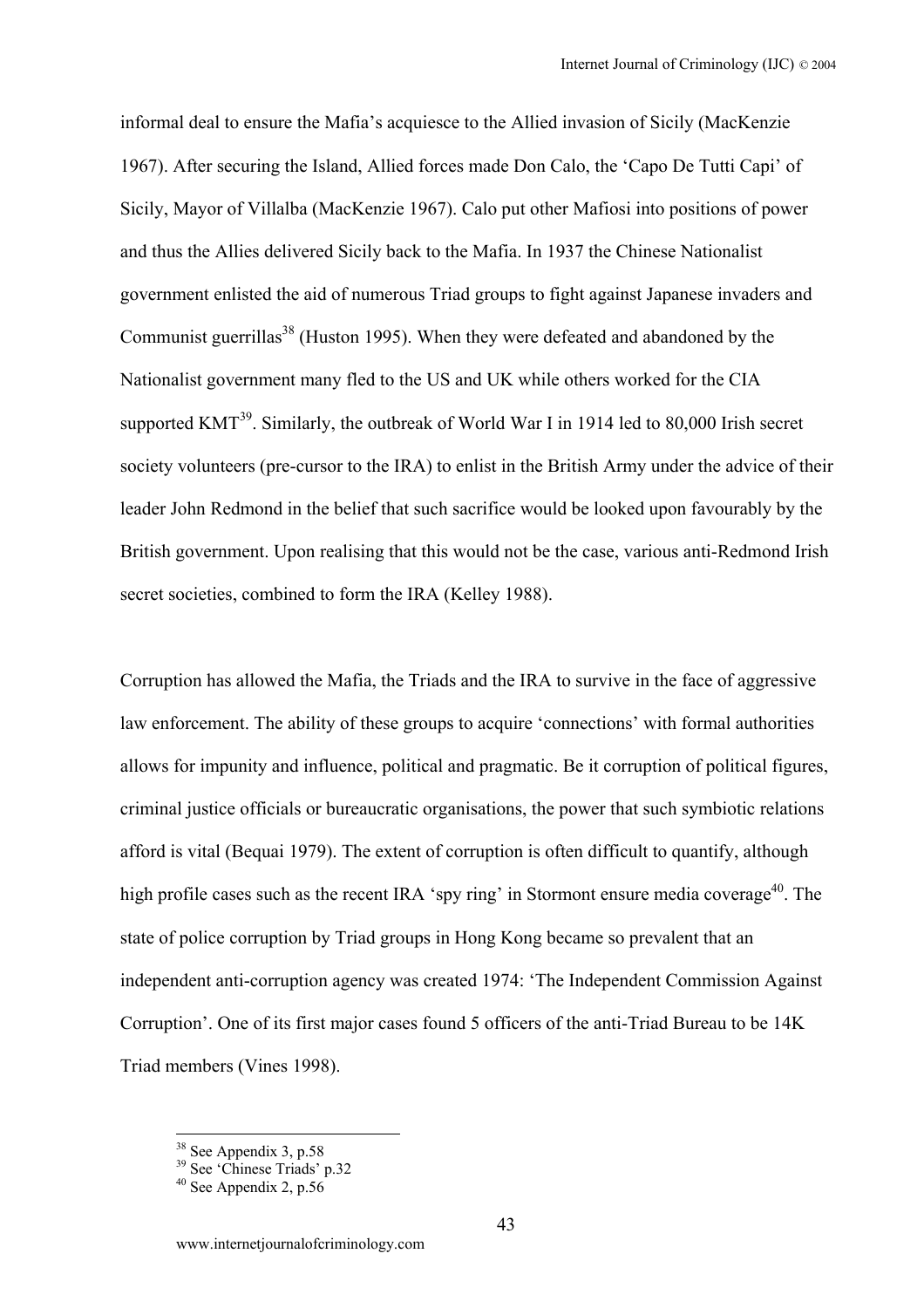Rather than corrupt officials, secret society members are increasingly moving into political positions themselves. As the Mafia became increasingly involved in legitimate business ventures, they sought to move into positions of legitimate influence both in the US and Sicily becoming Mayors and Union Officials (Bequai  $1979)^{41}$ . This is apparent with the IRA as they sought to legitimise themselves politically through support of  $Simn Fein<sup>42</sup>$ . Similarly, Chinese Triad members have historically occupied positions of political authority, exemplified by the appointment of Chiang Kai Shek, the leader of the 'Green Gang', as China's President in 192[043.](#page-43-2) Although Chinese communities in the US still remain largely insular, their political influence in China is undoubted. In 1993 Tao Siju, the Chinese Minister for Public Security announced that many Triad members were "patriotic citizens" and had "a role to play in the building of the Chinese nation" (Vines 1998, p.252).

This politicisation of secret societies reflects the increasingly blurred dichotomy between the legitimate and the illegitimate. Political and social constraints that regulate the organic growth of these secret societies are being avoided as lines are crossed and boundaries broken; from the illegitimate to the legitimate, the activist to the politician.

<span id="page-43-1"></span><span id="page-43-0"></span>

<sup>&</sup>lt;sup>41</sup> See Appendix 1, p.54<br><sup>42</sup> See Appendix 2, p.56<br><sup>43</sup> See Appendix 3, p.58

<span id="page-43-2"></span>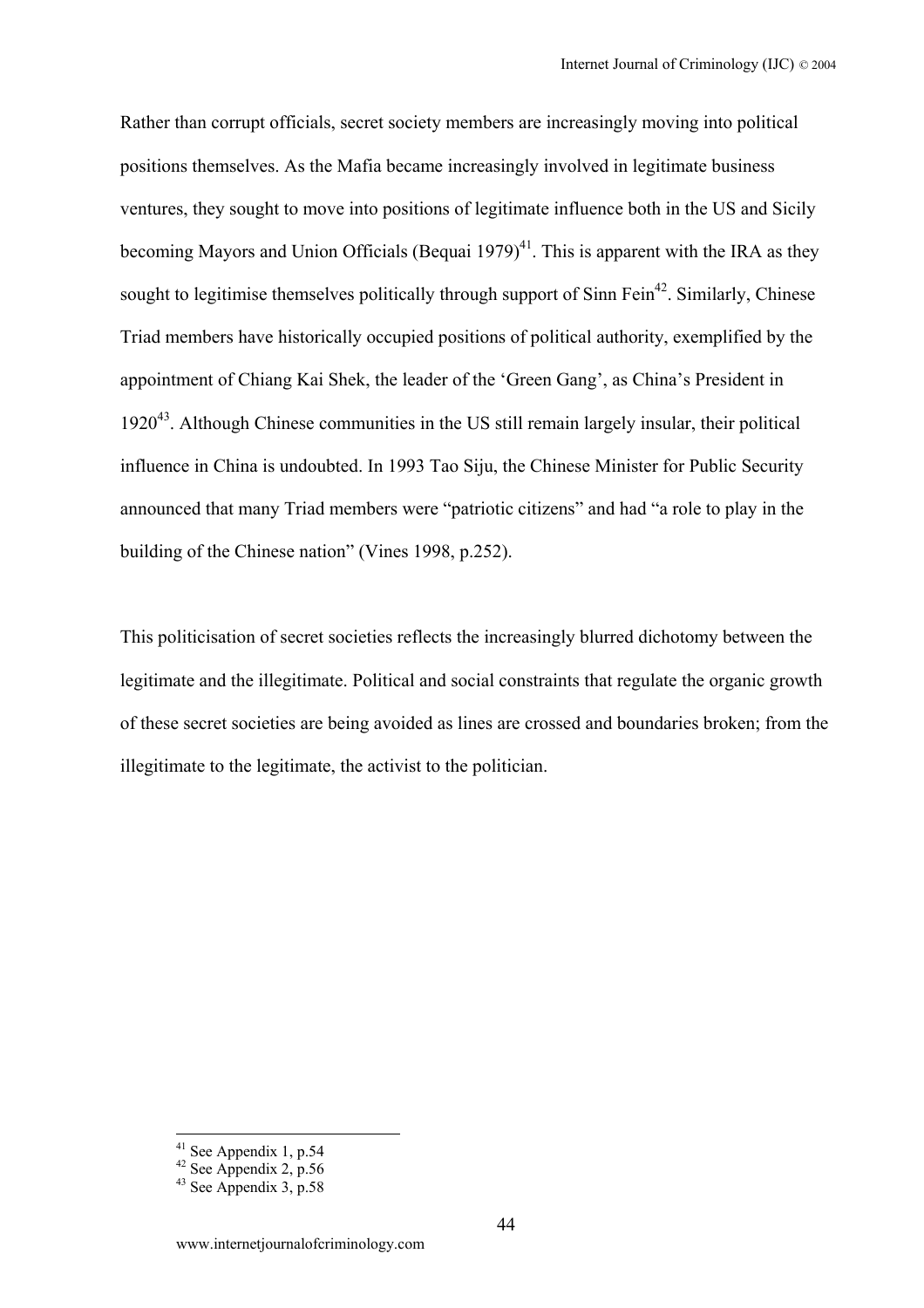# **The Japanese Yakuza and The Jamaican Yardies: Exceptions That Prove The Theoretical Rule?**

The Mafia, the Triads and the IRA share numerous evolutionary characteristics that can be compared and paralleled to create an evolutionary pattern. However, in analysing the validity of creating a 'Blueprint Of Circumstance' it is imperative to consider how other groups may or may not correlate with the given pattern.

The Yakuza and the Yardies have been chosen as they are increasingly of focus in academia, law enforcement and media fields. Both groups are characterised by distinctly different countries of origin, therefore allowing a certain degree of cross-cultural comparison with the Mafia, the Triads and the IRA.

## The Japanese Yakuza

According to legend, Japanese Yakuza groups descend from bands of noble outlaws and roaming '*Ronin*' (master-less Samurai) (Posner 1988). 'Yakuza' is derived from a traditional Japanese card game named '*hanafuda*'. 'Yakuza' means 8-9-3 and represents the worst possible combination in the game (Mahan and O'Neil 1998). Consequently, the term Yakuza became synonymous with these bands of outlaws, who would often frequent gambling dens, as a reference to their status on the fringe of society (Mahan and O'Neil 1998).

Increasingly the Yakuza moved into the 'floating world' of vice, drugs and other illicit activities. In the 17<sup>th</sup> Century Japanese authorities banned all firearms as a reaction to the coldblooded nature of war and as a gesture to an enduring commitment to the sword (Sterling 1994). The 1958 'Firearms and Swords Control Act' continued this legacy. This opened up an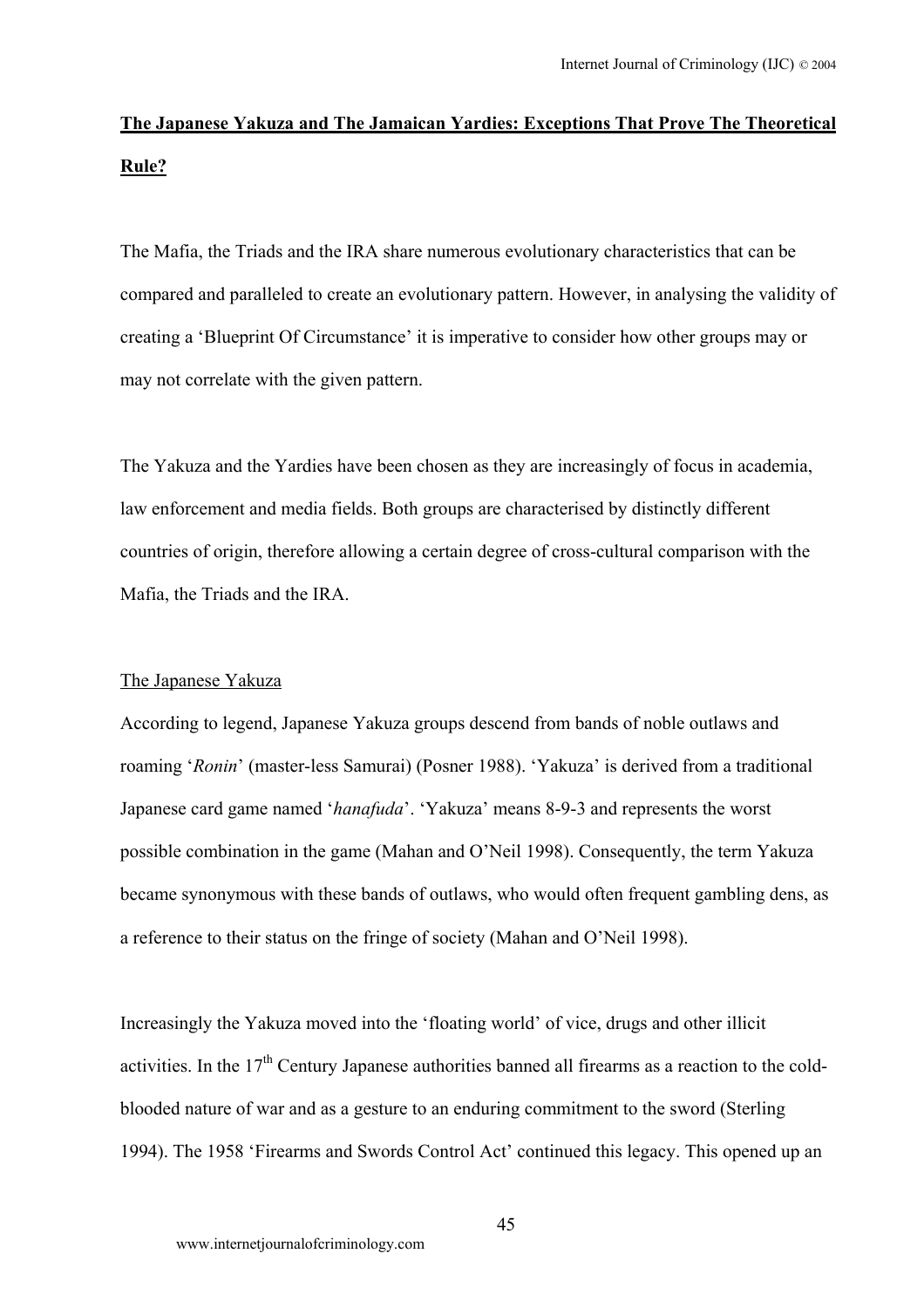illicit market for distribution and importation in which Yakuza groups came to dominate (Sterling 1994). It is estimated that 89% of all firearms seized in Japan are distributed by the Yakuza (Posner 1988). The outlawing of hard-core pornography in Japan also allowed the Yakuza to cater to the native demand for vice. Yakuza groups are believed to be in control of the Japanese tourist markets around the world particularly in America (Mahan and O'Neil 1998). Gambling, loan-sharking, drugs and arms trafficking, vice, blackmail and racketeering are all activities undertaken by Yakuza groups (Sterling 1994). Moreover, increasing movement toward legitimate business ventures has allowed Yakuza groups to maintain fluid movement between the "underworld and the up-world" (Mahan and O'Neil 1998, p.85).

The Yakuza conform to MacKenzie's (1967) definition of a secret society<sup>44</sup>, adopted for this study. The hierarchical structure is 'top-down' and codes of secrecy and ethic are enforced through violence and ritual (Mahan and O'Neil 1998). The core of Yakuza tradition revolves around the relationship between the foot soldier or '*Kobun'* and the leader or *'Oyuban'*. This mentor/student relationship ensures adherence to secrecy, discipline and ethic (Mahan and O'Neil 1998). The Yakuza are a number of secret societies operating under a collective term, the largest of which is believed to be the 'Yamaguchi-Gumi' (Sterling 1994).

Japanese culture has afforded Yakuza groups a unique position in which they are widely accepted by the legitimate authority. Japanese authorities employ a 'see no evil, hear no evil' philosophy to the existence of the Yakuza providing informal boundaries are not crossed and polite Japanese society is left un-disrupted (Sterling 1994). In this sense the Yakuza are accepted as the informal regulators of the Japanese criminal underworld. This symbiotic relationship allowed the Yakuza to acquire international wealth and influence that made them

<span id="page-45-0"></span><sup>&</sup>lt;sup>44</sup> See 'Secret Societies', p.8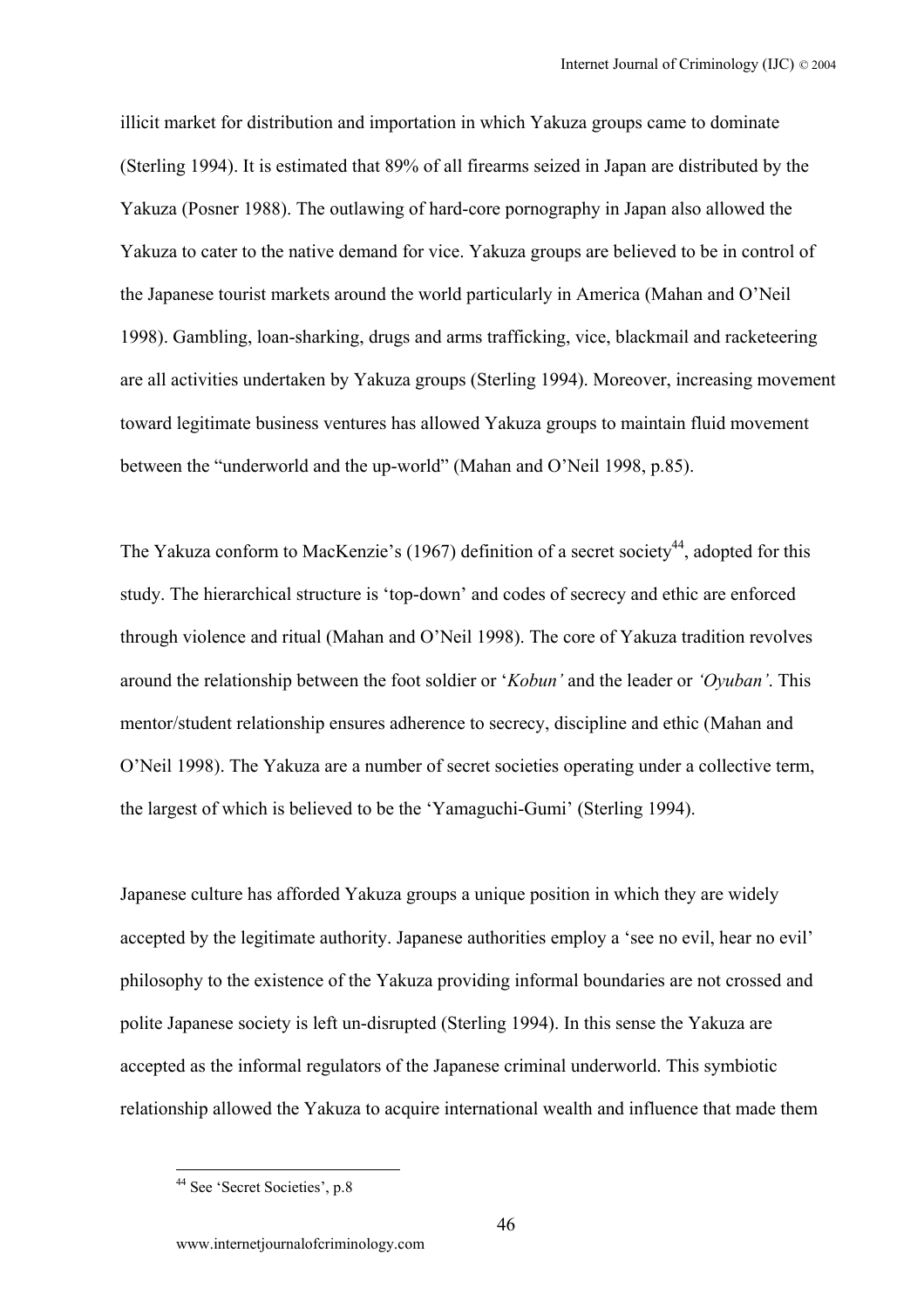almost indistinguishable from legitimate authority in both licit and illicit markets (Mahan and O'Neil 1998).

#### The Jamaican Yardies

Hailing from Tivoli in Jamaica, the original Yardie gang the 'Shower Posse' was the creation of one man. Jim Brown is considered the 'original Yardie' and he became a legend of the Jamaican people following his death in 1984 (Assignment 1994). Brown was essentially a criminal, entering his 'Shower Posse' into the Crack-Cocaine markets of Jamaica and eventually the US. However, the 'Shower Posse' also allied with the Jamaican Labour Party (JLP) in an attempt to gain political backing, resources and funding. The fragile nature of the Jamaican political system meant that elections were fought not with marketing strategies but with violence (Assignment 1994). The JLP used the 'Shower Posse' as defenders of the JLP supported communities against the rival party the Peoples National Party (PNP). As, the capital Kingston is essentially split into two politically and violently opposed sides, rival Yardie groups became the unofficial armed wings of the PNP and the JLP (Assignment 1994). However, Yardie groups existed primarily to control the Crack-Cocaine markets.

Yardie gangs are not hierarchical nor are they secretive societies. The name Yardie refers to the back yard gang culture of Jamaica. Consequently, Yardie gangs are seen as loosely structured networks of violent criminals (BBC News Online 1999). The poor socio-economic conditions of Jamaican inner cities has led many Yardies to move their criminal activities to the US and the UK following the illicit consumer trends of the Crack-Cocaine and illegal arms markets. New York is believed to be the primary source of Yardie gang activity in the US (BBC News Online 1999). In the UK Yardie gang networks are increasingly attracting the attention of law enforcement agencies as they become increasingly active in the illicit drugs and arms markets.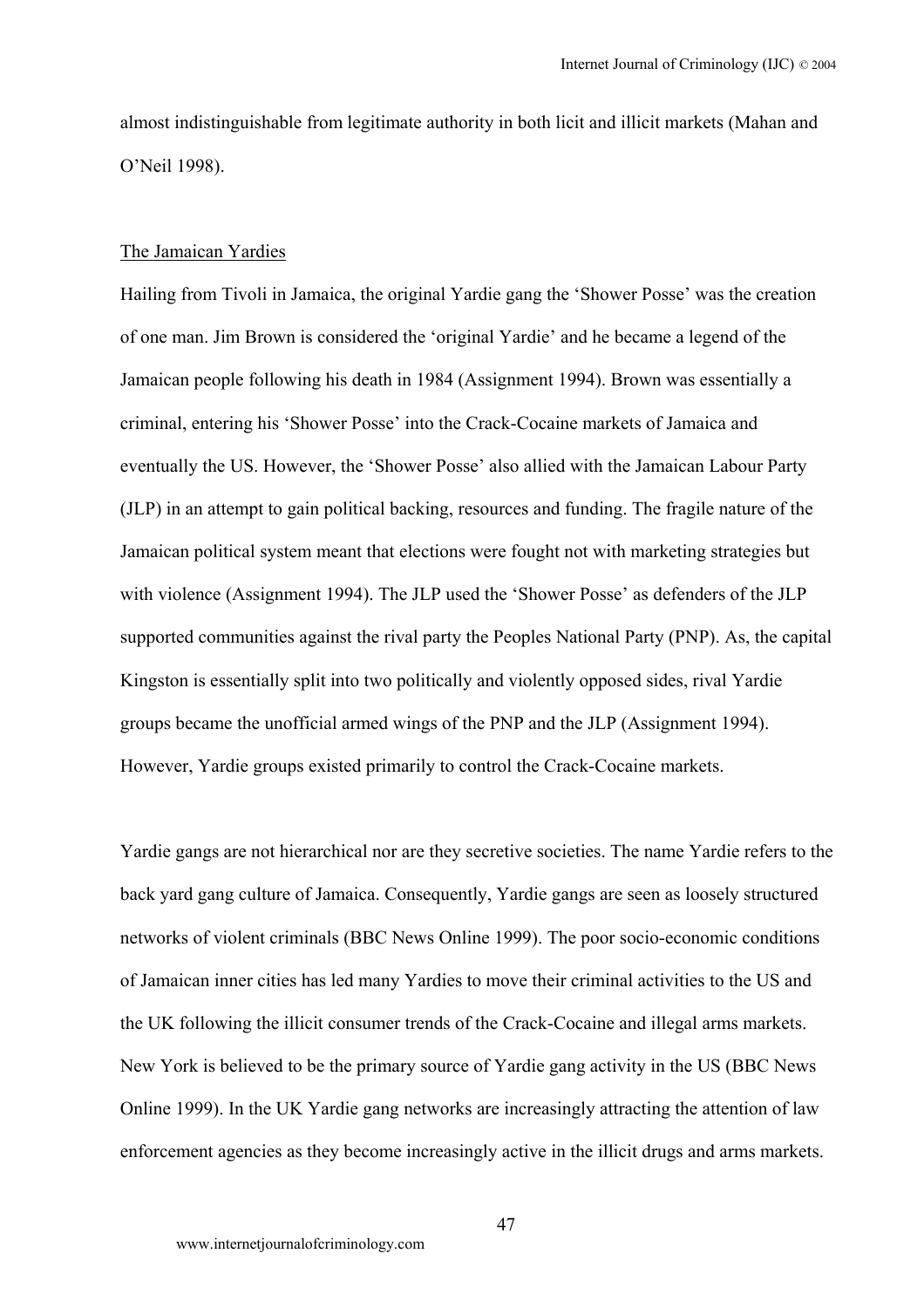The Metropolitan Police's 'Operation Trident' is predominantly aimed at increasingly violent Yardie gang crime (BBC News Online 1999). Explosive, unrestricted violence is a characteristic of Yardie activity and the lack of a coherent organisation poses serious problems for law enforcement agencies.

### Exceptions That Prove The Theoretical Rule?

The socio-economic oppression that characterises the evolution of the Mafia, the Triads and the IRA is evident in the evolution of Yardie gangs. However, Yardie culture is not specifically characterised by reliance upon the family unit as an enduring social support network (Assignment 1994). This contrasts to Sicilian, Chinese and Irish culture in which the family unit is of central importance to the cultural norm. Consequently, secret societies that evolve from these sub-cultures reflect the social norms of their communities. Therefore, Jamaican Yardie gangs are characterised by loosely tied opportunistic networks and uninhibited use of violence. Conversely, Japanese Yakuza groups based their organisation around the dyadic mentor/student relationship<sup>45</sup>. This ensured control, emphasised ritual and maintained ethic allowing a secret society to evolve.

Although Yardie gangs maintained a symbiotic relationship with legitimate authority based around a mutual benefit paradigm, it was a temporary relationship that dissolved in the pursuit of profit. Consequently, their political power-base was never consolidated and their spheres of influence never expanded. Equally, the failure to diversify and refine their criminal activities has confined them to one small aspect of the illicit markets in which they are relatively small players (NCIS 2002). Conversely, Yakuza groups maintained a symbiotic relationship with formal authority that did not dissolve in the pursuit of profit, therefore ensuring a certain

<span id="page-47-0"></span> $45$  See Appendix 4, p.61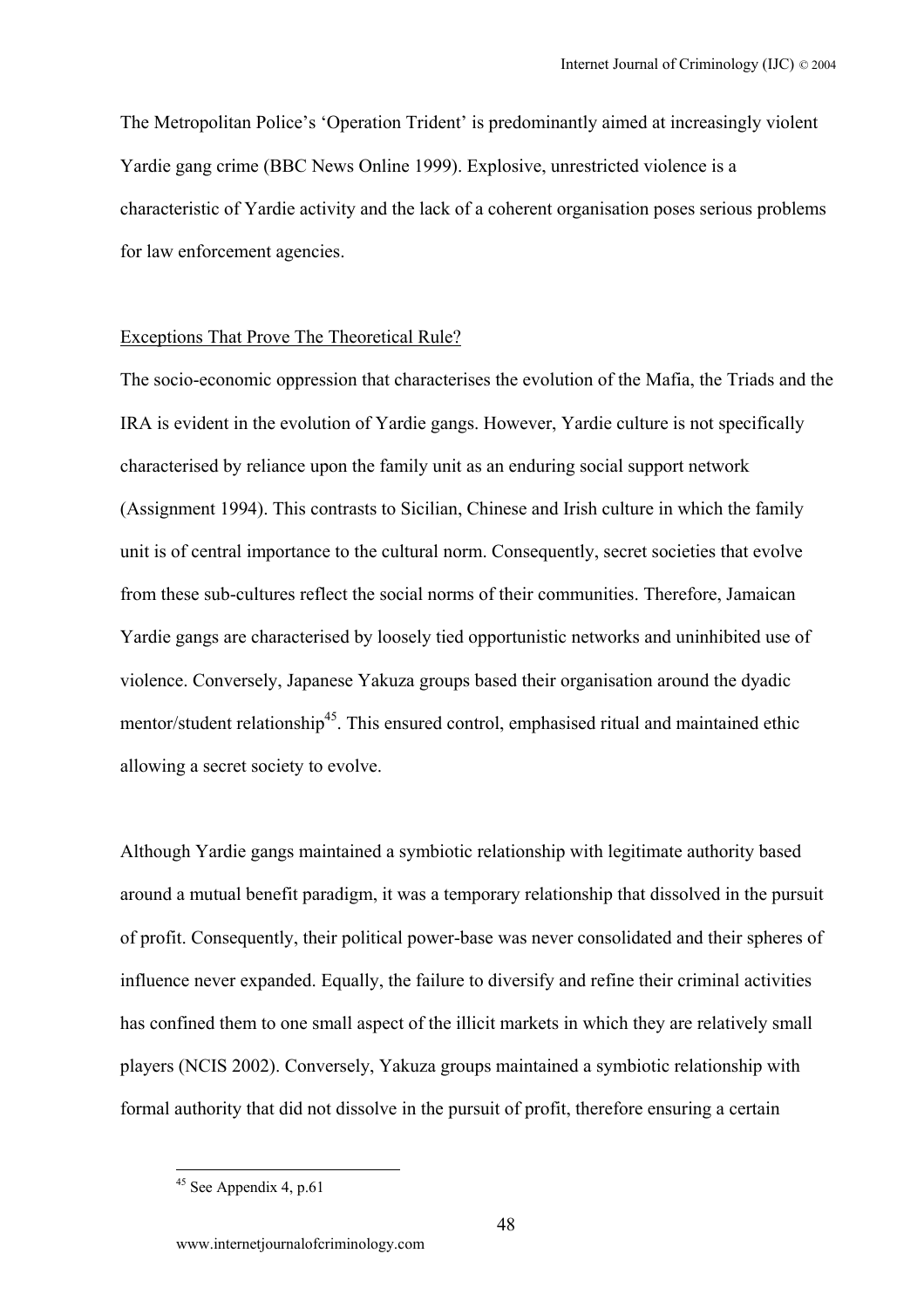political harmony. This allowed Yakuza groups to move between the legitimate and illegitimate markets with ease and relative impunity. This trend is reflected within the Mafia, the Triads and the IRA symbiotic relationships with authority. Furthermore, all three have been persecuted at times when this informal harmony with legitimate authority has been broken or temporarily unbalance $d^{46}$ .

Yakuza groups have exploited the power vacuums of illicit markets by the monopolization of violence, maintained a secret sub-culture through fictive kinship, nurtured and consolidated a symbiotic relationship with formal authority and diversified their legitimate and illegitimate activities. Yardie gangs have failed to monopolise the international crack-cocaine and arms trades due to their inability to maintain a fluid and symbiotic relationship with formal authority. Their inability to regulate violence is counter-productive as it places them in positions of high visibility from law enforcement agencies. The evolution of Yardie gangs does not follow the evolutionary pattern of the Mafia, the Triads or the IRA and consequently they have not evolved into a secret society that could be described by a 'Blueprint of Circumstance'. Although Yakuza groups differ slightly in their creation evolving from noble outlaws and gamblers, the essential ingredients for the evolution of a secret society are inherent and therefore comparable to the Mafia, the Triads and the IRA.

<span id="page-48-0"></span> $46$  See Appendices 1,2 and 3, p.54-58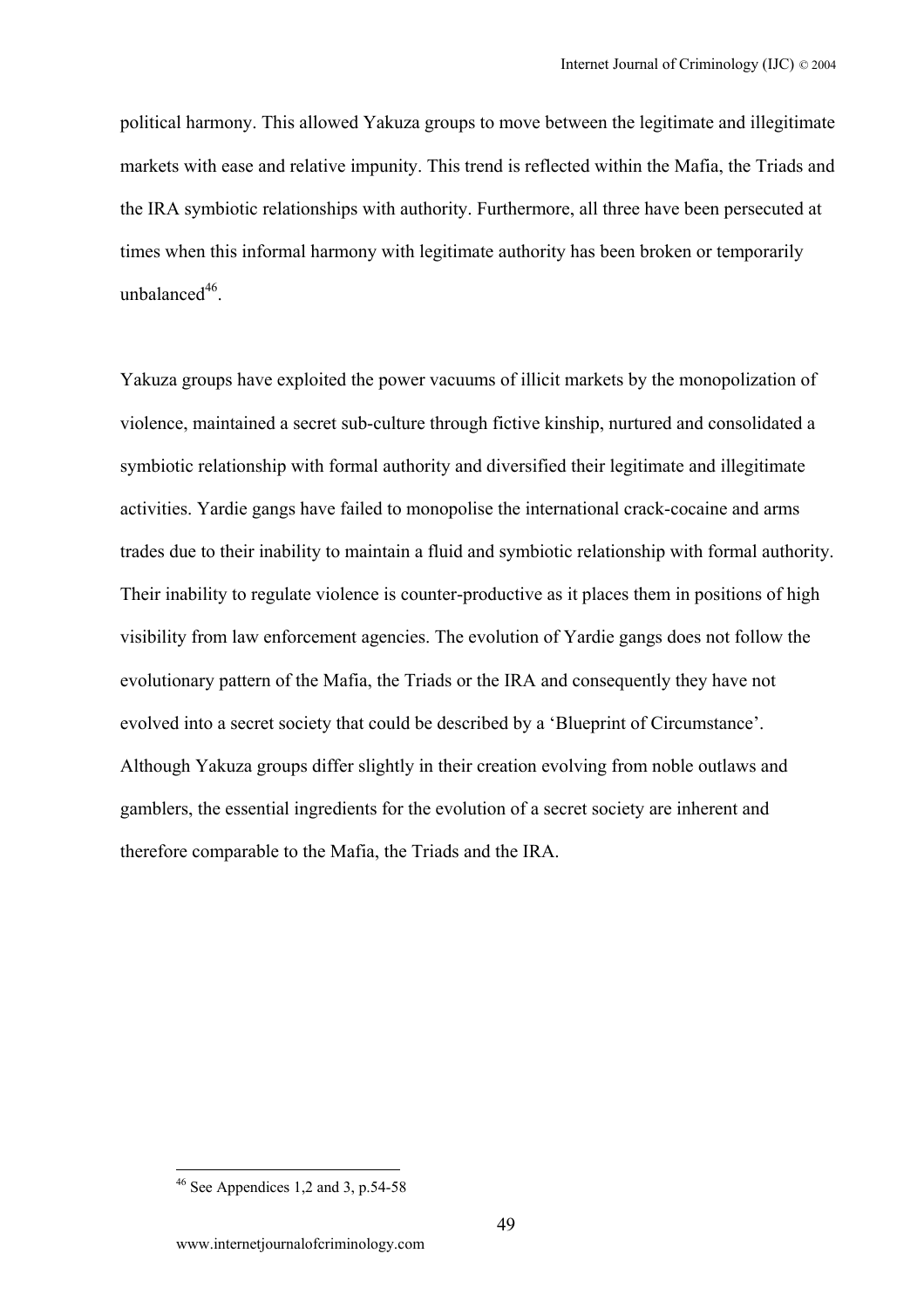# **Conclusions: The Mafia, the Triads and the IRA: A 'Blueprint Of Circumstance' For The Evolution Of Criminal and Political Secret Societies**

# Fig 1: The Evolution Of Secret Societies (Fig 2 Overleaf)

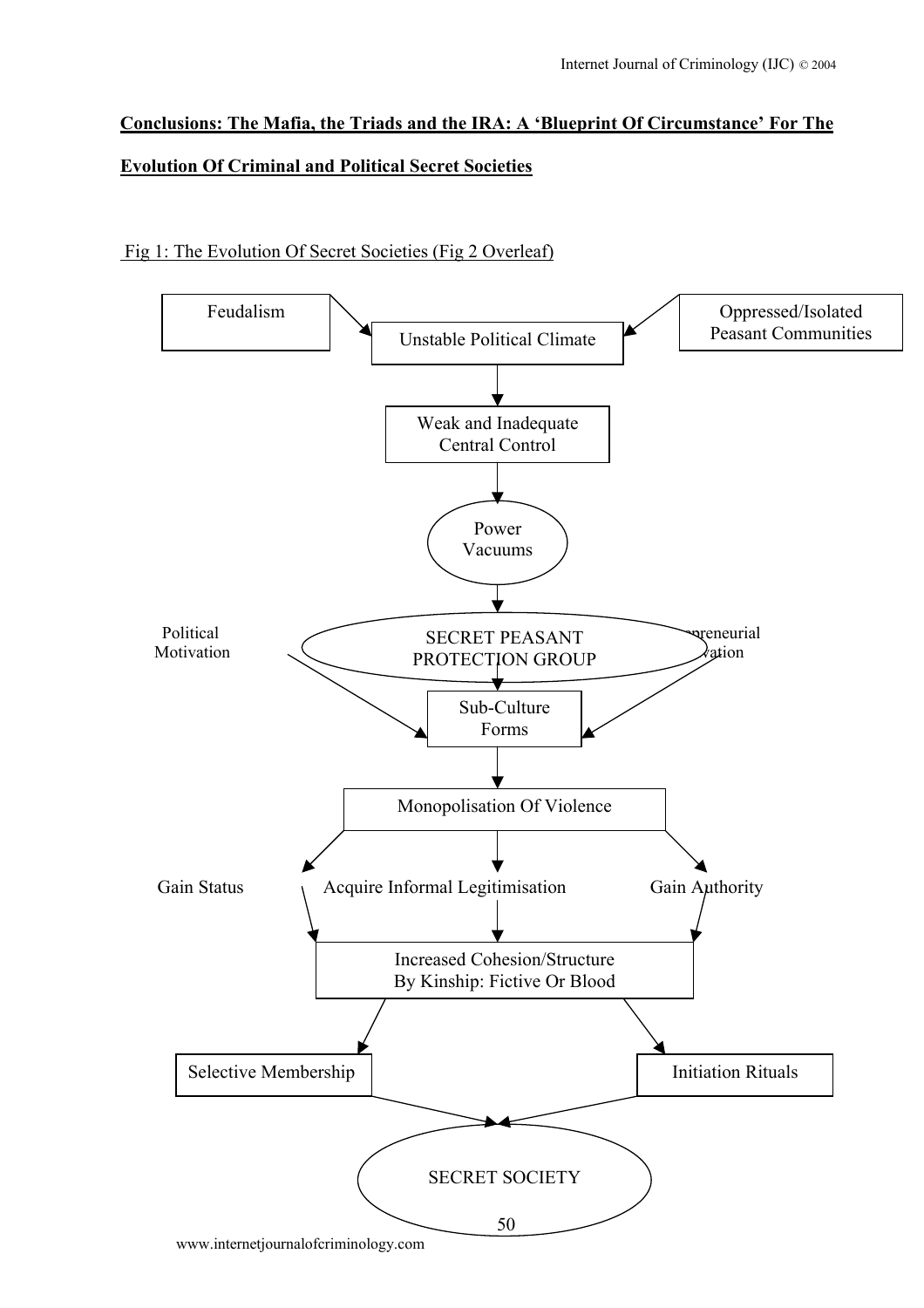

## Fig 2: Dynamics Of Criminal and Political Secret Societies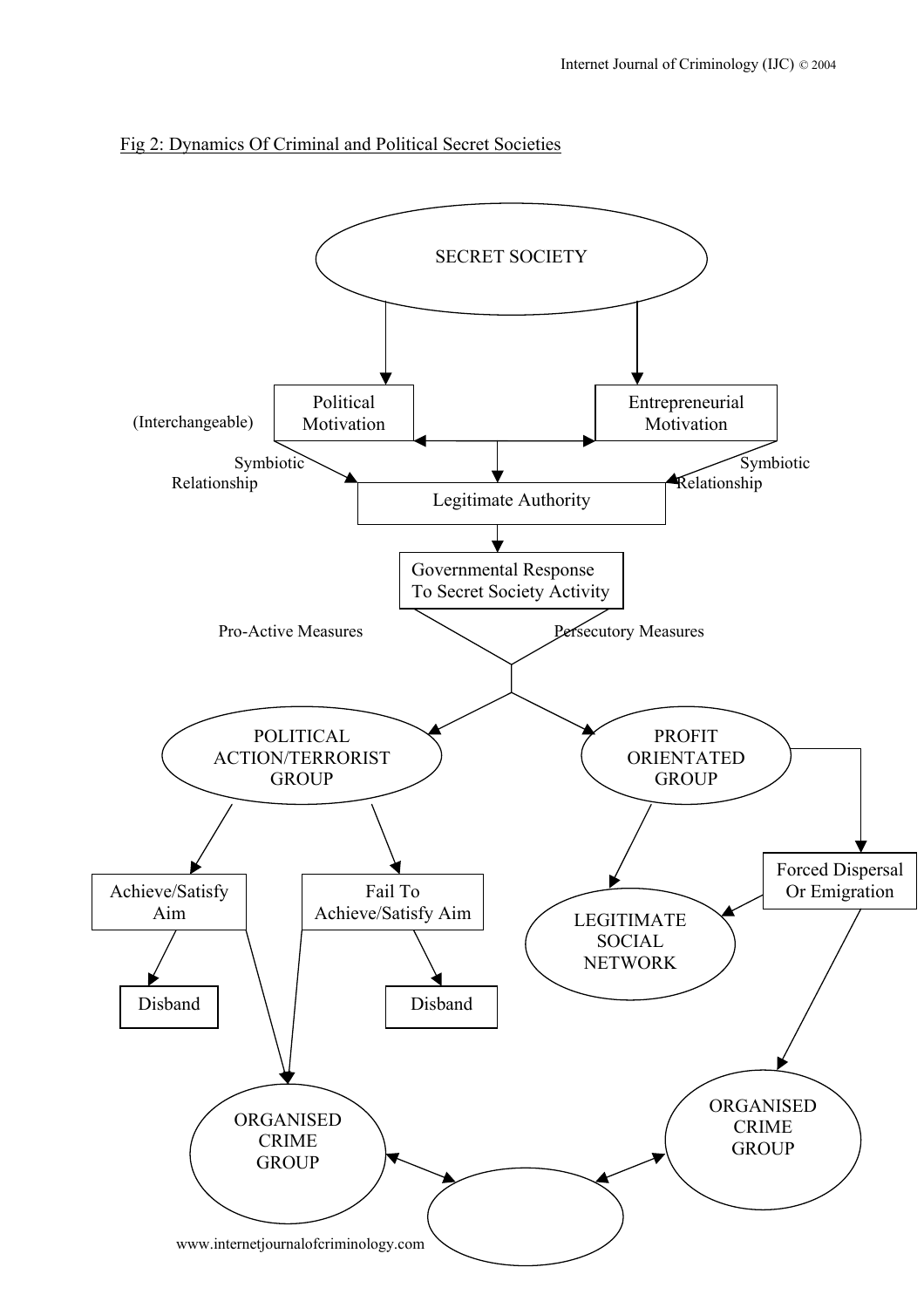#### **Conclusions: How Feasible Is A 'Blueprint Of Circumstance'?**

The inherent problem of attempting to create a predictive method for any kind of social action is that essentially it is more of an art than a science. There is no 'fool proof' way of accurately predicting human behaviour that is highly context specific and is affected by the wider societal and political climates in which it occurs. However, this study has attempted to highlight the benefits to be gained by approaching this dilemma from a holistic perspective. It is imperative to consider the multi-faceted causes of collective action.

Political and criminally motivated secret societies evolve due to a multitude of political, economic and societal factors. By considering the historical foundations and evolutionary patterns of each group, it is possible to compare and correlate patterns and trends. These patterns and trends can be used to draw inference with a view to predicting continued evolutionary directions. The three secret societies of primary focus in this study evolved from different parts of the world at different periods of time, yet they all share distinct characteristics. It is these re-occurring characteristics that form the basis of any predictive method, and this is so with the 'Blueprint Of Circumstance'.

This study has considered the validity of creating a 'Blueprint Of Circumstance' as a descriptive and predictive method for secret society evolution, to be ultimately utilised as a risk assessment tool. By comparing and contrasting the evolutions and dynamics of the Mafia, the Triads and the IRA it has been possible to create a 'Blueprint Of Circumstance' from which one can draw certain logical conclusions. Although the Mafia, the Triads and the IRA evolved from secret peasant protection groups, as secret societies their primary motivations became the basis for theoretical and political divisions; 'entrepreneurial criminals' and 'political terrorists'. However, by deconstructing these dichotomies the study highlights the fluid nature of each

52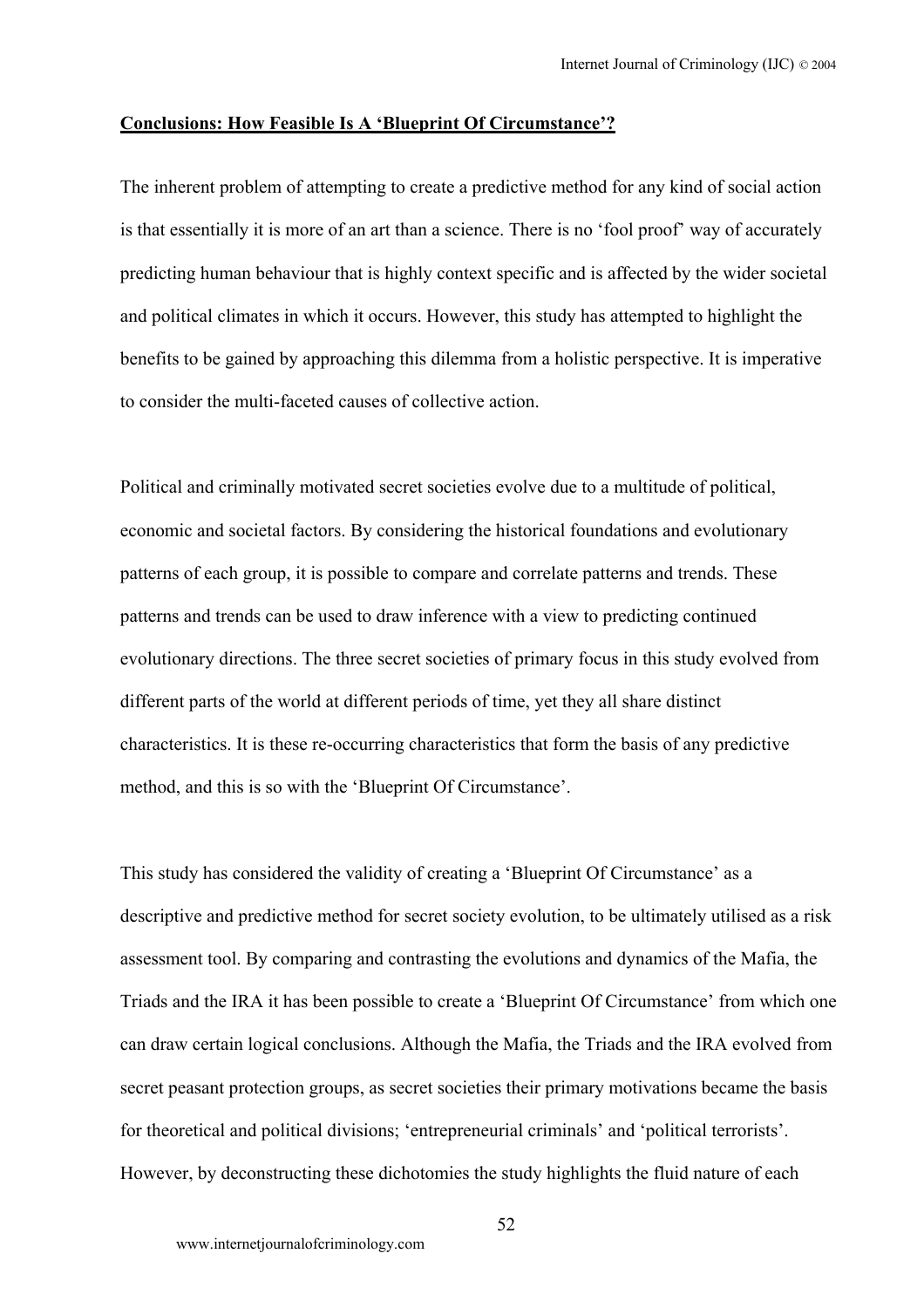group's evolutionary path. If one follows the patterns suggested by the 'Blueprint Of Circumstance' the conclusion is drawn that members of the IRA may collectively move towards an entrepreneurial motivation in response to the changing political, social and economic climate of Ireland.

The accuracy of this 'Blueprint Of Circumstance' is something that the future will make apparent. The probability of creating any predictive tool that would accurately account for an infinite number of factors, in a historical and context specific way is highly questionable. It is acknowledged that the evolutions of other political and criminal secret societies may highlight inherent flaws in the 'Blueprint Of Circumstance' and as such would form an interesting and informative basis from which to conduct future study. However, the need for alternative approaches to the well-explored areas of political and criminal secret societies is apparent. The more we understand why these collectives are formed, the more we as a society become increasingly aware of how to prevent their creation. Without this understanding we may only ever hope to treat the symptoms at the neglect of the cause.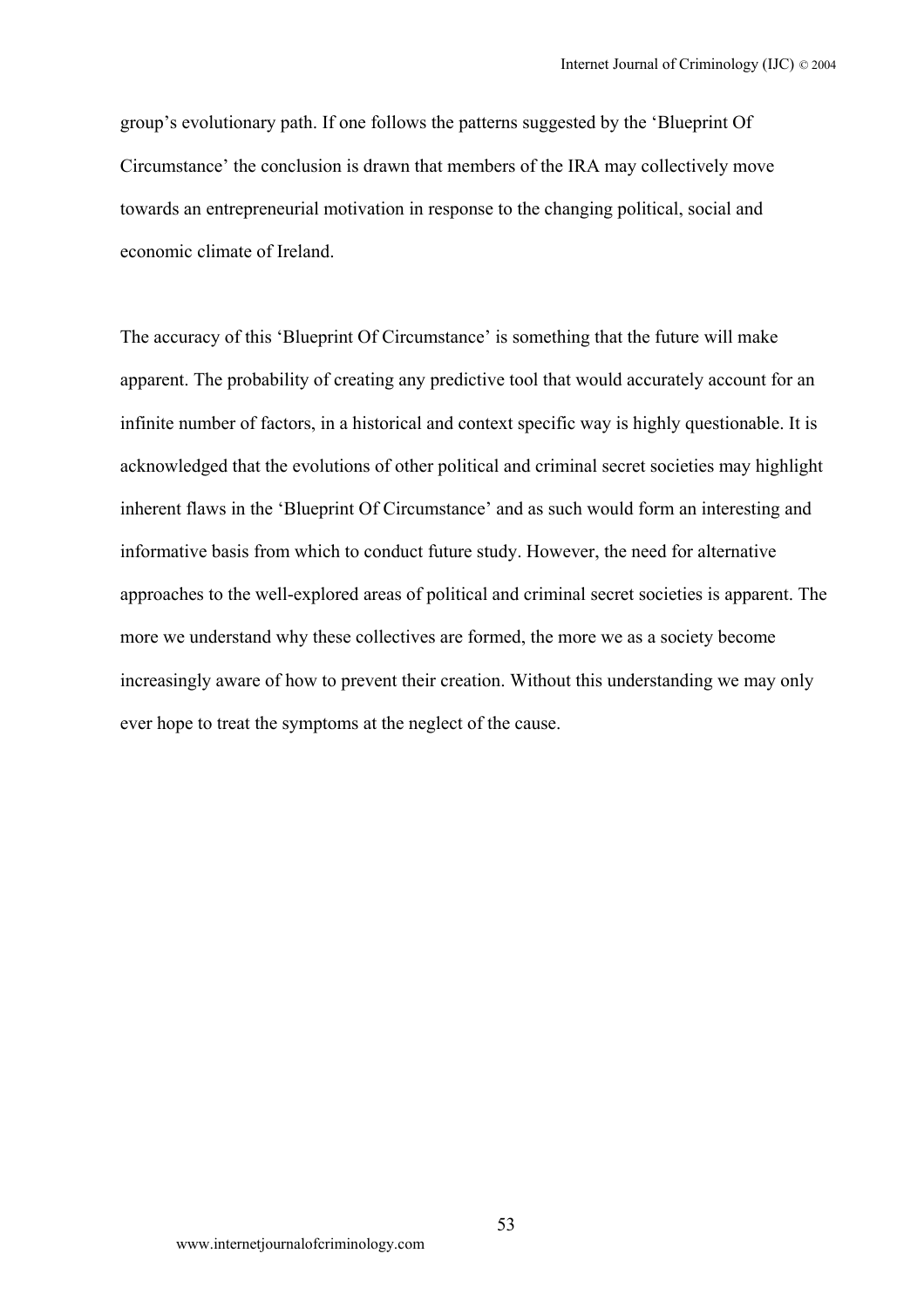# **The Sicilian Mafia, The Chinese Triads and The IRA: A Study of Secret Societies**

*In order to explore the evolution of these three groups it is necessary to provide a basic historical timeline, for both reference and to place into context any patterns and consequent inferences made. It is noted that each chronology does not represent a definitive version of the specific historical events. The histories and evolutions of all three groups are complex, varied and often disputed. The chronologies only attempt to draw out some of the major historical events, which may have contributed to subsequent evolutionary direction* 

# **Appendix 1**

# **Chronology of the Sicilian Mafia's Evolution**.

- 1812- Feudalism is abolished in Sicily by the Bourbons who had fled from Naples due to its occupation by Napoleonic forces. Sicily is protected from invasion by British fleets led by Lord Nelson. Under influence from Lord Bentinck (practically a viceroy in Sicily at this time), the Sicilian government decides to follow other European countries and abolish Feudalism.
- 1816- Bourbon government restored in Naples. The new government attempts to restrict the power of local landlords ('Gabelloti') by encouraging the emancipation of the landless peasants believing the abolition of the feudal system would create a more stable social base. This created tensions between the government, landowners and the peasantry. However, the Bourbon state soon realises the problems of superimposing new legislation upon a traditionally feudal society.
- 1817- Bourbon legislation attempts to merge new-landed gentry in Sicily to create a more stable social base for the peasant class.
- Mid 1800's and onwards- Due to the government's inability to enforce legislation in inland areas, local landlords continue to exploit and suppress peasant populations by refusing them their given land rights.
- Some peasants seize the opportunity to offer their services as security and protection for landowners and absentee landlords in an attempt to escape the bleak life of the peasantry. This is in exchange for honour and status.
- These peasant protectors monopolize the use of violence due to inadequate central control despite the unification of Italy.
- These peasant protectors begin to be known as 'men of respect' (uomini rispetto). These individuals steadily increase their power-bases through kinship ties based upon honour, and friendship ties based upon the patron-client dyad. They become known as Mafia, a secret society that relies upon kinship and maintains distrust for legitimate authority. Mafia 'families' become the informal rule of law, policing and protecting peasant population in return for acquiescence to this authority.
- Mid 1800's- The government hires 'Companies at Arms' to police inland areas of Sicily. However, the entrenched position of Mafia groups, maintained through a strict code of secrecy known as 'Omerta' ('manliness'), disables any attempt made by the companies at arms in eradicating Mafia existence. Instead Mafia groups mix and exist in conjunction with, and parallel to these 'Companies at Arms' to ensure the peasant populations are protected. Moreover, bandit groups do not enter Mafia controlled land and often seek the protection of the Mafia in return for favour. The Mafia increasingly become regulators of violence and mediators of disputes.
- Mayors appointed by the government wield large amounts of power and continue to suppress the peasantry through corrupt practices and refusal of peasant land rights.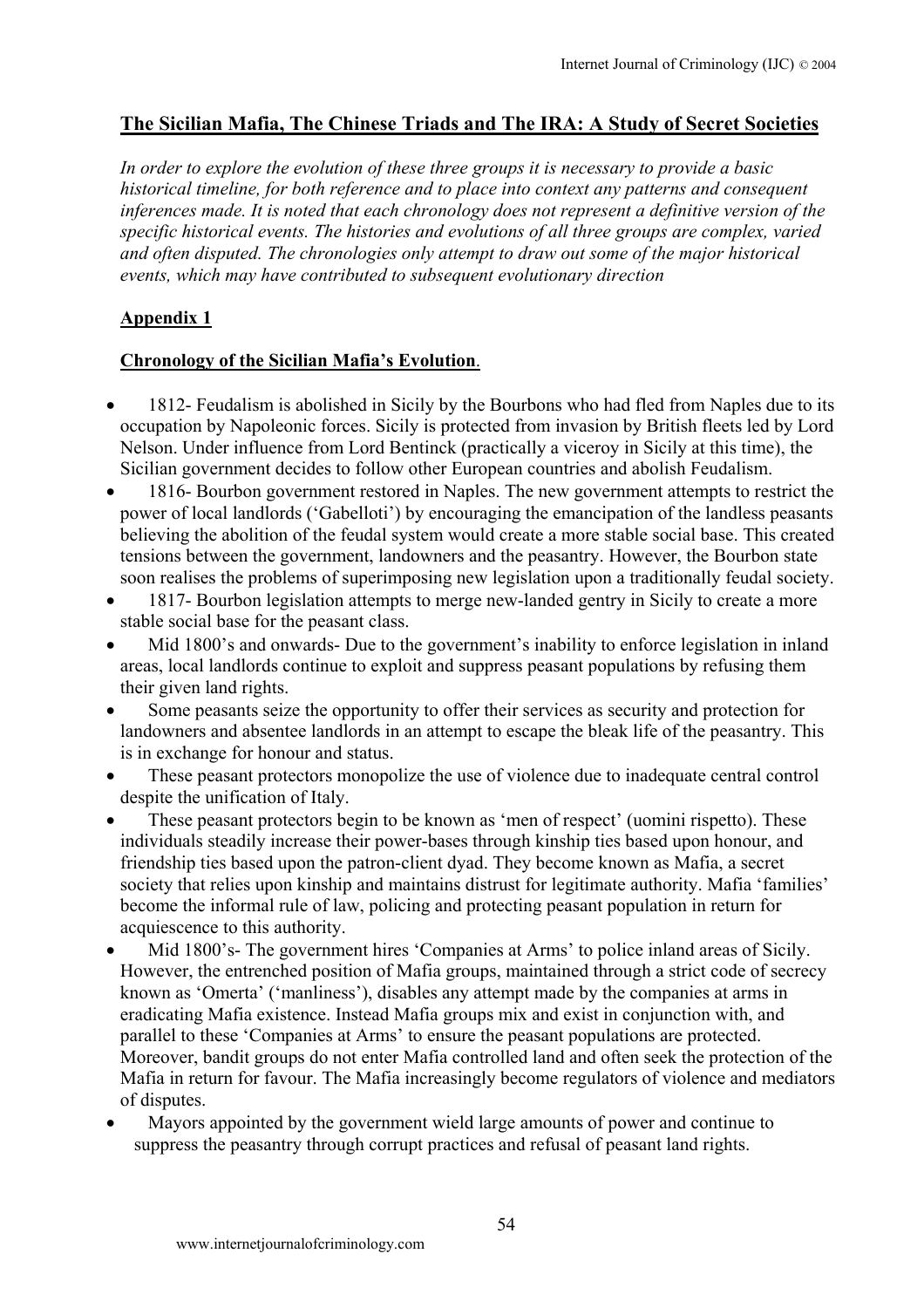- 1860- Garibaldi and his 'Redshirts' invade Sicily. Mafia families agree to move their support from the Bourbons to Garibaldi. A Republic is formed.
- 1893- An organised peasant protest group known as the 'Fasci' is created and supported by Mafiosi and frustrated peasants to gain increased land rights.
- 1894- Landowners and gabelloti in Sicily yield to the demands of the 'Fasci' groups and many of the large estates are sold to Mafia families.
- Mafiosi began to move into positions of power via local government infrastructures. Their social capital is that of violence and intimidation which afforded them power, honour and status. The state had no choice but to submit to the Mafia's informal legitimacy and to peasant populations 'Mafia law' is more effective than legitimate authority.
- 1920's-Despite an effort by Mussolini's fascist regime to eradicate the Mafia, the strong informal structure, connections with formal authority, continued codes of secrecy ('Omerta') and kinship bonds allow some Mafiosi to survive. The fascist regime had mistakenly written off the Mafia's influence as rural delinquency. Many emigrate to North America.
- 1940- Gradual disintegration of large estates in Sicily reduces Mafia opportunities. Consequently an exodus of peasant populations to the industrial North and the US weakens their position further.
- 1943- Allied forces force the fascist regime out of Sicily with the help of the remaining Sicilian Mafia via emigrated Sicilian Mafiosi in the US who pass on intelligence.
- 1948- Mafia groups then aid the state to ward off incursions from the far political left which re-affirms their position as powerbrokers.
- 1950- The Kefauver Committee of the US senate uncovered evidence of a secret society known as the Mafia. The Committee claimed it was a centrally controlled, monolithic group that was operating in dozens of US cities.
- 1960- Descendants of the Sicilian Mafia in America who are commonly known as 'The Mafia' are severely disabled by the Racketeer influenced and Corrupt Organisations legislation. RICO legislation is successful in incarcerating many leading Mafia figures.
- 1963- Joseph Valachi becomes the first ex Mafiosi to testify in front of the US Senate and admit to the existence of the Mafia ('La Cosa Nostra') and the 'Commission' that controlled it.
- 1972- Anti-Mafia commission in Palermo concludes there is no remedy for the problem of the Sicilian/Italian Mafia due to their influence in government and accumulated wealth.
- It is currently believed by many commentators that much of the what is perceived as the American Mafia is based upon loose knit groups that operate in primarily low visibility vice crimes relying upon legitimately owned businesses for income.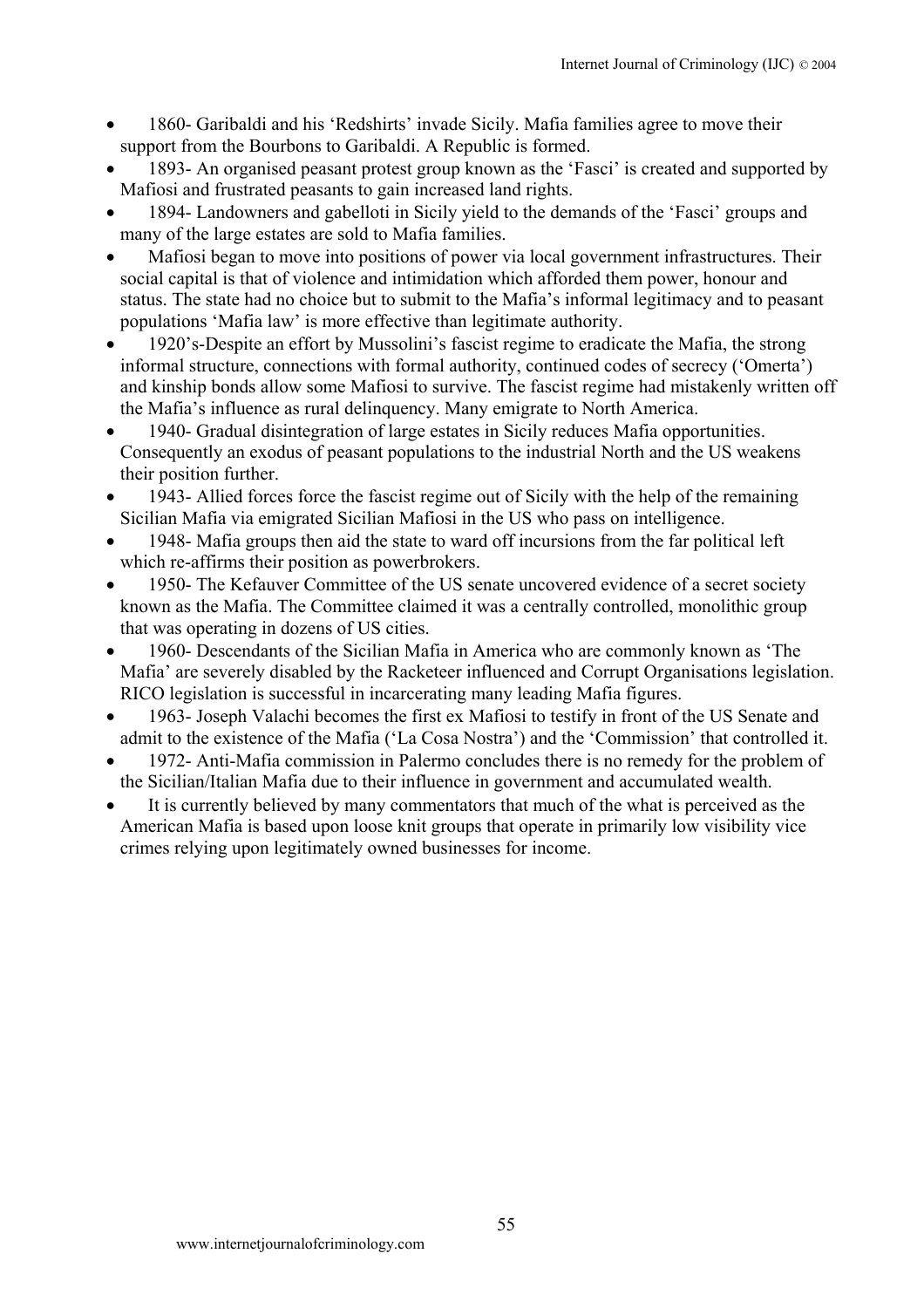# **Appendix 2**

# **Chronology of the IRA's Evolution**

- 1170- Earl of Pembroke (aka 'Strongbow') lands in Ireland and defeats Irish Gaelic defenders.
- 1171- Henry II installs feudal system and declares himself ruler of Ireland.
- 1250- Normans conquer and rule most of Ireland.
- 1297- Gaelic defenders manage to regain territory and push back Anglo-Norman planters to a small area around Dublin known as the 'Pale'.
- 1366- Anglo-Norman rule enacts the statues of Kilkenny to forbid planters and Irish living in the Pale from speaking Gaelic (using English instead), prevent intermarriage and stop the wearing of Gaelic dress and adoption of Gaelic names.
- 1580- An attempted Spanish invasion of Ireland aided by the Gaels (who provide intelligence to the Spanish) is crushed by the English. The Spanish army retreats.
- 1608- Majority of Ulster's counties are saturated with English and Scottish settlers.
- 1649- Oliver Cromwell lands in Ireland to curb Catholic Gaelic resistance. Many Catholics are killed and deported. Survivors are forced back to Southern Ireland.
- 1685- After the restoration of the monarchy in England the Catholic King James II is overthrown by the Protestant William Of Orange.
- 1690- James is defeated by King William Of Orange at the Boyne. Protestant dominance of Ireland maintains control over Catholic populations.
- 1700- Penal laws remove rights of property for Irish Catholics.
- 1760- Catholic peasant secret societies, the 'Whiteboys' and the 'Oakboys' are formed for protection and the fight for equality.
- 1785- Another Catholic protection group is formed known as the 'Defenders'.
- 1800- Act of Union is passed by Westminster and creates the United Kingdom, binding Ireland and removing Irish autonomy.
- 1823- Another peasant protection group the 'Catholic Association' is formed by Daniel O'Connoll. The 'Catholic Association' manages to gain back certain rights for Catholics, such as the right to join the judiciary and civil service.
- 1845- The potato famine kills thousands of Catholics due to the "skewed exportation and distribution of agricultural patterns in favour of English Settlers" (Kelley 1990, p16) This causes many survivors to emigrate to America.
- 1856- Catholics form secret protection society named 'Phoenix'. Phoenix forges a link with Irish settlers in America who have formed their own support group for Catholic rights in Ireland known as 'The Fenians'. The Fenians also have an armed wing of Irish exiles based in NY ready to fight in Ireland known as the Irish Republican Brotherhood (I.R.B). (The Fenians were an early form of what is now known as 'NORAID' (Irish Northern Aid), a US fund raising group for the IRA and Sinn Fein movement. Several members of NORAID have been charged with gun smuggling into Ireland).
- I.R.B begins uprisings in Ireland but they eventually begin to fragment although continue murdering English landowners and ostracising anyone evicting Catholics off the land (The first case being Captain Charles Boycott hence the derivation of this term).
- 1905- After two failed attempts to gain home rule for Ireland, Arthur Griffin forms 'Sinn Fein' to voice Catholic views, promote Republicanism and fight for home rule. Following several executions of I.R.B members for a failed attempt to seize Dublin's central Post Office, the London press labels all Irish rebels as 'Sinn Feiners'. The label sticks and Republicans give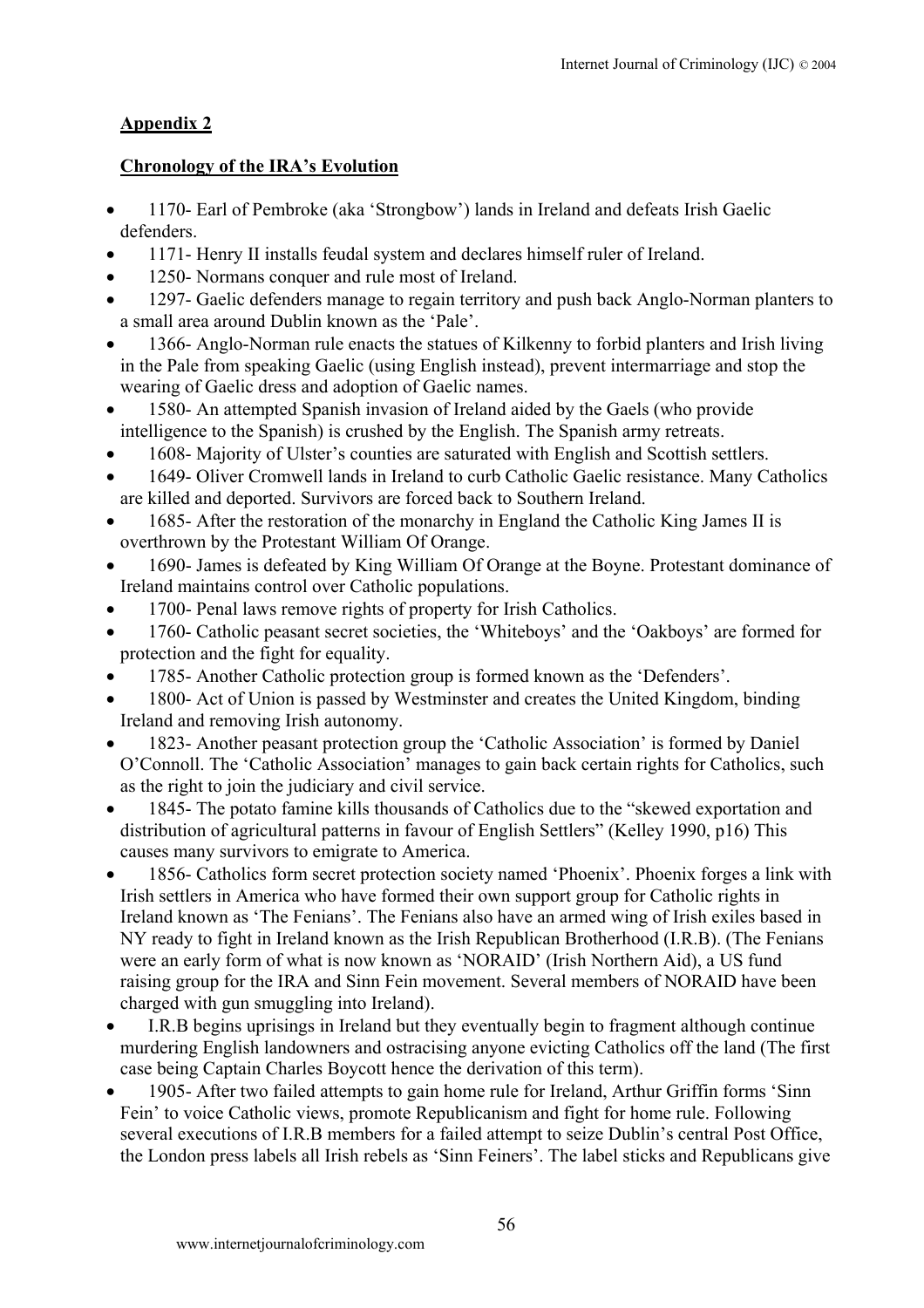their support to the party. Sinn Fein declare themselves the representatives of the Irish Republic, thus creating an informal alternative to legitimate authority.

- 1912- Ulster Volunteer Force is formed (consisting mainly Protestants) to resist the attempts of Catholics to gain home rule. This U.V.F would later become an organised group in the mid 1960's to fight for Northern Ireland to continue to be a part of the UK.
- 1918-Sinn Fein wins 73 out of 105 Irish seats at Westminster. The Dail Eireann is formed (Republican *de facto* parliament of Ireland).
- 1919- Now regarding itself a Republic, various secret groups merge and form 'Oglaigh na hEireann' or the 'Irish Republican Army' under the leadership of Michael Collins to fight for an official Irish Republic. The I.R.A soon forge links with Sinn Fein.
- 1920- British army moves into Northern Ireland as conflict increases. Government of Ireland Act passed by Westminster provides for the division of Northern and Southern Ireland.
- 1925- Agreement between Northern and Southern Ireland and Britain consolidates partition.
- 1939-Under the leadership of Sean Russell, the IRA declares war on Britain and begins bombing campaign.
- 1949- Westminster passes Ireland Act preventing reunification of Ireland except with consent of Northern majority.
- 1970- The Ulster Defence Regiment is created in Northern Ireland. Essentially this is a locally raised militia of full and part time members (primarily Protestant) that function as an official wing of the British Army.
- 1970- a disagreement over Sinn Fein/ I.R.A policy on agreeing to recognise and take part in the three parliaments (Dublin, Stormont, and Britain) led some Catholics to form the 'Provisional I.R.A' and the 'Real Sinn Fein' (The 'real' would later be dropped). These groups still held to the traditional principles of absenteeism from any parliament in Ireland that legitimised British occupation of Northern Ireland. Eventually the former I.R.A Commandant-General passed over command to the newly formed P.I.R.A thus legitimising the group that became known again as the I.R.A. Over the next 30 years the I.R.A again waged war against the British government and its agents through murders and bombings with many innocent people being caught in the cross fire (from the I.R.A and Protestant Para-military groups such as the U.V.F, the U.F.F and the U.D.A)
- 1998- The 'Good Friday Agreement' establishes a power sharing legislative body in Northern Ireland at Stormont. I.R.A announces cease-fire. I.R.A splinter groups are formed from those against the 'Good Friday Agreement' to continue campaigns. These include 'The Real I.R.A', the 'Continuity I.R.A' and the 'Irish National Liberation Army'. The Real I.R.A were linked to the Omargh bombing which killed 29 people (Protestants and Catholics).
- 2002- The power sharing government is suspended due to an ongoing investigation into allegations of an I.R.A spy ring infiltrating Stormont.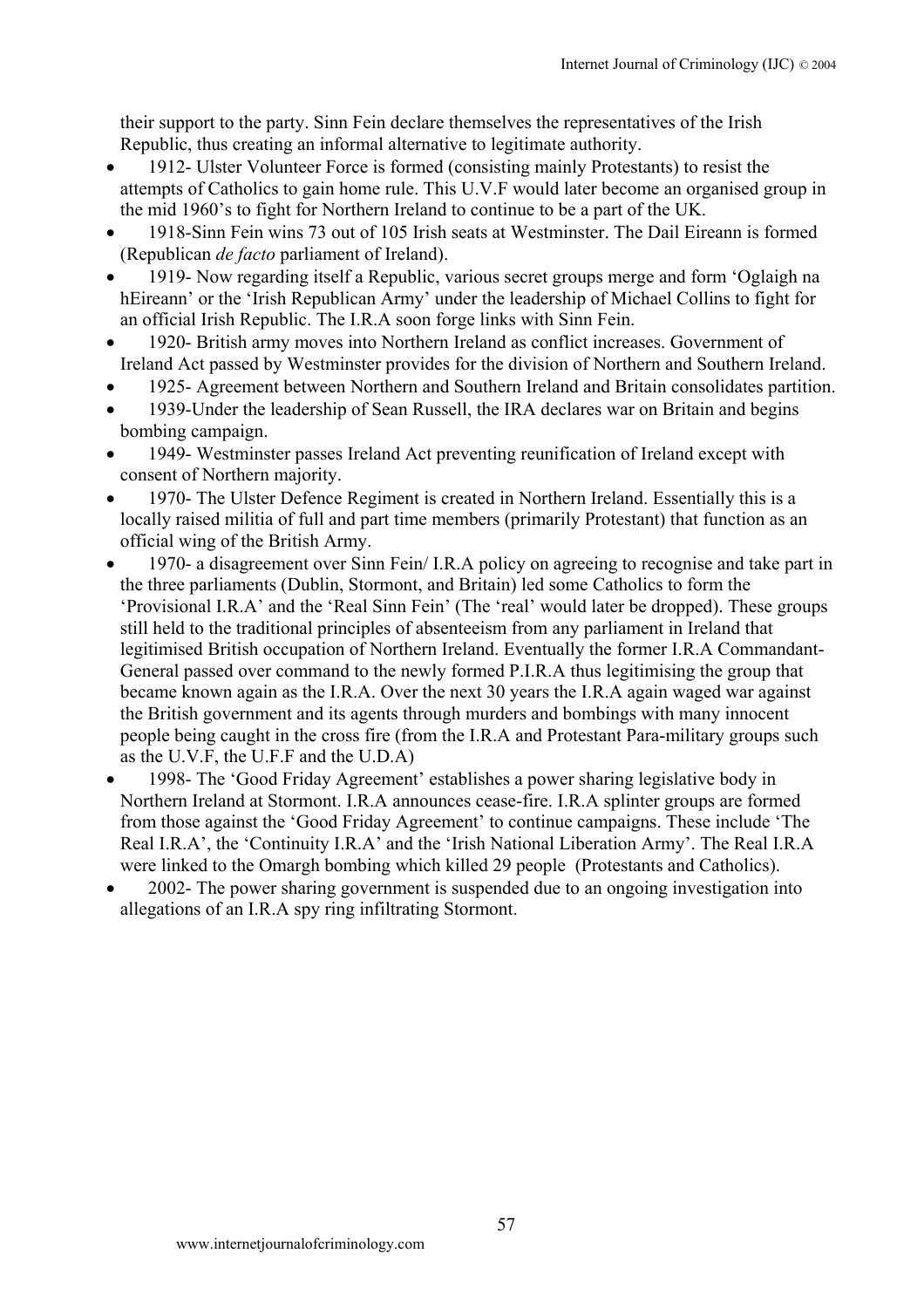# **Appendix 3**

## **Chronology of the Chinese Triads Evolution**

- 206 B.C- The 'Red Eyebrows' are formed as a secret peasant brotherhood of patriots dedicated to overthrowing the usurper of the Han Dynasty Wang Mang. Once this is achieved the group turns to banditry in absence of a specific focus.
- 1279 A.D- The Mongols invade China.
- 1644- The Manchus or Qing Dynasty is established.
- 1674- Although accounts vary, the 'foundation account' supports the belief that peasant monks from the Shaolin Monastery (dedicated to Zen Buddhism and the art of Kung Fu) aid the Qing emperor by defeating invading barbarians in the North-West of China. He repays them by offering a triangular seal, which is a symbol of legitimisation and status (representing the bond between 'Heaven', 'Earth' and 'Man'.)
- 1675- Court officials become jealous and burn down the monastery. Five monks survive ('The Five Ancestors') and vow (through a blood covenant) to fight the Qing and restore the Ming dynasty. They scatter throughout China and establish Triad, 'Heaven and Earth' secret societies, the first of which resides in the Fukien province (named 'Triad' due to the triangular seal given by the emperor).
- Late 1600's- The 'White Lotus Society' is instrumental in re-establishing the Ming dynasty.
- During times of weak political control Triad societies increase in numbers to protect the peasantry, provide social support networks and allow the expression of "social and political grievances for millions of frustrated peasants" (Posner 1988, p30). The Triads relied upon interpersonal relations and connections with officials in government (known as "Guan Hsi") (Huston 1995, p15).
- 1700's- An increasing influx of Europeans to China in an attempt to control the Opium trade is attributed to inadequate centralised control. The government is unable to control and regulate this influx and consequently Triad groups take it upon themselves to fill this power vacuum.
- Early 1800's- The 'God Worshippers' are formed as a secret society that eventually grow into an armed protection group dedicated to protecting peasant populations from roaming bandits. Eventually the group assumed the name 'the Taipings' and began to openly revolt against the government in response to the poor conditions of the peasant population.
- 1839- 'Opium Wars' erupt following continued importation of Opium via India into Chinese ports by the British Colonial government despite being against Confucian philosophy. British forces crush Chinese opposition. Powerless to stop British Opium importation China hands over control of Hong Kong in 1856 to the British Colonial government.
- 1850-1864- The 'Taiping' uprising resulted in great losses on both sides. Some estimated numbers of deaths are in the 20 million region. Ultimately the Taipings are suppressed and many surviving members flee to Britain and America but members in China turn to piracy, protection rackets and smuggling in the absence of a specific focus and for survival.
- 1899- A peasant secret society known as the 'Boxers' is formed to protect peasant interests by fighting against increasing foreign incursions.
- 1900- The 'Boxers' attack and lay siege to foreign embassies in Peking. European, US and Japanese forces respond to rescue personnel. The Dowager empress (de facto ruler of China who dislikes the foreign incursions) orders the Chinese military to resist efforts to enter Chinese territory. The multi-national force defeats the Chinese army, occupies Peking and scatters the Boxers.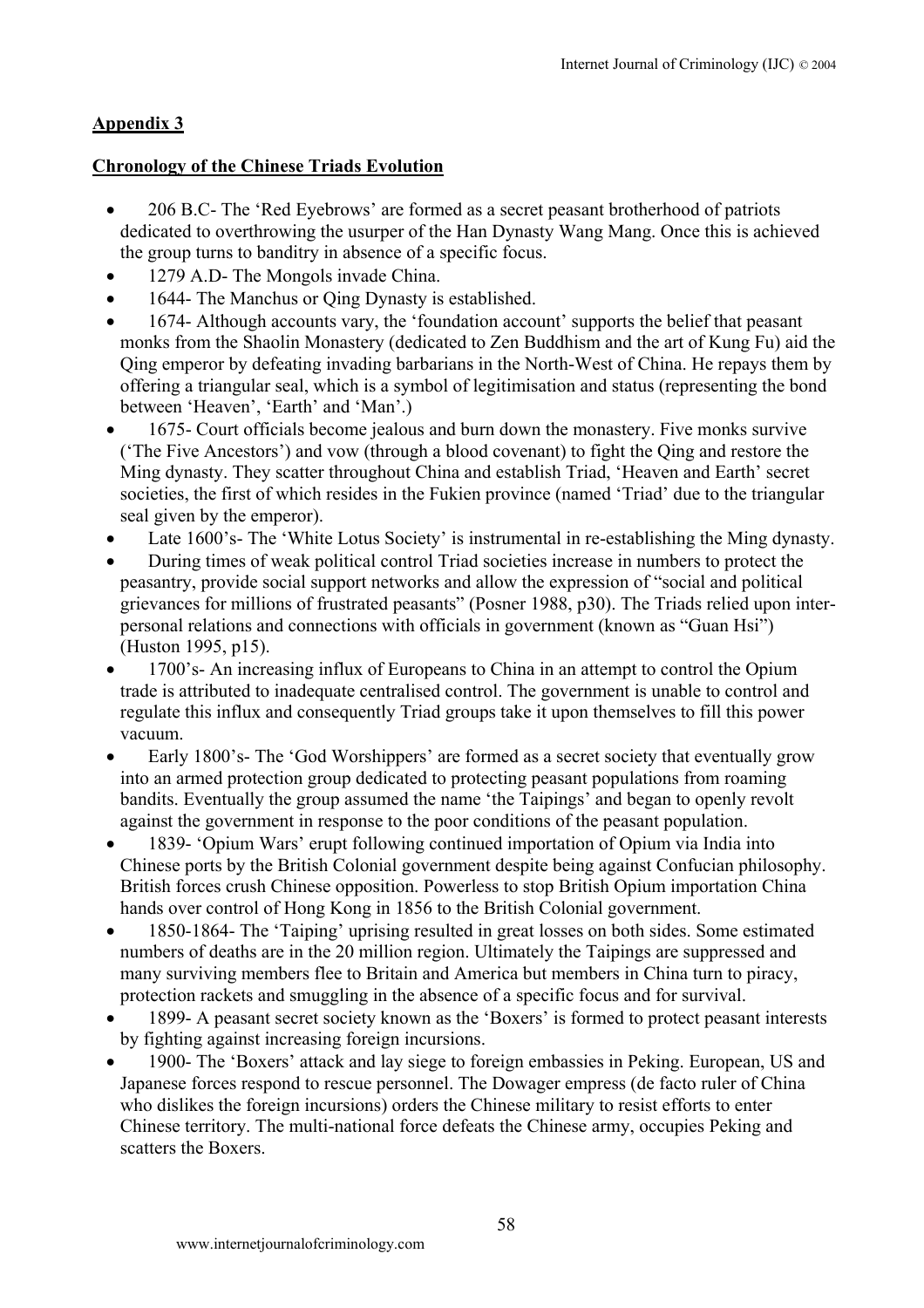- 1911- Many intellectuals in China sought to establish a way of government that would incorporate foreign ideals and technology whilst retaining Chinese culture and moral values. A revolution resulted in southern China and the majority of provincial governments seceded from their positions in Peking, which led to the collapse of the dynasty, and a Republic of China being established.
- 1912-Triad groups (related by the initiation ceremonies, oaths, rules and honour codes), continue to protect the peasantry during this chaotic time. Gen.Yuan Shi-Kai was appointed president, but later attempted to appoint himself emperor of China. This was ignored and the government ceased to exist. Secret societies again protected peasant populations, the largest being 'The Red Spears'.
- 1920's- In major urban areas such as Shanghai, Triad groups increasingly turn to crime, the largest of such groups being the 'Green Gang', whose leading member Chiang Kai-Shek later became president and used the Triad gangs as unofficial strong arms of the government.
- 1937- Japanese forces invade China. Some Triad groups allied with Japanese forces and provide intelligence. Other Triad groups, such as the 'Green Gang', did what they could to hinder Japanese occupation forces and provide intelligence to Communist and Republican guerrillas. In Hong Kong Triad groups offer the Japanese forces intelligence in return for the burning of police files about Triad activities! This allowed for a clean slate when Britain regained control of Hong Kong in1945.
- 1940- In China the Communist guerrillas proved themselves more willing to fight and subsequently defeated the Japanese rule.
- 1945-Civil war broke out in China between Nationalists (including Chiang Khi Shek) and the Communist guerrillas. With the Communist forces winning, Nationalist groups managed to unite many secret society Triad groups in China (often initiating large numbers in massive rushed ceremonies). Many new members had little understanding of Chinese history, myth and lore and referred to the new group as '14' after the address of the HQ in Canton (later to be renamed '14K', the K standing for the measure of gold 'karat'). This attempt failed and approximately 3 million Chinese (including Triad groups) fled to Taiwan and Hong Kong where an open door policy was adopted for Chinese refugees.
- 1946- British government bans Opium use in Hong Kong, although millions of addicts continue to use via Triad importation and control of Opium and Heroin cultivation in the 'Golden triangle'.
- 1950 onwards- Many of the Triad members who fled to Taiwan begin to set up a new Triad group named 'The United Bamboo' which remains active to this day. The new Chinese communities in Hong Kong re-establish Triad groups and also remain active to this day. The 14K are believed to be one of the largest, also having branches in the US.
- 1997- British rule of Hong Kong is handed over to China. The influence of the Triads in Hong Kong is still thought to be significant. However, in the US it is believed many groups are assuming the label of being a 'Triad' group without connection with, or knowledge of, the complex history, tradition, myth and lore of the original Triad organisations. This is done due to the respect or fear the label often affords. The respect is thought to originate from the many attempts by the original Triad groups to usurp unpopular governments.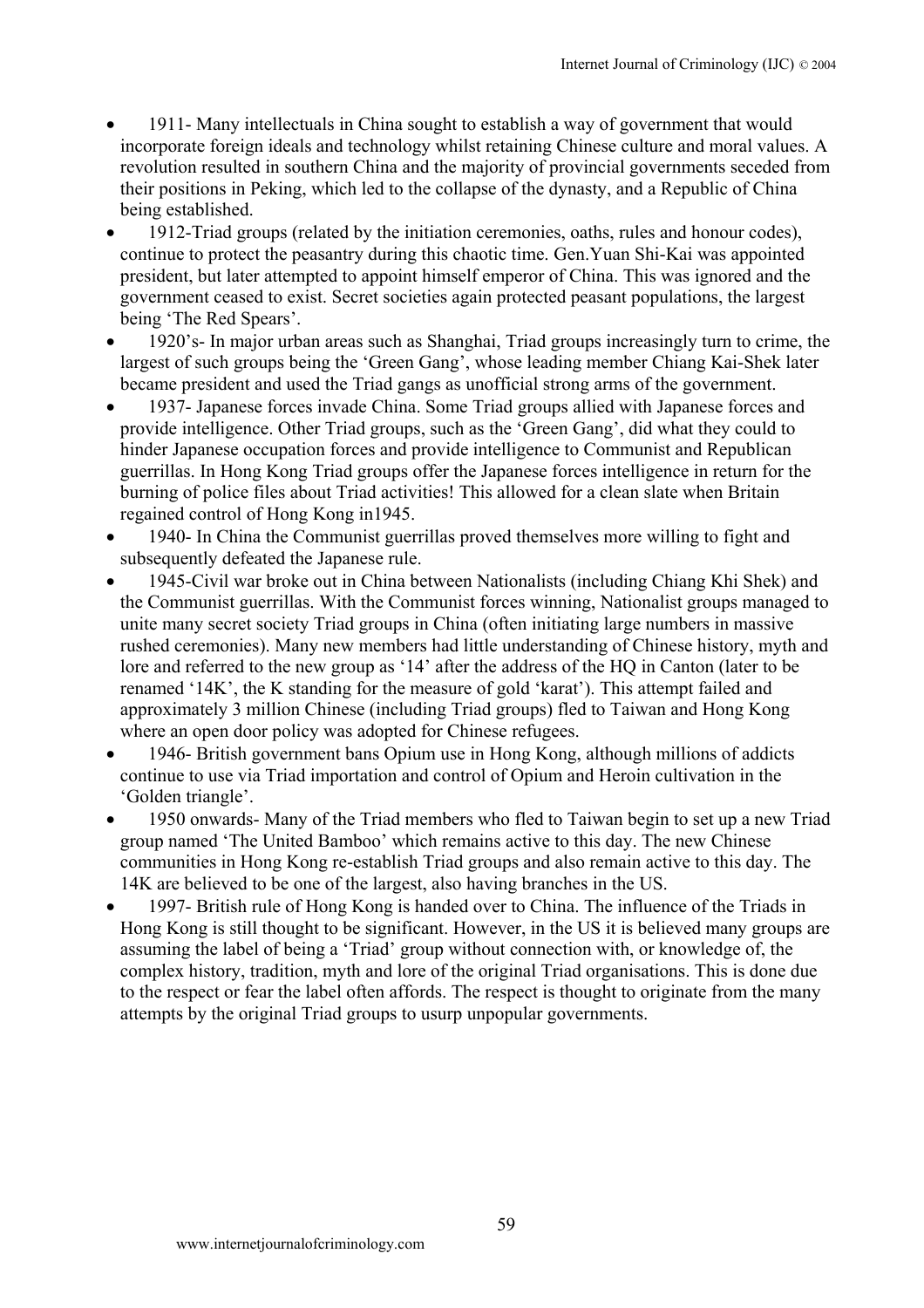# **BIBLIOGRAPHY FOR CHRONOLOGIES**

# **Appendix 1**

BLOK, A. (1972) '*The Mafia Of A Sicilian Village, 1860-1960: A Study of Violent Peasant Entrepreneurs'*. Illinois: Waveland Press Inc.

FARRELL, J (1997) '*Understanding The Mafia'*. Manchester: Manchester University Press.

LINDBERG, R (1999) '*The Mafia: An Overview Of Current Conditions'* Accessed via [www.search-international.com/articles/crime/mafiaamerica.htm](http://www.search-international.com/articles/crime/mafiaamerica.htm) (Accessed 21/10/2002)

MAHAN, S. & O'NEIL, K (1998) '*Beyond The Mafia: Organized Crime In The Americas'.* London: Sage Publications**.**

STERLING, C (1993) '*The Long Reach Of The Sicilian Mafia: The Long Reach Of The International Sicilian Mafia'*. London: Harper Collins**.** 

# **Appendix 2**

KELLEY, K,J. (1988) '*The Longest War: Northern Ireland & The I.R.A'*. (New Edition), London: Zed Books Ltd.

O'BRIAN, B. (1995) '*The IRA & Sinn Fein: From Armed Struggle to Peace Talks'*. Dublin: O'Brian Press.

TOOLIS, K. (1995) '*Rebel Hearts: Journeys Within The IRA's Soul'*, London: Picador Books.

# **Appendix 3**

BAREND, J, T (1998) '*Ritual & Mythology Of The Chinese Triads: Creating An Identity'*, Boston: Leiden Books Ltd

HUSTON, P (1995) '*Tongs, Gangs & Triads: Chinese Crime Groups In North America',* Colorado: Paladin Press.

POSNER,G,L (1988) '*Warlords Of Crime: Chinese Secret Societies: The New Mafia'* New York: Penguin Books.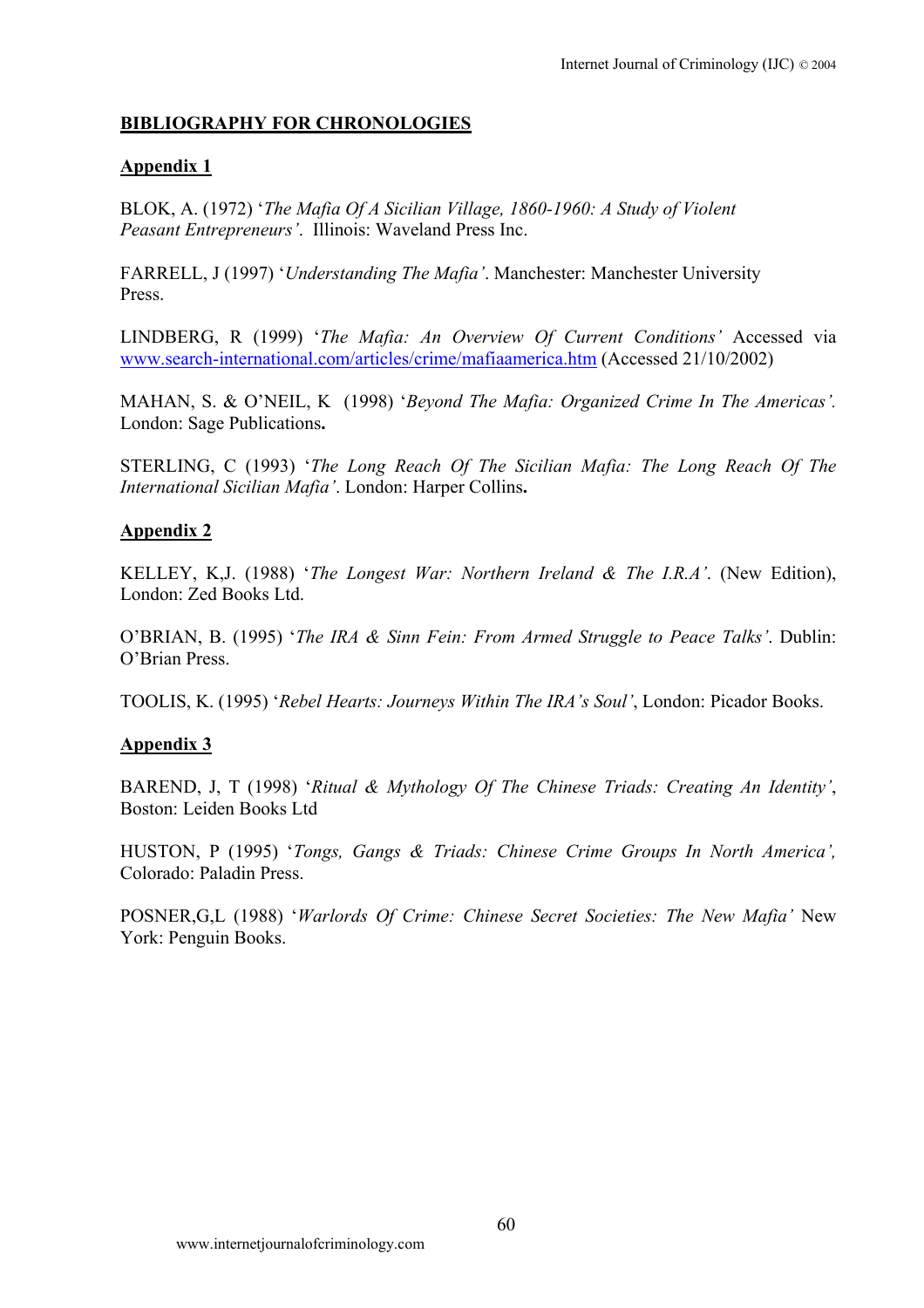## **APPENDIX 4 Lim's 'Patterns Of Solidarity' Scale**

## Mechanical Solidarity Organic Solidarity

1 2 3a 3b 4

# 1= KINSHIP BASED: La Cosa Nostra, Sicilian Mafia

# 2= TRIBAL/ TERRITORIAL: IRA, Ku Klux Klan

## 3= FICTIVE KINSHIP

- a- FATHER/ SON: Yakuza b- SWORN SIBLINGS: Triads
	-

4= CORPORATE: Intelligence Agencies

Taken from LIM, I. (2000) '*Chinese Triads: Perspectives On Histories, Identities and Spheres Of Impact'*. Singapore: Singapore History Museum, National Heritage Board, p.36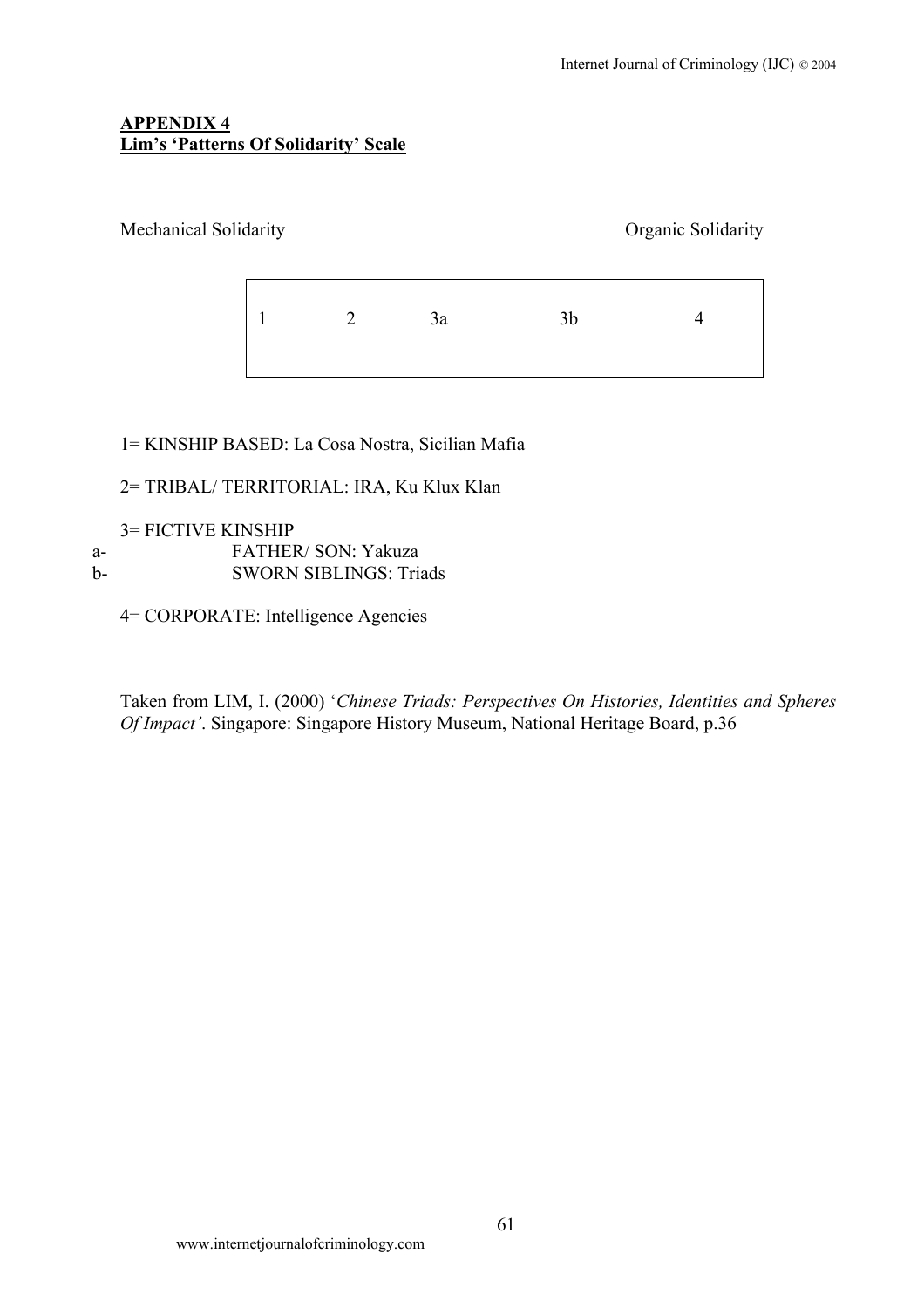# **APPENDIX 5 Typical Structure Of A Mafia Crime Family**



Taken from LINDBERG., R (1999) '*Mafia: An Overview Of Current Conditions'*. P.2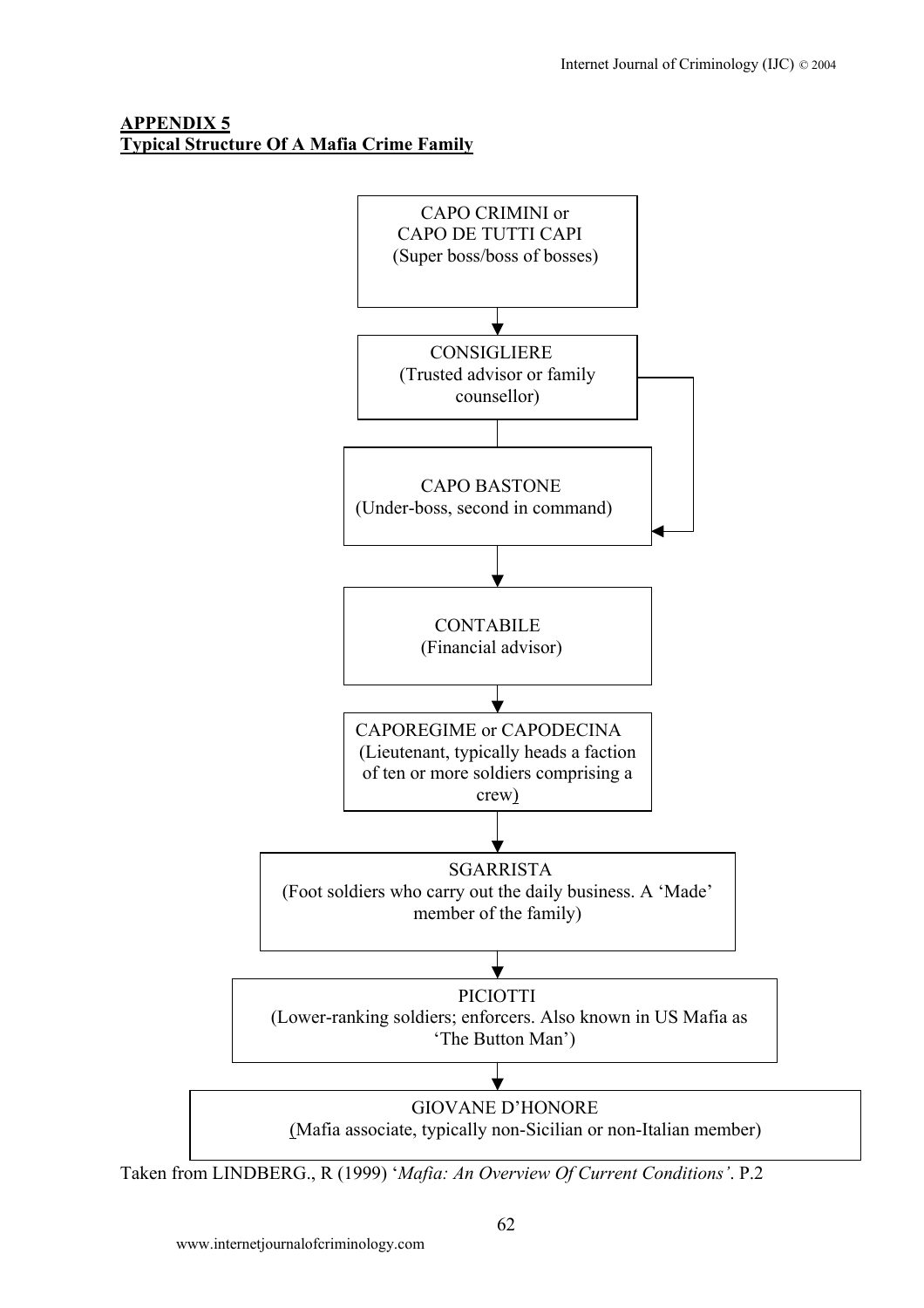

Taken from- HUSTON., P (1995) '*Tongs, Gangs & Triads: Chinese Crime Groups In North America'*. P49. Colorado: Paladin Press.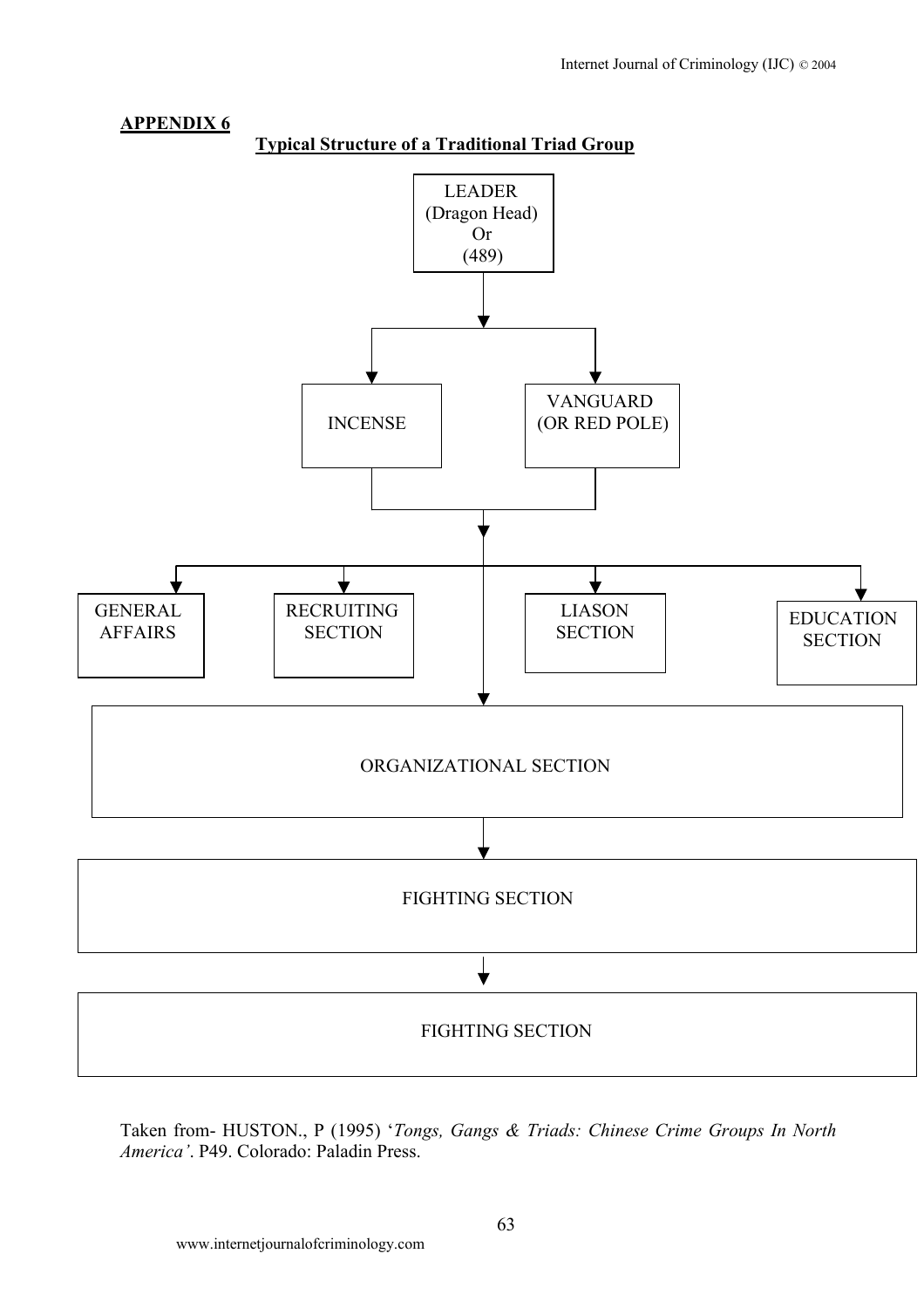## **APPENDIX 7 Typical Structure Of An IRA Brigade**



Taken from TOOLIS., K. (1995) '*Rebel Hearts: Journeys Within The IRA's Soul'*, London: Picador Books.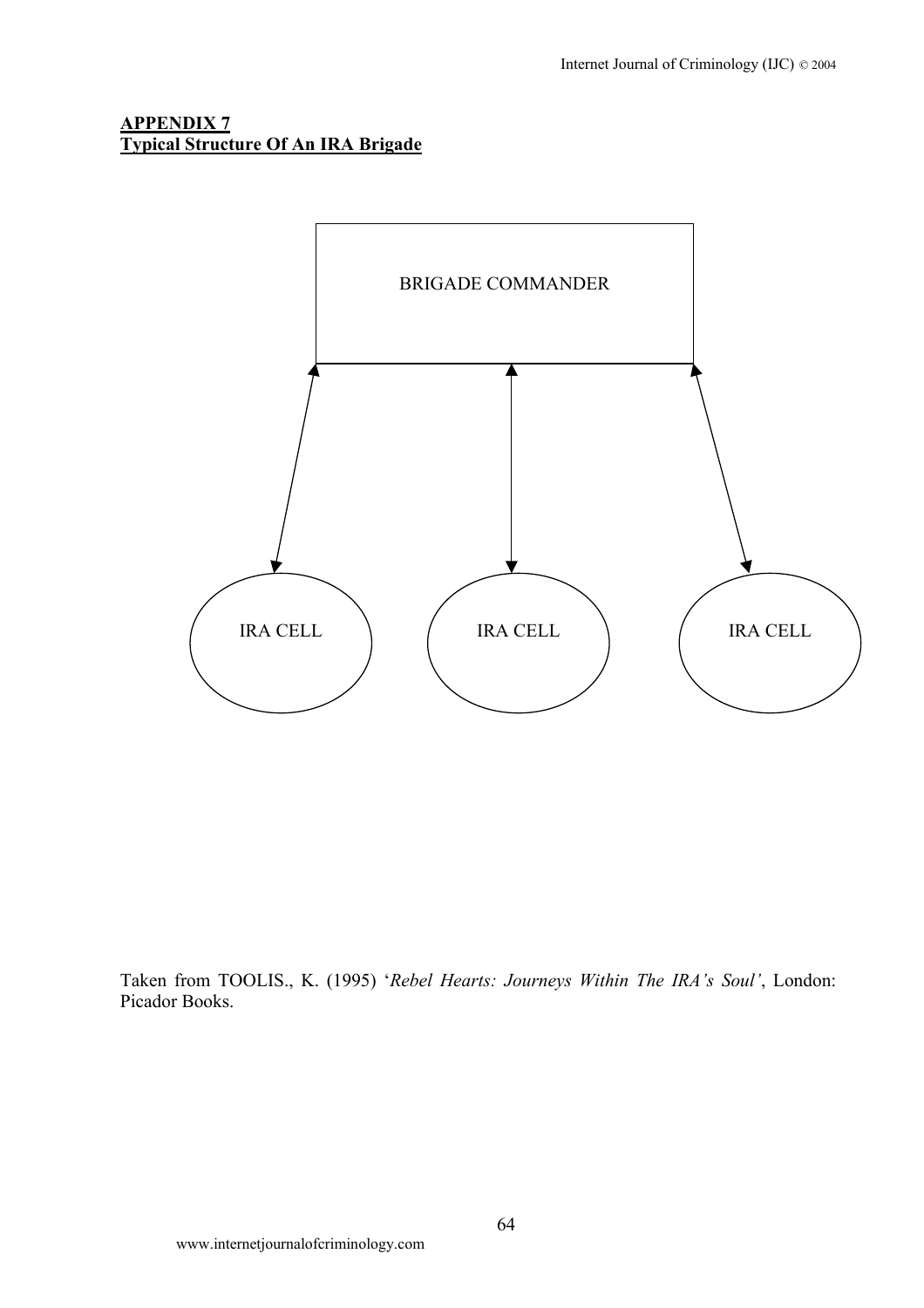# **References**

ABADINSKY, H (1994) '*Organized Crime*' (4<sup>th</sup> ed.). Chicago: Nelson Hall.

ALBINI, J. L (1988) '*Donald Cressey's Contribution To The Study Of Organized Crime: An Evaluation'*. Crime and Delinquency, 34 (3), 338-351

ARLACCHI, P (1988) '*Mafia Business: The Mafia Ethic and Spirit of Capitalism'*, Oxford: Oxford University Press.

ASSIGNMENT (1994) '*The Yardies'*, BBC2. Aired 25/1/94.

BAREND, J, T, H (1998) '*Ritual & Mythology Of The Chinese Triads: Creating An Identity'.* Boston: Leiden.

BBC NEWS ONLINE (2002) '*Who Are The Yardies?*' Accessed via [www.bbcnewsonline.co.uk](http://www.bbcnewsonline.co.uk/) (Accessed 15/11/2002).

BEARE, M, & NAYLOR, R (1999) '*Major Issues Relating to Organized Crime: Within The Context Of Economic Relationships'*. Law Commission Of Canada, Canada: Nathanson Centre For The Study Of Organized Crime.

BELL, D (1964) '*The Myth Of the Cosa Nostra'*, New Leader, 461 26: 12-15

BEQUAI, A (1979) *'Organized Crime: The Fifth Estate'*. Farnborough: Lexington Mass.

BLOK, A (1972) *'The Mafia Of A Sicilian Village: A Study Of Violent Peasant Entrepreneurs'*. Illinois: Waveland Press Inc.

BRYMAN, A (2001) '*Social Research Methods'*. Oxford: Oxford University Press.

CARLTON, C (1981) '*Judging Without Consensus: The Diplock Courts In Northern Ireland'*, Law and Policy Quarterly, 3, pp.225-42. In A. O'Day '*Dimensions Of Irish Terrorism*' (1993), International Library Of Terrorism 2. Aldershot: Dartmouth Publishing.

CHIN, K. (1996) '*Chinatown Gangs'* Oxford: Oxford University Press.

CLOWARD, R.A & OHLIN, L.E (1960) '*Delinquency and Opportunity: A Theory Of Delinquent Gangs*'. New York: Free Press.

COHEN, A K (1955) '*Delinquent Boys: The Culture Of The Gang'* New York: Free Press

COHEN, S. (1985) '*Visions Of Social Control: Crime, Punishment and Classification'*. Oxford, UK: Polity.

COUNCIL OF FOREIGN RELATIONS (2002) '*The IRA; Frequently Asked Questions'*. Accessed via [www.terrorismanswers.com](http://www.terrorismanswers.com/) (Accessed 5/11/2002). CRESSEY, D.R (1969) '*Theft Of The Nation: The Structure and Operations Of Organized Crime In America'*, New York: Harper & Row.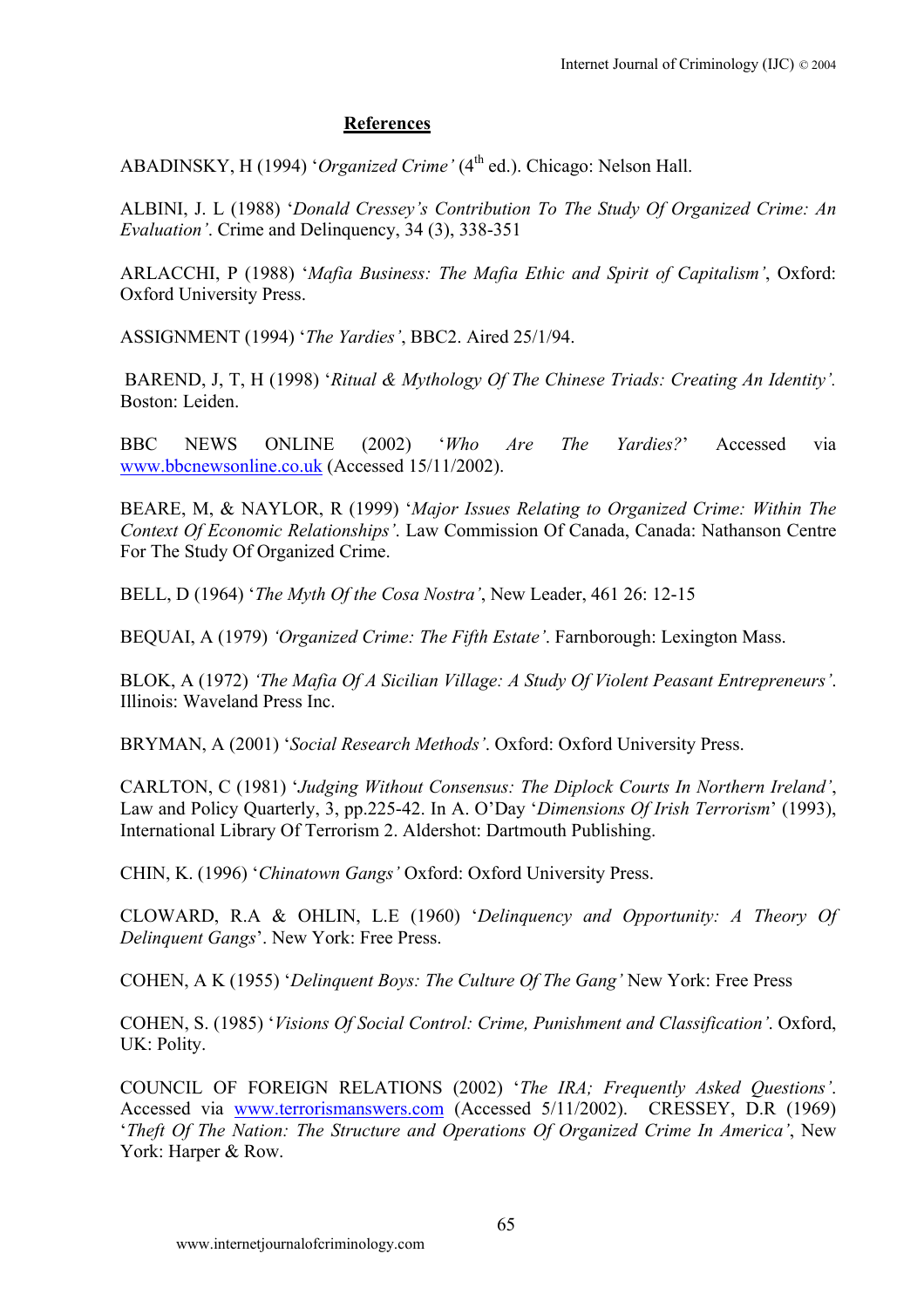CRESSEY, D.R (1995) '*Methodological Problems In The Study Of Organized Crime As A Social Problem*'. In S. Mahan & K.O'Neil (1998) '*Beyond The Mafia; Organized Crime In The Americas*'. London: Sage Publications.

FARRELL, J (1997) '*Understanding The Mafia'*. London: Sage Publications

FINKENAUER, J. (2000) '*Chinese Transnational Organized Crime'*, United Nations Activities. Accessed via [www.ojp.gov/nij/international/chinese.html](http://www.ojp.gov/nij/international/chinese.html) (Accessed 21/10/2002).

HESS, H (1973) '*Mafia and Mafiosi'*. Lexington, Mass: D.C. Heath

HICKS, D (1998) '*Thinking About Organized Crime Prevention'*, Journal Of Contemporary Criminal Justice, 14 4: Thousand Oaks.

HOBSBAWM, E.J (1969) '*Bandits*', New York: Delacorte

HOBBS, D (1998a) '*Criminal Collaboration*', Oxford Handbook Of Criminology, 23, 801-833. Oxford: Oxford University Press.

HOBBS, D (1998b) '*Going Down The Glocal: The Local Context Of Organised Crime'*, The Howard Journal, Vol 37 No 4, pp.407-422.

HUSTON, P (1995) '*Tongs, Gangs & Triads: Chinese Crime Groups In North America'.*  Colorado: Paladin Press.

IANNI, F. A (1972) '*A Family Business: Kinship and Social Control In Organized Crime*', New York: Russell Sage Foundation.

KELLEY, K. J (1988) '*The Longest War: Northern Ireland & The IRA'* (New Edition), London: Zed Books Ltd.

KILEY, S (1999) '*How Political Violence Can Give Way To Organized Crime'*, *The Times,* 10<sup>th</sup> September, 17.

KNOX, C (2002) '*See No Evil Hear No Evil: Insidious Paramilitary Violence In Northern Ireland'*, British Journal Of Criminology, 42, 164-185.

LEVI, M (1981) '*The Phantom Capitalists: The Organisation and Control of Long Firm Fraud*', London: Ashgate Publishing Ltd.

LIM, I. (2000) '*Chinese Triads: Perspectives On Histories, Identities and Spheres Of Impact'*. Singapore: Singapore History Museum, National Heritage Board.

LINDBERG, R (1999) '*The Mafia: An Overview Of Current Conditions'* Accessed via [www.search-international.com/articles/crime/mafiaamerica.htm](http://www.search-international.com/articles/crime/mafiaamerica.htm) (Accessed 21/10/2002).

MACKENZIE, N (1967) '*Secret Societies'*, New York: Holt, Reinhart, Wilson.

MAHAN, S & O'NEIL., K (1998) '*Beyond The Mafia: Organized Crime In The Americas*'. London: Sage Publications.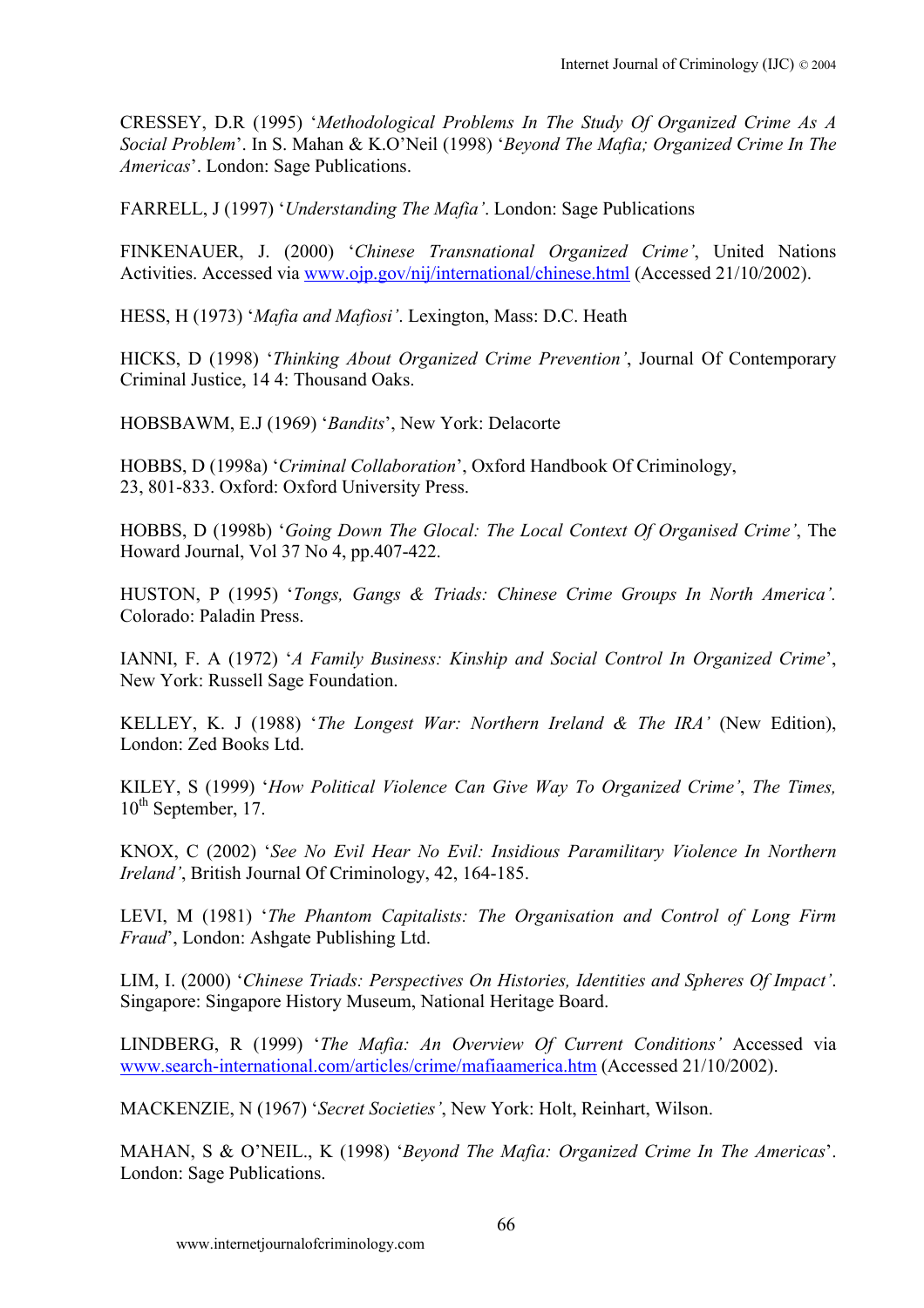MONTI, D. J (1994) '*Wannabe: Gangs in Suburbs and Schools'*. London: Blackwell

MOXON-BROWN, E.P (1986) '*Alienation: The Case Of The Catholics in Northern Ireland'*, Journal of Political Science, 14, pp.74-88.

MURRAY, R (1984) '*Killings of Local Security Forces in Northern Ireland 1969-1981*', Terrorism: An International Journal, 7 pp.11-52.

NATIONAL CRIMINAL INTTELIGENCE SERVICE (2002) '*Annual Report: Transnational Crime & Terrorism*'. Accessed via [www.ncis.co.uk](http://www.ncis.co.uk/) (Accessed 5/11/2002).

NETWORK FIRST (1994) '*The War Against The Mafia'*, Yorkshire Television, Aired 2/4/1994.

O'BRIAN, B (1995) '*The Long War: The IRA & Sinn Fein From Armed Struggle To Peace Talks'*. Dublin: O'Brian Press.

PASSAS, N (1998) '*Transnational Crime: The Interference Between Legal and Illegal Actors*'. Paper presented at the Workshop on Transnational Organized, Committee on Law and Justice, National Research Council, June 17-18, Washington D.C.

POSNER, G, L (1988) '*Warlords Of Crime: Chinese Secret Societies: The New Mafia'*. New York: Penguin Books

REUTER, P & RUBINSTEIN, B (1978) '*Fact, Fancy and Organised Crime*', The Public Interest, Vol 53, pp.45-67.

REUTER, P (1983) '*Disorganized Crime: The Economics Of The Visible Hand'*, Cambridge: MIT Press.

REUTER, P (1995) '*The Decline Of The American Mafia'*, The Public Interest, Washington.

REUTER, P & PETRIE, C (1999) '*Transnational Organized Crime: Summary Of A Workshop'*. Committee On Law And Justice. National research Council. Washington D.C: National Academy Press.

RYAN, P & RUSH, E (1997) '*Understanding Organized Crime In A Global Perspective: A Reader*', London: Sage Publications.

SAVONA, E. U. (1997) '*Globalisation of crime: The Organisational Variable'*. Paper prepared for the 15th International Symposium on Economic Crime, Jesus College, Cambridge, UK. In D HICKS, (1998) '*Thinking About Organized Crime Prevention*', Journal Of Contemporary Criminal Justice, 14 4: Thousand Oaks.

SILKE, A (1998) '*The Lords Of Discipline: The Methods and Motives Of Paramilitary Vigilantism In Northern Ireland*'. Low Intensity Conflict and Law Enforcement, 7/2: 121-56. In C. KNOX (2002) '*See No Evil Hear No Evil: Insidious Paramilitary Violence In Northern Ireland'*, British Journal Of Criminology, 42, 164-185.